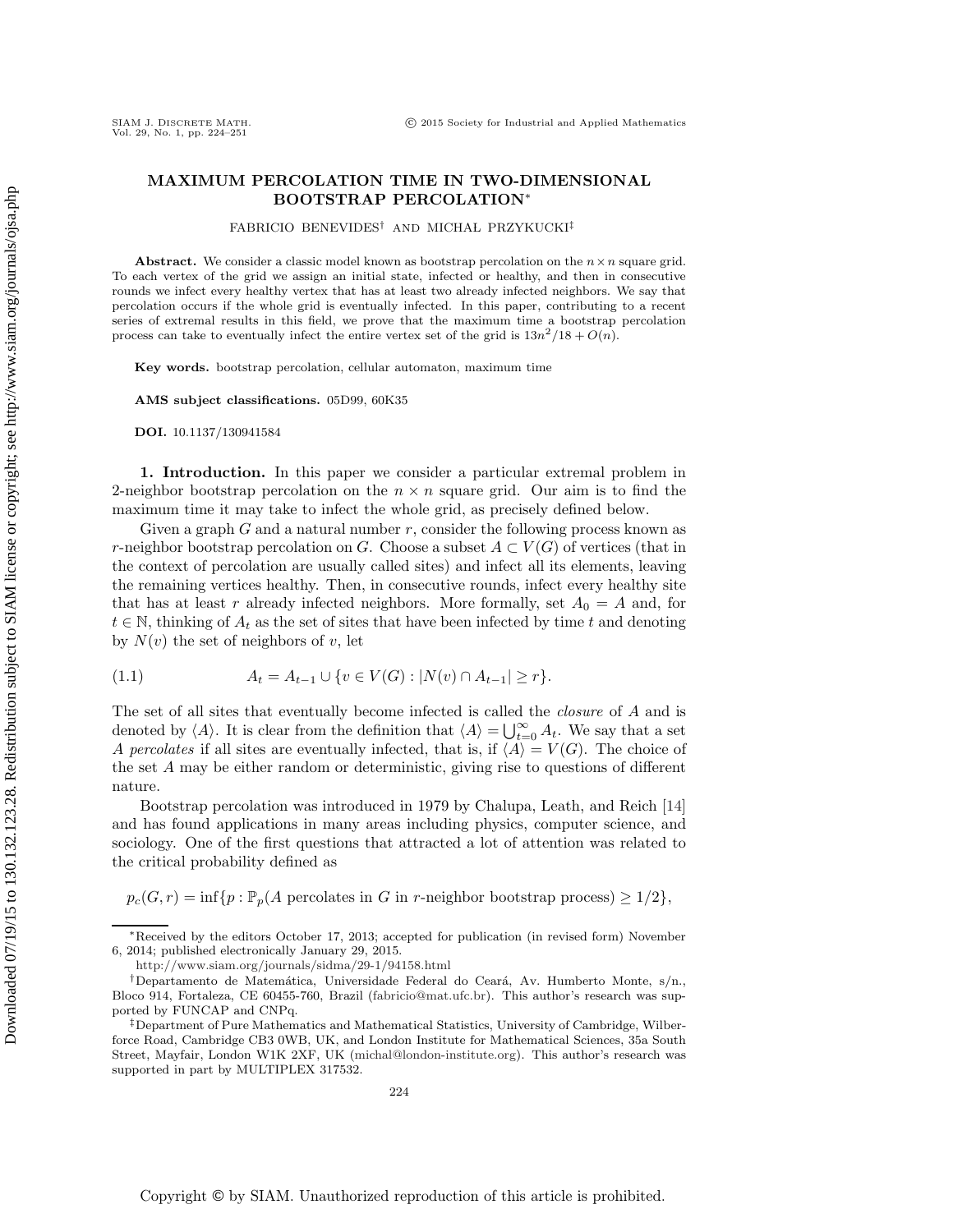where the elements of the set  $A$  are chosen independently at random with probability p. In the most classical and celebrated variant the graph G is the  $n \times n$  square grid, denoted by  $[n]^2$  (i.e., the set of sites is  $V(G) = \{(i,j): 1 \le i,j \le n\}$  and two sites are adjacent if they are at  $l_1$  distance 1) and  $r = 2$ . Working in this setup Aizenman<br>and Lebowitz [\[1\]](#page-27-1) showed that  $p_c([n]^2, 2) = \Theta(\frac{1}{\log n})$ . Using much more sophisticated<br>techniques Holroyd [\[17\]](#page-27-2) showed that  $p_c([n]^2, 2)$ royd, and Morris [\[16\]](#page-27-3) obtained bounds on the second order term. Cerf and Cirillo [\[12\]](#page-27-4) and Cerf and Manzo [\[13\]](#page-27-5) determined the critical probability for r-neighbor bootstrap percolation on  $[n]^d$  up to a constant factor, while recently Balogh et al. [\[3\]](#page-27-6) obtained the asymptotic value of  $p_c([n]^d, r)$  for all fixed values of d and r. More general models of bootstrap percolation were studied by Gravner and Griffeath [\[15\]](#page-27-7), Bollob´as, Smith, and Uzzell [\[10\]](#page-27-8), and Balister et al. [\[2\]](#page-27-9).

Now, when the set  $A$  is chosen deterministically, various interesting extremal questions arise. The first observation one can make is now a folklore one: in the classic model, with  $G = [n]^2$  and  $r = 2$ , the smallest percolating sets have size exactly n. The size of the smallest percolating sets in other graphs and for other values of the infection threshold was studied by Balogh and Pete [\[6\]](#page-27-10) and by Balogh et al. [\[5\]](#page-27-11). Answering a question posed by Bollobás, Morris [\[18\]](#page-27-12) gave bounds on the maximum size of a minimal percolating set for  $G = [n]^2$  and  $r = 2$ . A similar problem for 2-neighbor bootstrap percolation on a hypercube was fully answered by Riedl [\[20\]](#page-27-13), who also studied minimal percolating sets in finite trees [\[21\]](#page-27-14). In this paper we continue this recent trend and consider another extremal problem posed by Bollobás. We give an asymptotic value of the maximum time that any percolating subset of the set of vertices of  $G = [n]^2$  can take to percolate under 2-neighbor bootstrap percolation. The main result of this article is the following theorem.

<span id="page-1-0"></span>THEOREM 1.1. *The maximum time of percolation on the*  $n \times n$  *square grid is*  $\frac{13}{18}n^2 + O(n)$ .<br>An analo

An analogous question for a hypercube was recently answered by Przykucki [\[19\]](#page-27-15). In [\[8\]](#page-27-16), Benevides and Przykucki showed that, again for  $G = [n]^2$  and  $r = 2$ , when we restrict our attention to percolating sets of size  $n$ , then the maximum percolation time is equal to the integer nearest to  $\frac{5n^2-2n}{8}$ . Together with Theorem [1.1](#page-1-0) this implies that, somewhat surprisingly, the slowest percolating sets do not have the minimum possible number of sites.

Benevides et al. [\[7\]](#page-27-17) considered the computational complexity of the question of finding maximum percolation time on general graphs. They proved that its associated decision problem is NP-complete. Questions related to percolation time have also been considered recently in the probabilistic setup by Bollobás et al. [\[9\]](#page-27-18) and by Bollobás, Smith, and Uzzell [\[11\]](#page-27-19).

The structure of this paper is as follows. In section [2](#page-2-0) we introduce the basic notation and define  $M(k, \ell)$ , the function representing the maximum percolation time on the  $k \times \ell$  grid. In section [3](#page-4-0) we define a particular family of percolating sets, prove the asymptotic formula for  $M(k, \ell)$ , and show that our family contains sets that percolate in time  $M(k, \ell)$ . In section [4](#page-15-0) we prove Theorem [1.1,](#page-1-0) and finally in section [5](#page-24-0) we show some results that follow from our work and state some open questions and conjectures.

**1.1. Relationship to earlier work.** We acknowledge that some of the tech-niques used in [\[8\]](#page-27-16) are also applied here. However, the condition that  $|A| = n$  that was assumed in [\[8\]](#page-27-16) makes the question much easier to answer and greatly simplifies the proof. In the case of arbitrary percolating sets our simulations suggest that the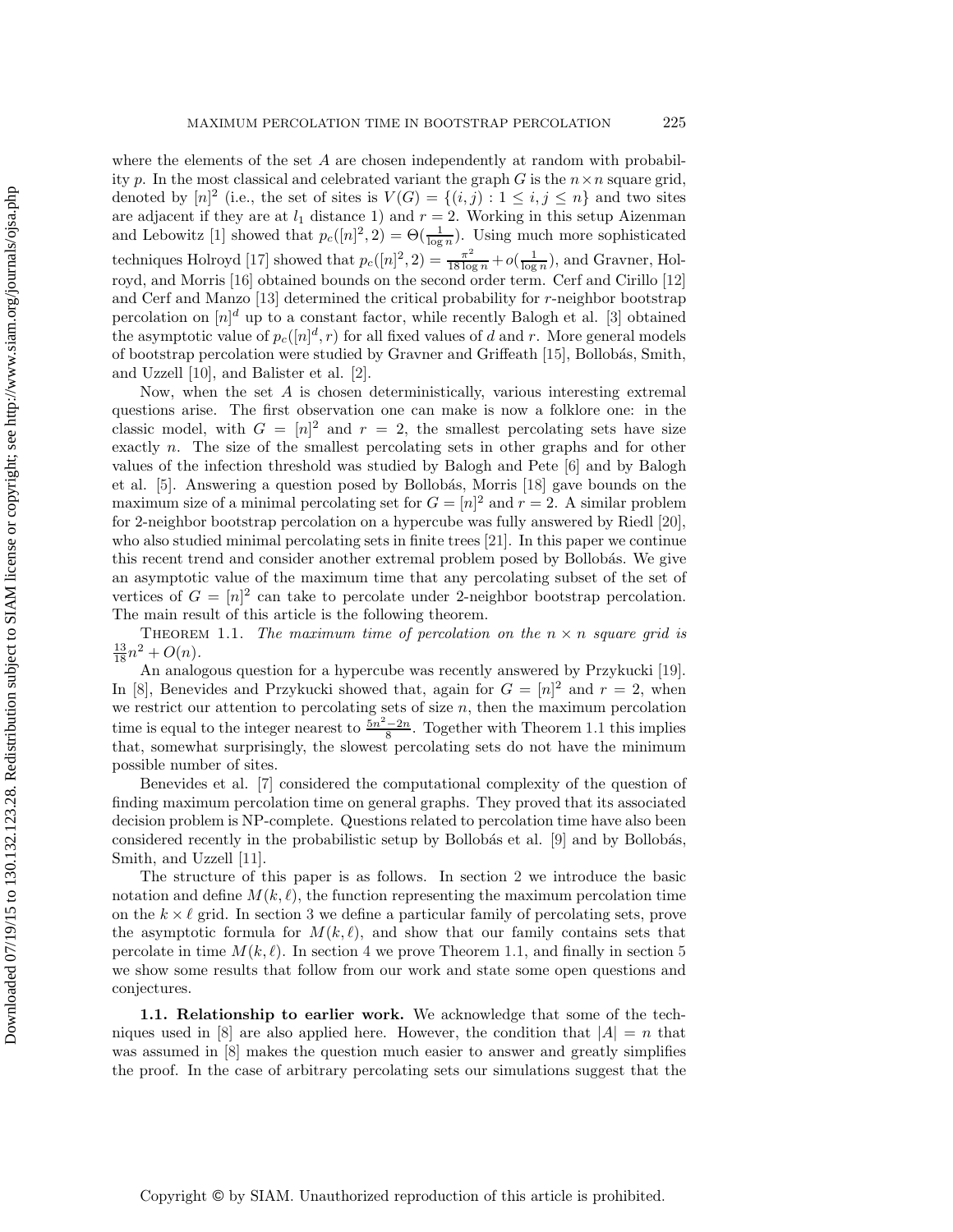maximum percolation time in  $[n]^2$  is obtained for sets of size  $23n/18 + O(1)$ , implying that these two questions are significantly different.

Let us briefly outline here the additional complications that arise when we consider the problem for arbitrary percolating sets. A reader not familiar with our previous article [\[8\]](#page-27-16) may skip the remainder of this section. Throughout this paper we shall also explicitly point out the new key ideas in our proofs.

First, the condition  $|A| = n$  imposes very strong limitations on the rectangles  $R'$  and  $R''$  when we apply Proposition [2.2.](#page-3-0) The lack of these limitations makes the definition of  $(k, \ell)$ -perfect sets in section [3](#page-4-0) much wider than the definition of  $(k, \ell)$ -good sets in [\[8\]](#page-27-16). Consequently, in the proof of the lower bound on  $M(k, \ell)$  in Theorem [3.3](#page-7-0) we need to take into the account four constructions of percolating sets that could not occur when  $|A| = n$ . More importantly, in the proof of the upper bound in Theorem [3.3](#page-7-0) we need to consider three additional situations, namely, Conditions [D,](#page-10-0) [E,](#page-10-1) and most crucially [F,](#page-10-2) that could occur when we apply Proposition [2.2.](#page-3-0) The analysis of Condition [F](#page-10-2) is by far the most important ingredient of the proof of Theorem [3.3.](#page-7-0)

The first part of the proof of Theorem [1.1,](#page-1-0) which we give in section [4,](#page-15-0) is a significant extension of the methods used in [\[8\]](#page-27-16). However, the most important element of the proof is the application of the *fractional moves* that are a new idea introduced in this paper. We explain the precise reasons behind the need to study this new concept in section [4.](#page-15-0)

<span id="page-2-0"></span>**2.** Notation and preliminary observations. We write  $\text{Rec}(k, \ell)$  to denote the set of all k by  $\ell$  rectangles in  $\mathbb{Z}^2$ , i.e., of all subsets of the integer lattice of the form  $\{a, a+1, \ldots, a+k-1\} \times \{b, b+1, \ldots, b+\ell-1\}$  for some  $a, b \in \mathbb{Z}$ . When we represent subsets of  $\mathbb{Z}^2$  graphically we depict  $(i, j) \in \mathbb{Z}^2$  as a unit square centered at  $(i, j)$ . We usually use shaded squares to mark infected sites.

The *perimeter* of a set  $A \subset \mathbb{Z}^2$  is the number of edges between A and  $\mathbb{Z}^2 \setminus A$ in the integer lattice graph. In our applications it will be more convenient to talk about  $\Phi(A)$ , the *semiperimeter* of A, which is simply half of its perimeter. Thus, for  $R \in \text{Rec}(k, \ell)$  we have  $\Phi(R) = k + \ell$ .

When we talk about a *distance* between two sites in  $\mathbb{Z}^2$  we always mean the usual graph distance, i.e., the length of the shortest path between two vertices, that for sites  $(i_1, j_1), (i_2, j_2) \in \mathbb{Z}^2$  is equal to  $|i_1 - i_2| + |j_1 - j_2|$ . For two subsets A, B of  $\mathbb{Z}^2$  the *distance* between them,  $dist(A, B)$ , is the minimum distance between a site in A and a site in B. Clearly,  $dist(A, B) = 0$  if and only if  $A \cap B \neq \emptyset$  and  $dist(A, B) = 1$  if their intersection is empty but there is a site in  $A$  that is adjacent to a site in  $B$ . In our pictures two such sites correspond to unit squares that share an edge.

Now let us turn to 2-neighbor bootstrap percolation on the integer lattice. A rectangle R is said to be *internally spanned* by a set A of infected sites if  $\langle A \cap R \rangle = R$ . Let us observe that for any set A of initially infected sites we have  $\Phi(\langle A \rangle) \leq \Phi(A)$ . This is because whenever a new site becomes infected at least two edges are removed from the boundary of the infected set and at most two new edges are added to it. Also, every edge can transmit infection only once from a uniquely determined infected site to a uniquely determined healthy site. Thus the perimeter of the infected area cannot grow during the process. From this observation we have the following fact.

<span id="page-2-1"></span>FACT 2.1. *Given*  $R \in Rec(k, \ell)$ , if  $A \subset R$  internally spans R, then  $|A| \ge$  $\lceil \Phi(R)/2 \rceil = \lceil \frac{k+\ell}{2} \rceil$ . In particular, if  $n \in \mathbb{N}$  and  $A \subset [n]^2$  percolates, then  $|A| \ge n$ .<br>Another simple observation is that for any set A of infected sites  $\langle A \rangle$  is a un

Another simple observation is that for any set A of infected sites,  $\langle A \rangle$  is a union of rectangles such that any distinct two of them are at distance at least 3. This can be observed immediately as A is, indeed, a union of  $1 \times 1$  rectangles and any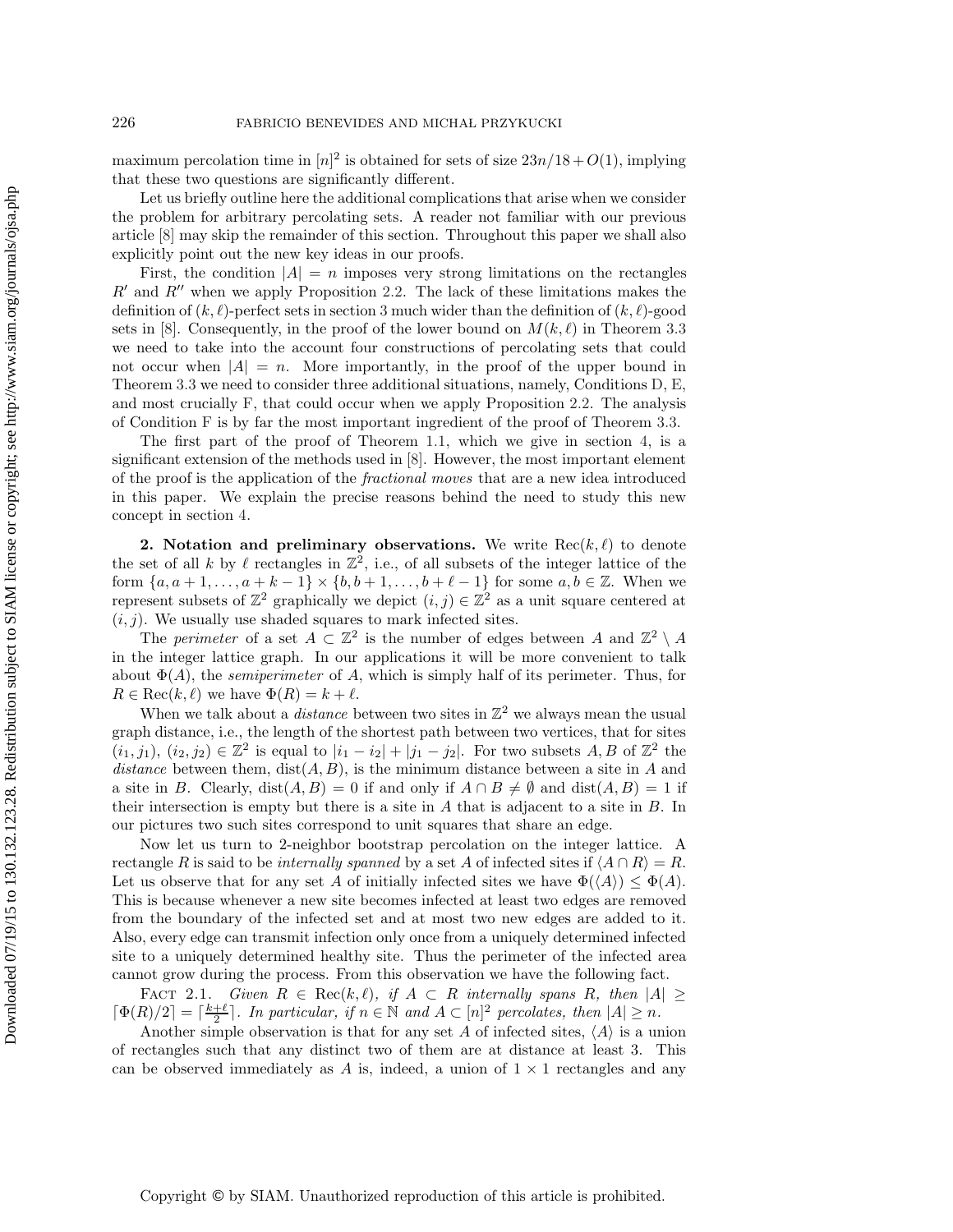

<span id="page-3-1"></span>FIG. 1. An example where the overlapping rectangles  $R'$  and  $R''$  are uniquely determined by the initially infected sites.

two rectangles at distance at most 2 internally span the minimal rectangle containing them both.

The next proposition from Holroyd [\[17\]](#page-27-2), giving us a deeper insight into the nature of percolating sets, shall be extremely useful in our further considerations.

Proposition 2.2. *Let* R *be a rectangle with area at least* 2 *internally spanned by a set* A. Then there exist disjoint subsets  $A', A'' \subsetneq A$ , and subrectangles  $R', R'' \subsetneq R$ *such that*

<span id="page-3-0"></span>1.  $\langle A' \rangle = R'$  and  $\langle A'' \rangle = R''$ , and

2.  $\langle R' \cup R'' \rangle = R$ ; in particular, dist $(R', R'') \leq 2$ .

In Proposition [2.2](#page-3-0) we cannot require  $R' \cap R'' = \emptyset$  (see Figure [1\)](#page-3-1). Also, the choices of  $A'$  and  $A''$  (and hence also of  $R'$  and  $R''$ ) are not necessarily unique. Furthermore, we note that given a set A some sites in  $R \setminus (R' \cup R'')$  may become infected in the process while some of  $R' \cup R''$  are still healthy. Finally, the disjointness of A' and A'' is often a crucial ingredient when we try to answer probabilistic questions in bootstrap percolation. However, it will not be important for our purposes.

Now let us define the notion of maximum percolation time precisely. For a graph  $G$  and a set  $A$  of initially infected sites we say that  $A$  takes time  $T$  to percolate (or "percolates in time T") if  $\langle A \rangle = V(G)$  and T is the smallest number such that  $A_T = V(G)$ , where  $A_t$  is defined as in [\(1.1\)](#page-0-0). We shall also be interested in the infection time of particular sites  $v \in V(G)$ . Therefore let  $I_A(v)$  be the minimum T such that  $v \in A_T$  starting from  $A_0 = A$ . If starting from A the site v never becomes infected, i.e., if  $v \notin \langle A \rangle$ , then we set  $I_A(v) = \infty$ . Finally, we define

 $M(n) = \max\{T \in \mathbb{N} : \text{there exists a set } A \text{ percolating in time } T \text{ in } [n]^2\}.$ 

In this paper we determine the asymptotic formula for  $M(n)$  up to an  $O(n)$  additive error. We believe that a constant additive error or maybe even an exact formula could be found with similar techniques but with a much longer and tedious proof. We show that to infect  $[n]^2$  in the maximum possible time one should first infect some smaller rectangular grid, not necessarily a square one, in the maximum time. This motivates a definition of the maximum percolation time in rectangles. For any  $k, \ell \in \mathbb{N}$  let

 $M(k, \ell) = \max\{T \in \mathbb{N} : \text{there exists a set } A \text{ percolating in time } T \text{ in } [k] \times [\ell]\}.$ 

Note that clearly  $M(k, \ell) = M(\ell, k)$ . For a rectangle  $R \in \text{Rec}(k, \ell)$ , to simplify our notation, we shall often write  $\hat{M}(R)$  instead of  $\hat{M}(k, \ell)$ .

Copyright © by SIAM. Unauthorized reproduction of this article is prohibited.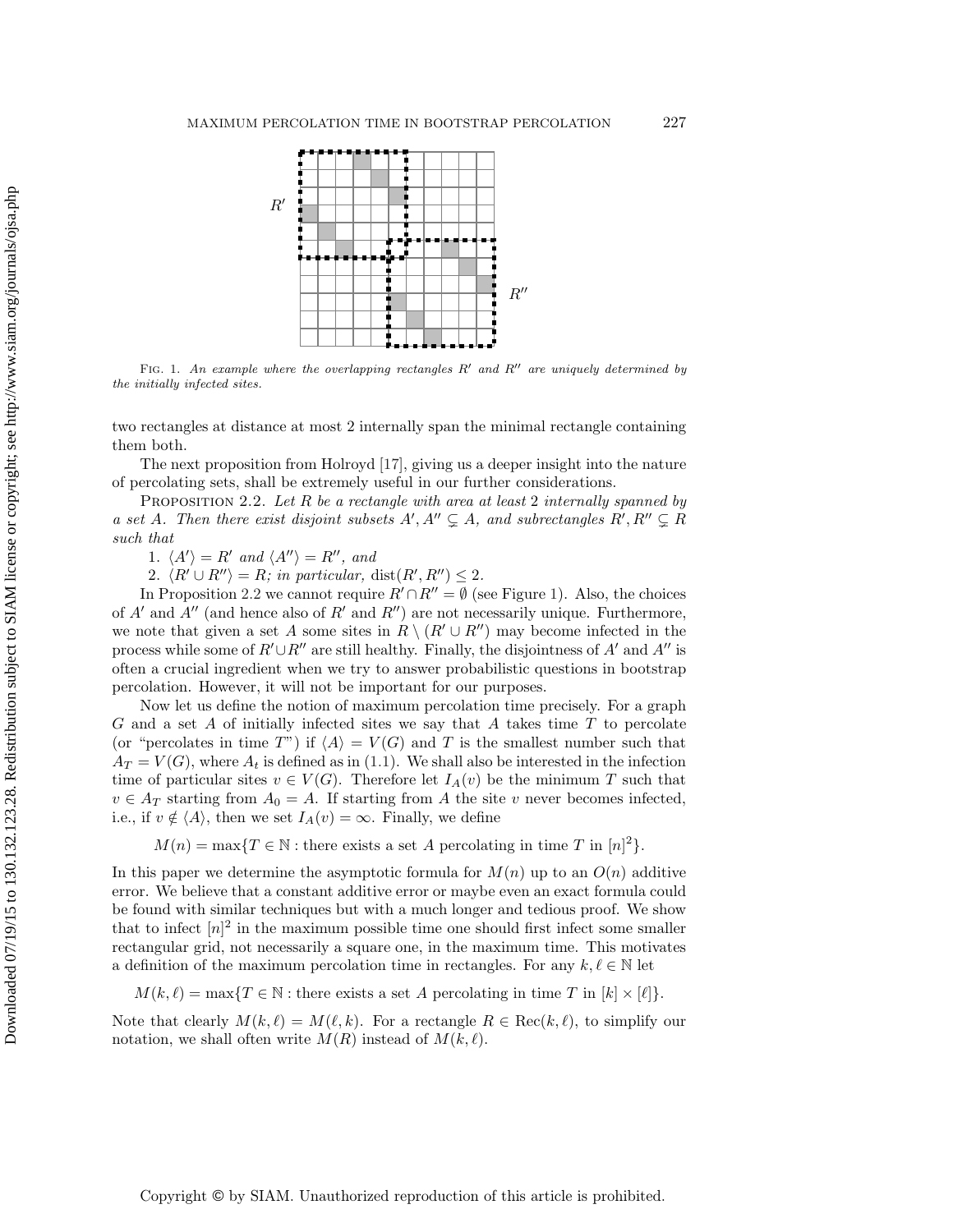<span id="page-4-0"></span>**3. Slowly percolating sets.** In this section we prove the recursive formula for  $M(k, \ell)$  in order to later prove the asymptotic formula for  $M(n)$ . Let us start by giving a trivial upper bound and a natural lower bound on  $M(n)$ . Since every percolating set in  $[n]^2$  contains at least n sites and for the infection to continue at every step we need to infect at least one new site, we have  $M(n) \leq n^2 - n$ . On the other hand, the example shown in Figure [2](#page-4-1) for the  $[7]^2$  grid, generalizing in a self-explanatory way to  $[n]^2$ , shows that there exist initially infected sets of size linear in n for which at approximately half the number of steps only one site becomes infected, while the other steps, with the exception of the first one, yield infection of only two new sites. This clearly implies that  $M(n) \geq \frac{2n^2}{3} + O(n)$ . We will prove that for every *n* there is a set which percolates  $[n]^2$  in time  $M(n)$ , for which at every time step at most two new sites become infected, but the number of steps for which a single site becomes infected is significantly larger than in the example in Figure [2.](#page-4-1)

The outline of our proof is as follows. First we define a notion of a  $(k, \ell)$ -perfect set of initially infected sites. Next, we prove that the function  $M(k, \ell)$  satisfies a certain recursive relation. Simultaneously we show that  $(k, \ell)$ -perfect sets exist and that their percolation time satisfies the same relation as does the function  $M(k, \ell)$ . Although we do not find an exact solution to the recursion, we are able to find good lower and upper bounds on  $M(n)$ . For the lower bound we construct an explicit set of initially infected sites that is "almost"  $(n, n)$ -perfect. Finally, for the upper bound, we define a relaxed version of the infection process and for any  $(n, n)$ -perfect set A we build an appropriate instance of this new process; from this new instance we get an upper bound for the time that A takes to percolate. Most of the important ideas necessary to obtain an upper bound on  $M(n)$  are new and have not appeared in previous works related to maximum percolation time.

The overall structure of this paper is similar to the one of [\[8\]](#page-27-16), where we defined the notion of  $(k, \ell)$ -good sets. However, even though it might not seem immediately obvious, the notion of a  $(k, \ell)$ -perfect set is not only a technical improvement over the  $(k, \ell)$ -good sets. The freedom arising from the ability to choose an arbitrary number of initially infected sites greatly increases the variety of percolating sets, forcing us to "beat" all of them when it comes to percolation time using sets that we have good control over. These shall be precisely our  $(k, \ell)$ -perfect sets.

Let us start by introducing the  $(k, \ell)$ -perfect sets now. The idea is to look at sets of initially infected sites, say,  $A$ , for which the infection process started from  $A$  can be described by a nested sequence of rectangles  $P_0 \subset P_1 \subset \cdots \subset P_r$ , such that for every  $0 \leq i \leq r$  the set  $A \cap P_i$  internally spans  $P_i$  in maximum time. We shall only consider sequences such that  $P_0$  is small and  $\Phi(P_{i-1})+2 \leq \Phi(P_i) \leq \Phi(P_{i-1})+3$ . That gives us seven possible values of the lengths of the sides of  $P_i$  given those of  $P_{i-1}$ (see Figures [3](#page-6-0) and [4\)](#page-6-1). We should note that it is far from obvious that such a set A

<span id="page-4-1"></span>FIG. 2. An initial set giving a lower bound  $M(n) \geq \frac{2n^2}{3} + O(n)$ .

Copyright © by SIAM. Unauthorized reproduction of this article is prohibited.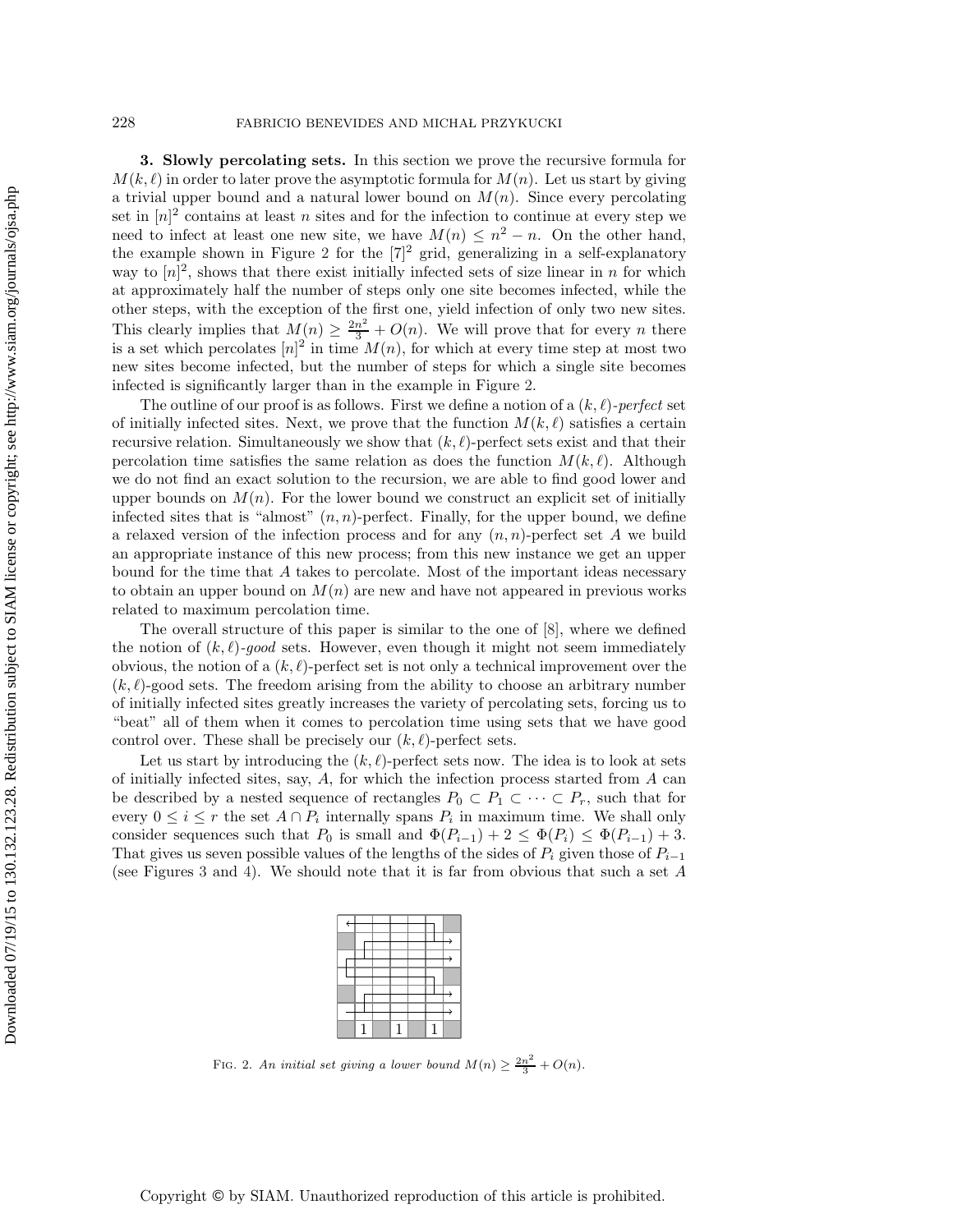exists. We prove this in Theorem [3.3](#page-7-0) by induction. In order to make this induction easier we add a few other technical conditions to the definition of a  $(k, \ell)$ -perfect set. Now let us define this notion precisely.

<span id="page-5-0"></span>DEFINITION 3.1. *Given*  $k, \ell \in \mathbb{N}$  we say that a set A is  $(k, \ell)$ -perfect if the *infection process starting from* A *can be described in the following way. There exists a nested sequence of rectangles*  $P_0 \subset P_1 \subset \cdots \subset P_r \in \text{Rec}(k, \ell)$  *with*  $P_i \in \text{Rec}(s_i, t_i)$ <br>for every  $0 \le i \le n$  estimatives the following proportion. *for every*  $0 \le i \le r$ *, satisfying the following properties:* 

a. *either*  $s_0 \leq 2$  *or*  $t_0 \leq 2$  *or*  $s_0 = t_0 = 3$ *;* and  $s_1, t_1 \geq 3$  *with*  $(s_1, t_1) \neq (3, 3)$ *;* b. *for each*  $1 \leq i \leq r$ ,

$$
P_i \in \text{Rec}(s_{i-1} + 1, t_{i-1} + 1) \cup \text{Rec}(s_{i-1} + 2, t_{i-1}) \cup \text{Rec}(s_{i-1}, t_{i-1} + 2)
$$
  

$$
\cup \text{Rec}(s_{i-1} + 2, t_{i-1} + 1) \cup \text{Rec}(s_{i-1} + 1, t_{i-1} + 2)
$$
  

$$
\cup \text{Rec}(s_{i-1}, t_{i-1} + 3) \cup \text{Rec}(s_{i-1} + 3, t_{i-1});
$$

- c. *for every*  $0 ≤ i ≤ r$ *, the rectangle*  $P_i$  *is internally spanned by*  $A ∩ P_i$  *in the maximum possible time, that is, in time*  $M(P_i)$ ;
- d. *for every*  $0 \leq i \leq r$ , *if*  $P_i$  *has no side of length* 1*, then among the sites becoming infected last in* P<sup>i</sup> *there is at least one of its corner sites;*
- e. *for every*  $1 \leq i \leq r$ , *if*

$$
P_i \in \text{Rec}(s_{i-1}+1, t_{i-1}+1) \cup \text{Rec}(s_{i-1}, t_{i-1}+2) \cup \text{Rec}(s_{i-1}+2, t_{i-1}),
$$

*then there exists a site*  $v_{i-1} \in A$  *such that*  $P_{i-1} \cup \{v_{i-1}\}$  *internally spans*  $P_i$ *and* <sup>v</sup><sup>i</sup>−1 *is at distance exactly* <sup>2</sup> *from one of the corner sites in* <sup>P</sup><sup>i</sup>−1 *(one which becomes infected last in*  $P_{i-1}$ *, if there is such) and at distance at least* <sup>3</sup> *from any other site in* <sup>P</sup><sup>i</sup>−1 *(see Figure* [3](#page-6-0)*);*

f. *for every*  $1 \leq i \leq r$ *, if* 

$$
P_i \in \text{Rec}(s_{i-1} + 2, t_{i-1} + 1) \cup \text{Rec}(s_{i-1} + 1, t_{i-1} + 2)
$$
  

$$
\cup \text{Rec}(s_{i-1}, t_{i-1} + 3) \cup \text{Rec}(s_{i-1} + 3, t_{i-1}),
$$

*then there exists a pair of sites*  $v_{i-1}, w_{i-1} \in A$  *such that*  $P_{i-1} \cup \{v_{i-1}, w_{i-1}\}$ *internally spans* <sup>P</sup><sup>i</sup> *and* <sup>v</sup><sup>i</sup>−1 *is at distance exactly* <sup>2</sup> *from one of the corner sites in* <sup>P</sup><sup>i</sup>−1 *(one which becomes infected last in* <sup>P</sup><sup>i</sup>−1*, if there is such) and at distance at least* 3 *from any other site in*  $P_{i-1}$ *, while*  $w_{i-1}$  *is at distance exactly* 1 *from one of the last corner sites to become infected in*  $\langle P_{i-1} \cup \{v_{i-1}\}\rangle$  *and at distance at least* 2 *from any other site in*  $\langle P_{i-1} \cup \{v_{i-1}\}\rangle$  (see Figure [4](#page-6-1)).

From condition c, taking  $i = r$ , it follows that any  $(k, \ell)$ -perfect set infects a rectangle in Rec $(k, \ell)$  in time  $M(k, \ell)$ . In particular, any  $(n, n)$ -perfect set maximizes percolation time in  $[n]^2$ .

Given a  $(k, \ell)$ -perfect set and a sequence  $P_0 \subset P_1 \subset \cdots \subset P_r \in \text{Rec}(k, \ell)$  associ-<br>with it for  $1 \leq i \leq r$  and  $1 \leq r \leq 7$  we see that we use May see at more of i ated with it, for  $1 \leq i \leq r$  and  $1 \leq m \leq 7$ , we say that we use *Move* m at moment i (to construct  $P_i$  from  $P_{i-1}$ ) if  $P_i$  belongs to the mth term of the following list:

- 1. Rec( $s_{i-1}+1, t_{i-1}+1$ ),
- 2. Rec( $s_{i-1}$  + 2,  $t_{i-1}$ ),
- 3. Rec $(s_{i-1}, t_{i-1} + 2)$ ,
- 4. Rec( $s_{i-1}$  + 2,  $t_{i-1}$  + 1),
- 5. Rec( $s_{i-1}+1, t_{i-1}+2$ ),
- 6. Rec( $s_{i-1}, t_{i-1} + 3$ ),
- 7. Rec( $s_{i-1}$  + 3,  $t_{i-1}$ ).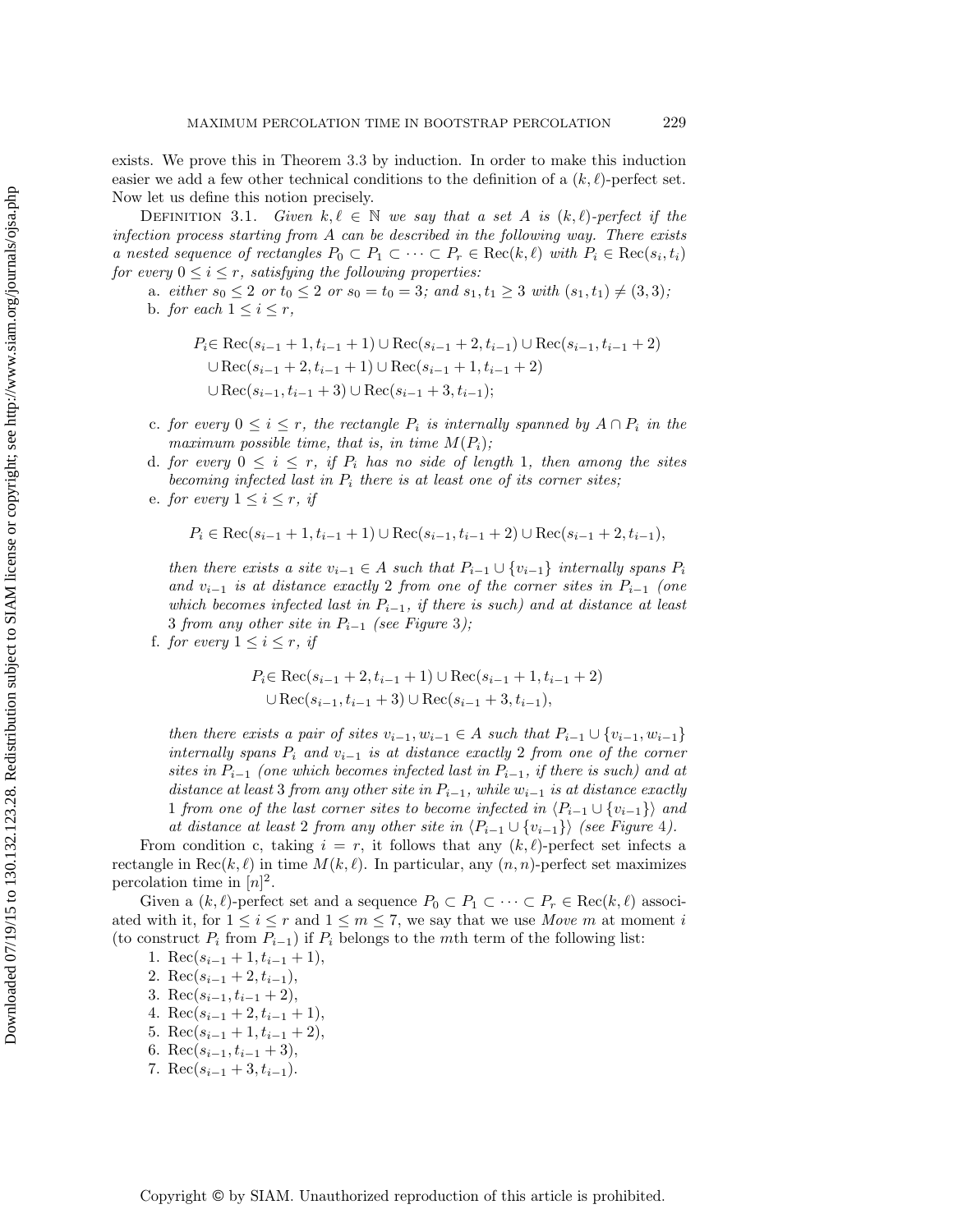

Fig. 3. Moves 1 and 2 (Move 3 is obtained by rotating the picture of Move 2 by 90 degrees).

<span id="page-6-0"></span>

<span id="page-6-1"></span>Fig. 4. Moves 5 and 7 (Moves 4 and 6 are obtained by rotating the above figures by 90 degrees).



<span id="page-6-2"></span>FIG. 5. A  $(k, 2)$ -perfect set achieving maximum percolation time on  $[k] \times [2]$  for k even.

In the next lemma we determine the value of  $M(k, 2)$  and give an example of a  $(k, 2)$ -perfect set for each natural k.

<span id="page-6-3"></span>LEMMA 3.2. For any natural number k we have  $M(k, 2) = \left\lfloor \frac{3(k-1)}{2} \right\rfloor$ . Further-<br>e there is a (k 2)-nerfect set  $A^0(k, 2)$  that percolates [k] × [2] in time  $M(k, 2)$ *more, there is a*  $(k, 2)$ *-perfect set*  $A^0(k, 2)$  *that percolates*  $[k] \times [2]$  *in time*  $M(k, 2)$ *.* 

*Proof.* First let us consider the case when k is even. Let  $A^0(k, 2)$  be the set of shaded sites in Figure [5.](#page-6-2) Clearly  $A^0(k, 2)$  percolates  $[k] \times [2]$  in time  $\lfloor \frac{3(k-1)}{2} \rfloor =$  $(3k-4)/2$ . Thus we have  $M(k, 2) \geq \lfloor \frac{3(k-1)}{2} \rfloor$  for any k even.

Now we prove by induction on k that for any k even we have  $M(k, 2) \leq (3k-4)/2$ . Clearly,  $M(2, 2) = 1$ . Assume that  $k \ge 4$  is even and that  $M(k-2, 2) = (3k-10)/2$ . Let A be any set that percolates  $[k] \times [2]$ . Since percolation time is at most the number of initially healthy sites, if  $|A| \ge k/2 + 2$ , then it percolates in time at most  $2k-(k/2+2) = (3k-4)/2$ . On the other hand, by Fact [2.1,](#page-2-1) we must have  $|A| \ge k/2+1$ . Therefore we may assume that the cardinality of A is exactly  $k/2 + 1$ .

Since A percolates, for all  $1 \le i \le k/2$ , any  $2 \times 2$  square of the form  $\{2i-1, 2i\} \times$  $\{1, 2\}$  contains at least one site of A. Hence only one of these squares contains two sites of A. Therefore, either  $\{1,2\} \times \{1,2\}$  or  $\{k-1,k\} \times \{1,2\}$  contains exactly one such site. Assume without loss of generality that the latter holds. As A percolates, either  $(k, 1)$  or  $(k, 2)$  must be an initially infected site. Again without loss of generality we may assume that the latter holds. In this setting it is trivial to check that  $A \setminus \{(k, 2)\}$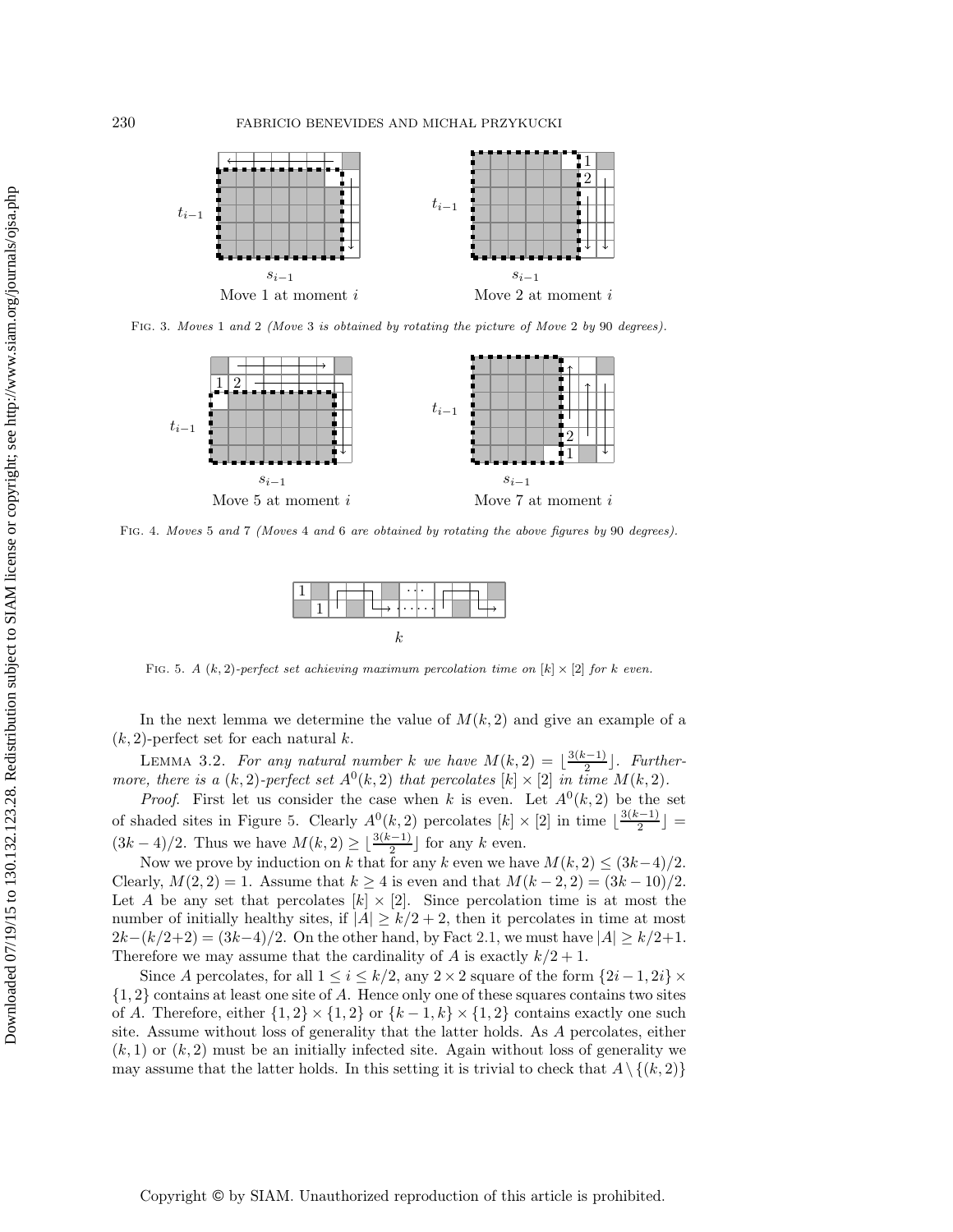<span id="page-7-2"></span>

<span id="page-7-1"></span>FIG. 6. A  $(k, 2)$ -perfect set achieving maximum percolation time on  $[k] \times [2]$  for k odd.

internally spans  $[k-2] \times [2]$ . Therefore A takes time at most  $M(k-2, 2)+3 = (3k-4)/2$ to percolate. It is also trivial to check that the sequence consisting of only one rectangle, say,  $P_0 = [k] \times [2]$ , satisfies the conditions in Definition [3.1.](#page-5-0)

For  $k$  odd, the set in Figure [6](#page-7-1) has the minimum cardinality necessary for a set to percolate  $[k] \times [2]$  and at each time step causes infection of only one site. Therefore it percolates in the maximum time that is indeed  $\lfloor \frac{3(k-1)}{2} \rfloor$ . It is an immediate<br>observation that it satisfies all conditions of a  $(k, 2)$ -perfect set  $\Box$ observation that it satisfies all conditions of a  $(k, 2)$ -perfect set.

In the next theorem we state the recursive formula for  $M(k, \ell)$ . We should keep in mind the description of  $(k, \ell)$ -perfect initially infected sets because the proof of the theorem is built on the proof of existence and a construction of such sets. Since  $M(k, \ell) = M(\ell, k)$ , we shall omit some cases where  $k < \ell$ .

<span id="page-7-0"></span>THEOREM 3.3. *We have*  $M(1,1) = M(2,1) = 0$ ;  $M(k,1) = 1$  *for all*  $k \geq 3$ ;  $M(k, 2) = \lfloor \frac{3(k-1)}{2} \rfloor$ ; and  $M(3, 3) = 4$ . For  $k, \ell \geq 3$  such that  $(k, \ell) \neq (3, 3)$ , we have

(3.1) 
$$
M(k, \ell) = \max \begin{cases} M(k-1, \ell-1) + \max\{k, \ell\} - 1, \\ M(k-2, \ell) + \ell + 1, \\ M(k, \ell-2) + k + 1, \\ M(k-2, \ell-1) + k + \ell - 2, \\ M(k-1, \ell-2) + k + \ell - 2, \\ M(k, \ell-3) + 2k - 1, \\ M(k-3, \ell) + 2\ell - 1, \end{cases}
$$

*where we assume*  $M(k, 0) = M(0, \ell) = -\infty$ . Furthermore, for any  $k, \ell > 0$  there  $exists a (k, l)$ -perfect set.

*Proof.* We prove Theorem [3.3](#page-7-0) by induction on  $k + \ell$ . A small case analysis immediately gives the result for  $\ell = 1$  and for  $(k, \ell) = (3, 3)$ . For  $\ell = 2$  we use Lemma [3.2.](#page-6-3) Note that in all these cases there exist  $(k, \ell)$ -perfect initial sets for which, in Definition [3.1](#page-5-0) (of  $(k, \ell)$ -perfect sets), we have  $r = 0$ .

Now, assume that we are given  $k, \ell \geq 3$  such that  $(k, \ell) \neq (3, 3)$ . Our induction hypothesis is that for any  $k', \ell' \geq 1$  such that  $k' + \ell' < k + \ell$  there exists a  $(k', \ell')$ -perfect set  $A^M(k',\ell')$  that percolates in time  $M(k',\ell')$ , as in the statement of Theorem [3.3.](#page-7-0) We continue the proof as follows. First, we show that  $M(k, \ell)$  is at least the righthand side of  $(3.1)$ . We do this by presenting seven constructions of sets percolating the  $[k] \times [\ell]$  grid in times corresponding to the terms on the right-hand side of [\(3.1\)](#page-7-2). We use our induction hypothesis to estimate the percolation times of our constructions and to observe that these constructions are "nearly"  $(k, \ell)$ -perfect, i.e., that they satisfy all properties of  $(k, \ell)$ -perfect sets apart from, possibly, infecting a  $[k] \times [\ell]$  grid in time  $M(k, \ell)$ .

We then move on to bounding  $M(k, \ell)$  from above. Given any set A percolating  $[k] \times [\ell]$  we use Proposition [2.2](#page-3-0) to show that A must satisfy one of the six particular conditions that impose upper bounds on the time that A takes to percolate. We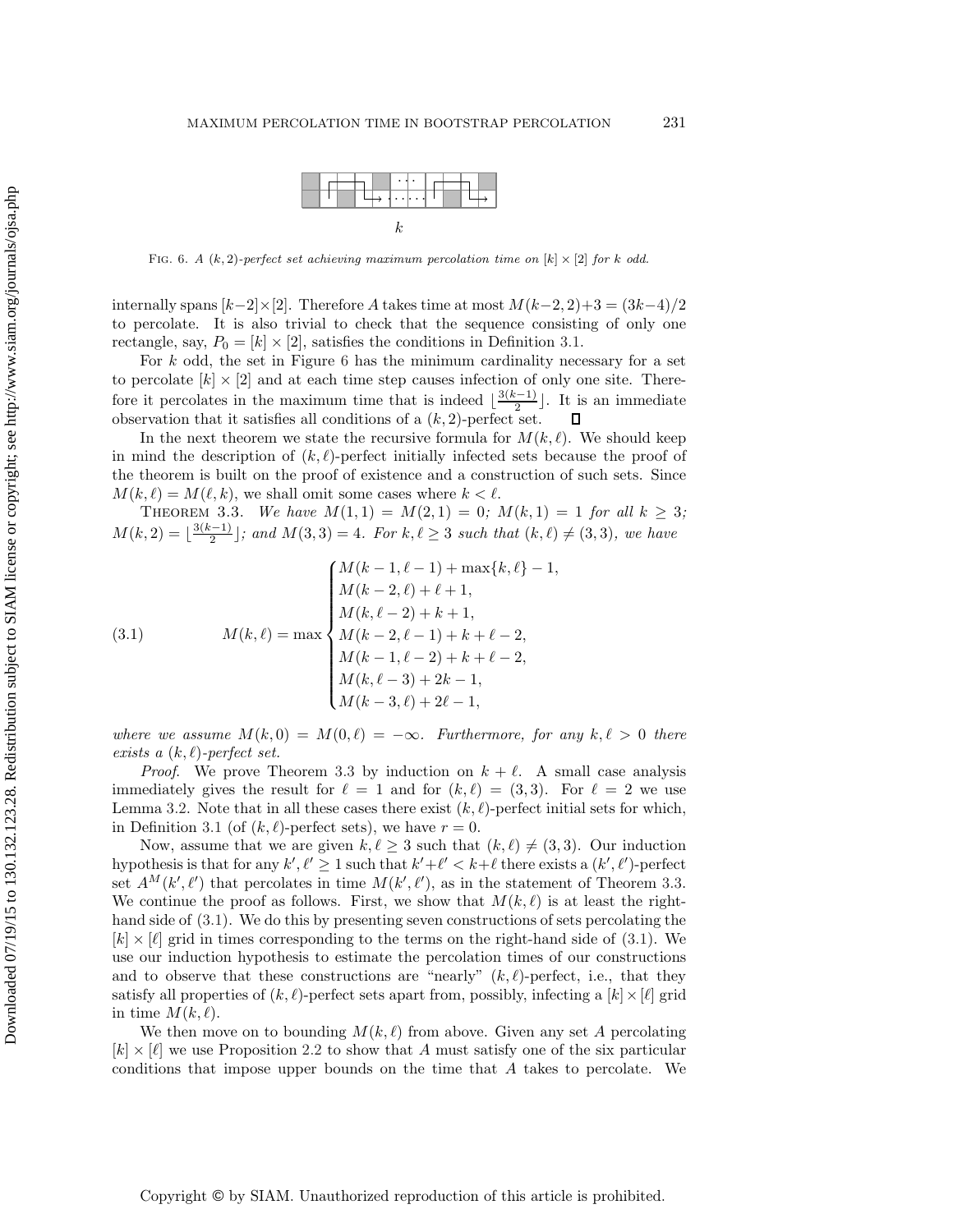analyze these conditions one by one, with the last of them (i.e., with Condition [F\)](#page-10-2) requiring the most detailed analysis, and deduce that the right-hand side of [\(3.1\)](#page-7-2) is an upper bound on  $M(k, \ell)$ . This implies that  $M(k, \ell)$  indeed satisfies [\(3.1\)](#page-7-2) and that  $(k, \ell)$ -perfect sets exist for all values of k and  $\ell$ .

<span id="page-8-1"></span>Let  $W(k, \ell)$  denote the right-hand side of [\(3.1\)](#page-7-2). With this notation, we want to show that  $M(k, \ell) = W(k, \ell)$ . We shall first prove that

$$
(3.2) \t\t\t M(k,\ell) \ge W(k,\ell).
$$

Assume without loss of generality that  $k \geq 4$ . Recall that for  $k', \ell' \geq 2$  by the definition of  $(k', \ell')$ -perfect sets we may assume that one of the corners of the rectangle spanned by  $\hat{A}^M(k',\ell')$  becomes infected at time  $M(k',\ell')$ . Now, consider the following seven ways of infecting  $[k] \times [\ell]$  (see again Figures [3](#page-6-0) and [4\)](#page-6-1), some of which we define only for slightly larger values of  $k$  and  $\ell$ :

- 1. Let  $\langle A^M(k-1,\ell-1)\rangle = [k-1] \times [\ell-1]$ . Since  $k-1,\ell-1 \geq 2$  we may assume that  $(k-1, \ell-1)$  becomes infected at time  $M(k-1, \ell-1)$ . Let  $A^{(1)} =$  $A^M(k-1,\ell-1) \cup \{(k,\ell)\}\.$  Then  $A^{(1)}$  takes time  $M(k-1,\ell-1)+\max\{k,\ell\}-1$ to percolate.
- 2. Let  $\langle A^M(k-2,\ell) \rangle = [k-2] \times [\ell]$ . Since  $k-2,\ell \geq 2$  we may assume that  $(k-2,\ell)$  becomes infected at time  $M(k-2,\ell)$ . Let  $A^{(2)} = A^M(k-2,\ell) \cup$  $\{(k,\ell)\}\.$  Then  $A^{(2)}$  takes time  $M(k-2,\ell)+\ell+1$  to percolate.
- <span id="page-8-2"></span>3. For  $\ell \geq 4$  we have  $k, \ell - 2 \geq 2$ . Let  $\langle A^M(k, \ell - 2) \rangle = [k] \times [\ell - 2]$ . We may assume that  $(k, \ell - 2)$  becomes infected at time  $M(k, \ell - 2)$ . Let  $A^{(3)} =$  $A^{\tilde{M}}(k, \ell - 2) \cup \{(k, \ell)\}\.$  Then  $A^{(3)}$  percolates in time  $\tilde{M}(k, \ell - 2) + k + 1$ .
- 4. Let  $\langle A^M(k-2,\ell-1)\rangle = [k-2] \times [\ell-1]$ . Since  $k-2,\ell-1 \geq 2$  we may assume that  $(k-2,1)$  becomes infected at time  $M(k-2,\ell-1)$ . Let  $A^{(4)} =$  $A^M(k-2,\ell-1)\cup\{(k,1),(k,\ell)\}\.$  Then  $A^{(4)}$  takes time  $M(k-2,\ell-1)+k+\ell-2$ to percolate.
- <span id="page-8-3"></span>5. For  $\ell \ge 4$  we have  $k-1, \ell-2 \ge 2$ . Let  $\langle A^M(k-1, \ell-2) \rangle = [k-1] \times [\ell-2]$ . We may assume that  $(1, \ell - 2)$  becomes infected at time  $M(k-1, \ell - 2)$ . Let  $A^{(5)} =$  $A^{\tilde{M}}(k-1, \ell-2) \cup \{(1, \ell), (k, \ell)\}.$  Then  $A^{(5)}$  takes time  $M(k-1, \ell-2)+k+\ell-2$ to percolate.
- <span id="page-8-0"></span>6. For  $\ell \geq 5$  we have  $k, \ell - 3 \geq 2$ . Let  $\langle A^M(k, \ell - 3) \rangle = [k] \times [\ell - 3]$  and assume that  $(k, \ell - 3)$  becomes infected at time  $M(k, \ell - 3)$ . Let  $A^{(6)} = A^M(k, \ell - 3)$ 3)  $\cup \{ (k, \ell - 1), (1, \ell) \}.$  Then  $A^{(6)}$  percolates in time  $M(k, \ell - 3) + 2k - 1.$
- <span id="page-8-4"></span>7. For  $k \geq 5$  an analogous construction to case [\(6\)](#page-8-0) with a  $(k-3, \ell)$ -perfect set  $A^{M}(k-3, \ell)$  spanning  $[k-3] \times [\ell]$  in time  $M(k-3, \ell)$ . Taking  $A^{(7)} =$  $A^M(k-3,\ell) \cup \{(k-1,\ell),(k,1)\}\$  we obtain a set spanning  $[k] \times [\ell]$  in time  $M(k-3, \ell) + 2\ell - 1.$

The above constructions show that inequality [\(3.2\)](#page-8-1) holds when  $k, \ell \geq 5$ . We now check that inequality [\(3.2\)](#page-8-1) also holds for the small values of k and  $\ell$  for which some of these constructions cannot be applied. Constructions [3](#page-8-2) and [5](#page-8-3) do not apply when  $\ell = 3$  because we cannot ask for one of the corners of the smaller rectangles to become infected respectively at times  $M(k, \ell - 2) = 1$  and  $M(k - 1, \ell - 2) = 1$ . However, since  $k \ge 4$ , in these cases we have  $M(k, \ell-2) + k+1 = k+2$  and  $M(k-1, \ell-2) + k+\ell-2 =$  $k+2$  that is at most  $M(k-1, \ell-1) + k - 1 = \lfloor \frac{3(k-2)}{2} \rfloor + k - 1 \ge k+2$ .<br>Construction 6 does not apply for  $\ell - 4$  since then we again can

Construction [6](#page-8-0) does not apply for  $\ell = 4$  since then we again cannot ask for one of the corners of  $[k] \times [\ell-3]$  to become infected at time  $M(k, \ell-3) = 1$ . However, for  $\ell = 4$  we have  $M(k, \ell - 3) + 2k - 1 = 2k$  that is less than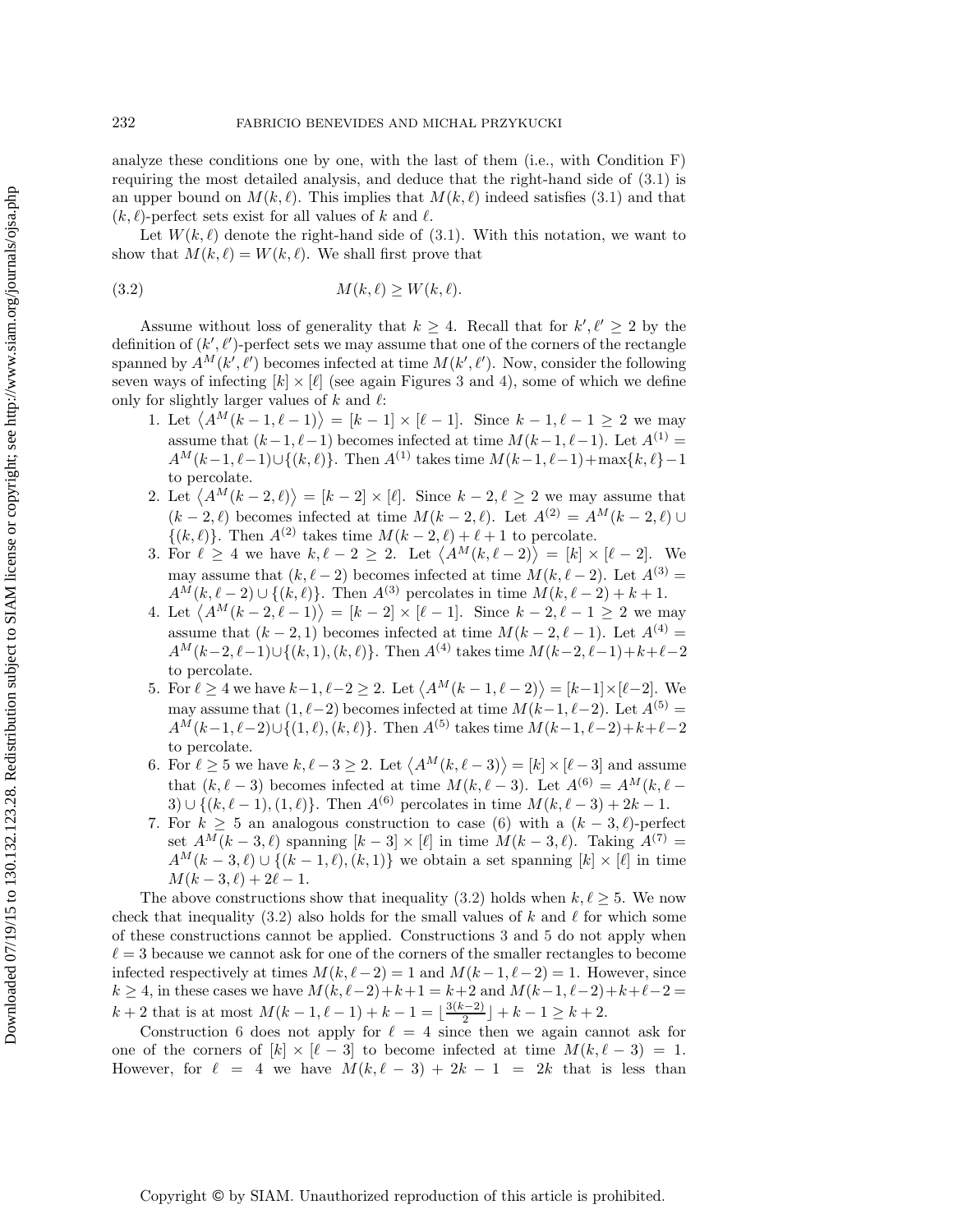$M(k, \ell - 2) + k + 1 = \lfloor \frac{3(k-1)}{2} \rfloor + k + 1 \ge \lfloor \frac{2k+1}{2} \rfloor + k + 1 = 2k + 1$ . Analogously we deal with the fact that construction [7](#page-8-4) does not apply for  $k = 4$ . Thus the lower bound on  $M(k, \ell)$  is proved.

For each of the sets  $A^{(j)}$  constructed above, among the sites of  $\langle A^{(j)} \rangle$  that become infected last there is a corner of  $[k] \times [\ell]$ . Thus it is clear that all sets  $A^{(j)}$  satisfy properties a–f of  $(k, \ell)$ -perfect sets except for, possibly, property c. To finish the proof of Theorem [3.3](#page-7-0) we only need to prove the upper bound on  $M(k, \ell)$  analogous to inequality [\(3.2\)](#page-8-1). This will imply that at least one of the sets  $A^{(j)}$  percolates in time  $M(k, \ell)$  and therefore is  $(k, \ell)$ -perfect.

Hence, it remains to show that the right-hand side of [\(3.1\)](#page-7-2) is also an upper bound on  $M(k, \ell)$ , i.e., that

<span id="page-9-1"></span>
$$
(3.3) \t\t M(k, \ell) \le W(k, \ell).
$$

Let A be any set that internally spans the rectangle  $R = [k] \times [l]$  in time  $M(k, \ell)$ . Consider sets A', A'' and rectangles R', R'' satisfying conditions 1 and 2 of Proposition [2.2.](#page-3-0) Define  $T(R', R'')$  to be the time it takes to grow from  $R' \cup R''$  to  $R = \langle R' \cup R'' \rangle$ , that is, the time needed to infect all sites in  $R \setminus (R' \cup R'')$  given that all sites in R' and R" are infected and no site in  $R \setminus (R' \cup R'')$  is. Note that  $T(R', R'')$ is a simple function that depends only on the dimensions of  $R'$  and  $R''$  and how they are positioned in  $R$  but not on the underlying set  $A$ . Let

$$
S(R', R'') = \max\{M(R'), M(R'')\} + T(R', R'').
$$

Notice that  $S(R', R'')$  also depends only on R' and R''. It is clearly seen that for any choice of  $A', A'' \subset A$  satisfying Proposition [2.2](#page-3-0) we have that  $S(R', R'')$  is an upper bound on the time that A takes to percolate. We shall prove that in order for A to percolate in time  $M(k, \ell)$ , the rectangles R' and R'' must be aligned according to (at least) one of the ways we describe below. In most cases a simple upper bound on  $S(R', R'')$  will yield that  $S(R', R'') \leq W(k, \ell)$  and consequently that  $M(k, \ell) \leq$  $W(k, \ell)$ . However, in one particular case we might have  $S(R', R'') > W(k, \ell)$ . We will then need to be more careful and find an upper bound better than  $S(R', R'')$  for the time that A takes to percolate.

In the upcoming cases our technique of bounding  $S(R', R'')$  will require the following claim saying that under our induction hypothesis the maximum percolation time is strictly increasing in the size of the underlying grid.

<span id="page-9-0"></span>CLAIM 3.4. Let s, t be such that  $s + t < k + \ell$ . If  $s \geq 1$  and  $t \geq 2$ , then  $M(s+1, t) \geq M(s, t) + 1$ *. Similarly, if*  $s \geq 2$  *and*  $t \geq 1$ *, then*  $M(s, t+1) \geq M(s, t) + 1$ *.* 

*Proof of Claim* [3.4.](#page-9-0) Let  $s \geq 1$  and  $t \geq 2$ . For  $s = 1$ , the result is trivial (as  $M(2, 2) \ge 1$  and  $M(1, 2) = 0$  and, for  $t \ge 3$ ,  $M(2, t) \ge 3$ , and  $M(1, t) = 1$ ). For  $s, t \geq 2$ , with  $s + t < k + \ell$ , by the induction hypothesis, we may assume that there exists a set  $A^M(s,t)$  which internally spans the rectangle  $[s] \times [t]$  in time  $M(s,t)$  and, without loss of generality, such that

$$
I_{A^M(s,t)}(s,t) = M(s,t) \ge 1.
$$

Note that we must have some  $1 \leq i \leq t-1$  such that  $(s, i) \in A^{M}(s, t)$ . Let  $i^*$  be the smallest such i. Let  $\tilde{A} = A^M(s,t) \cup \{(s+1,i^*)\}$ . Clearly  $\langle \tilde{A} \rangle = [s+1] \times [t]$  and for any  $j \in [t] \setminus \{i^*\}$  we have  $I_{\tilde{A}}(s+1, j) \ge I_{A^M(s,t)}(s, j) + 1$ . Thus  $M(s+1, t) \ge I_{A^M(s,t)}(s+1, t) + 1$ .  $I_{\tilde{A}}(s+1,t) \geq M(s,t) + 1.$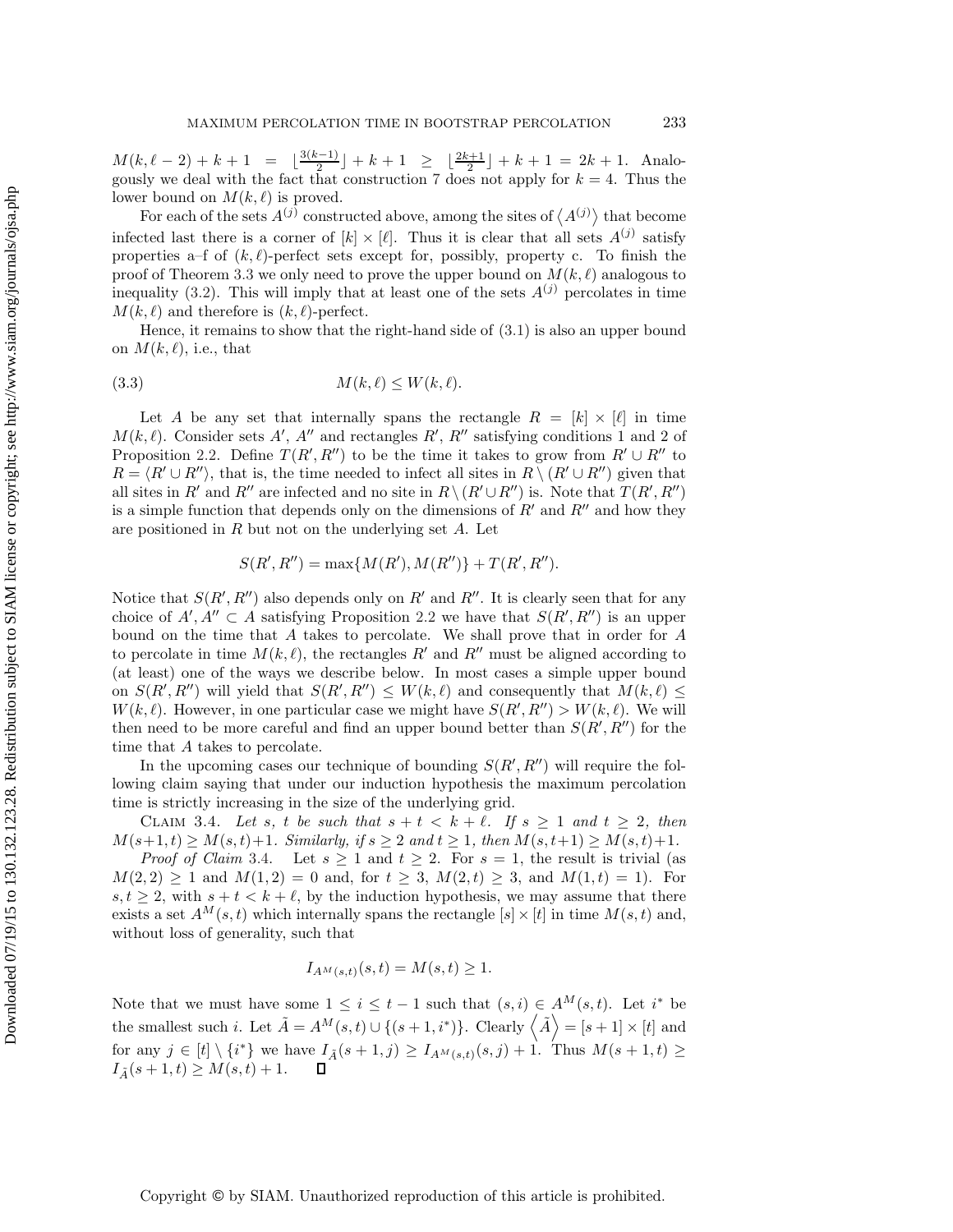Assume without loss of generality that  $M(R') \geq M(R'')$ . Note that in order to internally span R, the rectangles  $R'$  and  $R''$  must be at distance 0, 1, or 2. Consider some minimal nonempty rectangle  $\tilde{R}'' \subset R''$  such that  $R' \cup \tilde{R}''$  spans R. Whenever  $R'$ and R'' intersect, that is, whenever  $dist(R', R'') = 0$ , we can choose  $\tilde{R}''$  so that it is disjoint from R'. Furthermore, whenever  $dist(R', R'') = 1$ , then unless R'' has a side of length 1 we can always choose  $\tilde{R}''$  such that  $dist(R', \tilde{R}'') = 2$ . Since  $T(R', R'') \leq$  $T(R',\tilde{R}'')$  and (by Claim [3.4\)](#page-9-0)  $M(R') \geq M(R'') \geq M(\tilde{R}'')$ , we have  $S(R',R'') \leq$  $S(R', \tilde{R}'')$ . Let  $R' \in \text{Rec}(s_1, t_1)$  and  $\tilde{R}'' \in \text{Rec}(s_2, t_2)$ . With case analysis we find that, since  $\tilde{R}''$  is chosen to be minimal,  $R'$  and  $\tilde{R}''$  must either satisfy one of the following conditions or their analogues obtained by swapping k with  $\ell$  (see Figure [7\)](#page-11-0). Condition A: Rectangles R' and  $\tilde{R}''$  align as in Figure [7\(](#page-11-0)[A\)](#page-10-3) with  $s_1 + s_2 = k$ ,  $t_1 + t_2 = \ell$ .<br>Condition B: Rectangles  $R'$  and  $\tilde{R}''$  align as in Figure 7(B) with  $s_1 + s_2 = k$ ,  $t_1 + t_2 = \ell$ . Condition B: Rectangles R' and  $\tilde{R}$ " align as in Figure [7](#page-11-0)[\(B\)](#page-10-4) with  $s_1 + s_2 = k - 1$  and  $t_1 + t_2 = \ell + 1.$ <br>There is a 0  $\leq$ 

<span id="page-10-5"></span><span id="page-10-4"></span><span id="page-10-3"></span>Condition C: There is a  $0 \le m \le \ell - 1$  so that the rectangles R' and  $\tilde{R}$ " align as in Figure [7\(](#page-11-0)[C\)](#page-10-5) with  $s_1 + s_2 = k - 1$ ,  $t_1 = \ell$ , and  $t_2 = 1$ .<br>There is a  $0 \leq m \leq \ell$ , to such that the perturbation

- <span id="page-10-0"></span>Condition D: There is a  $0 \le m \le \ell - t_1$  such that the rectangles R' and  $\tilde{R}$ " align as in Figure [7](#page-11-0)[\(D\)](#page-10-0) with  $s_1 + s_2 = k - 1$ ,  $t_1 < \ell$ ,  $t_2 = \ell$ .<br>There is a  $0 \leq m \leq \ell$ , to such that the nector place
- <span id="page-10-1"></span>Condition E: There is a  $0 \le m \le \ell - t_1$  such that the rectangles R' and  $\tilde{R}$ " align as in Figure [7](#page-11-0)[\(E\)](#page-10-1) with  $s_1 = k - 1$ ,  $s_2 = 1$ ,  $t_1 < \ell$ ,  $t_2 = \ell$ .<br>There is a  $0 \leq m \leq \ell - 1$  such that the postangles  $R'$ .
- <span id="page-10-2"></span>Condition F: There is a  $0 \leq m \leq \ell - 1$  such that the rectangles R' and  $\tilde{R}$ " align as in Figure [7](#page-11-0)[\(F\)](#page-10-2) with  $s_1 = k - 1$ ,  $s_2 = 1$ ,  $t_1 = \ell$ ,  $t_2 = 1$ .

Before we proceed let us note that by Fact [2.1](#page-2-1) none of Conditions [D,](#page-10-0) [E,](#page-10-1) or [F](#page-10-2) could occur if we had  $|A| = n$ . The first two do not cause us many additional complications and we can deal with them straightforwardly. However, as we shall see, analyzing Condition  $F$  is the crucial part of the proof of inequality  $(3.3)$ . The possibility of this scenario is what makes the recursive relation for  $M(k, \ell)$  much more complicated than the one in [\[8\]](#page-27-16). Additionally, it has strong implications when we later try to find an explicit solution to the recursion.

Let us analyze the possible cases one by one. Assume first that Condition [A](#page-10-3) holds. Note that, in this case,

$$
S(R', \tilde{R}'') = M(R') + \max\{s_1 + t_2 - 1, s_2 + t_1 - 1\}.
$$

It is easy to check that  $S(R', \tilde{R}'')$  cannot decrease if we "extend" the rectangle R' and "shrink"  $\tilde{R}$ ". In fact, when  $\max\{s_1, t_1\} \geq 2$ , then we can use Claim [3.4](#page-9-0) and so, for any  $i < s_2$  and  $j < t_2$ , we have  $M(s_1 + i, t_1 + j) \geq M(s_1, t_1) + i + j$ . Together with

$$
\max\{(s_1+i)+(t_2-j)-1,(s_2-i)+(t_1+j)-1\}\geq \max\{s_1+t_2-1,s_2+t_1-1\}-\max\{i,j\},
$$

we conclude that the largest value of  $S(R', \tilde{R}'')$  is given when  $\tilde{R}''$  is a single site. Therefore,  $S(R', \tilde{R}'') \leq M(k-1, \ell-1) + \max\{k, \ell\} - 1$ . When  $\max\{s_1, t_1\} = 1$ , then  $R'$  is a simple site. Since we assume  $M(R') \geq M(\tilde{R}'')$  we would neguine  $\tilde{R}'' \subset R$ then R' is a single site. Since we assume  $M(R') \geq M(\tilde{R}'')$  we would require  $\tilde{R}'' \in$  $\text{Rec}(1,1) \cup \text{Rec}(1,2) \cup \text{Rec}(2,1)$ . This yields  $\max\{k,\ell\} \leq 3$ , which contradicts our assumption that  $k, \ell \geq 3$  with  $(k, \ell) \neq (3, 3)$ .

Now, assume that Condition [B](#page-10-4) (or its analogue with  $k$  and  $\ell$  swapped) holds. Observe that in this case

$$
S(R', \tilde{R}'') = \begin{cases} M(R') + \max\{s_1 + t_2, s_2 + t_1\} & \text{if } t_1, t_2 \ge 2, \\ M(R') + s_2 + t_1 & \text{if } t_2 = 1, \\ M(R') + s_1 + t_2 & \text{if } t_1 = 1. \end{cases}
$$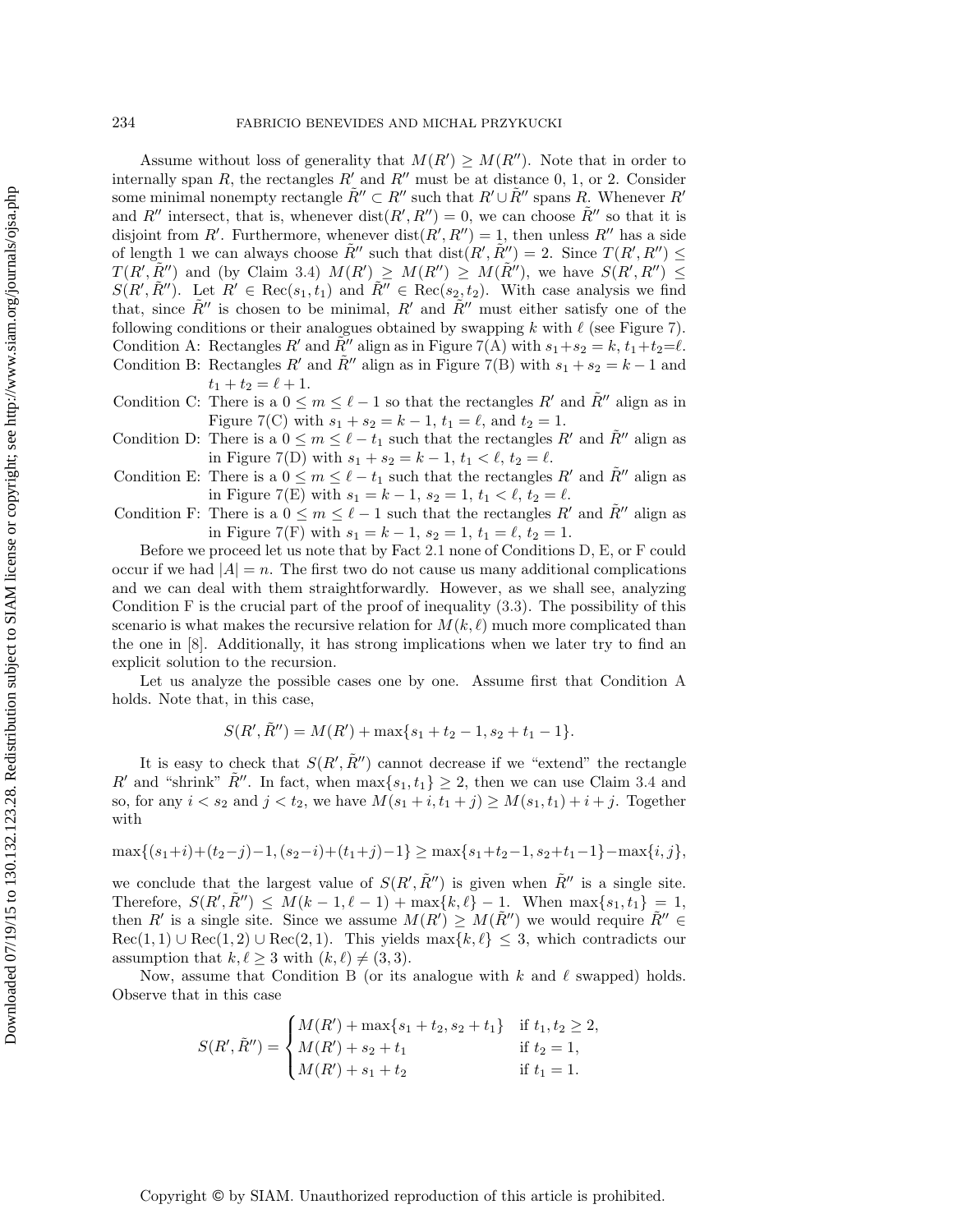

<span id="page-11-0"></span>FIG. 7. The alignments of rectangles  $R'$  and  $\tilde{R}''$  that need to be considered.

Downloaded 07/19/15 to 130.132.123.28. Redistribution subject to SIAM license or copyright; see http://www.siam.org/journals/ojsa.php Downloaded 07/19/15 to 130.132.123.28. Redistribution subject to SIAM license or copyright; see http://www.siam.org/journals/ojsa.php

If  $t_1, t_2 \geq 2$ , then it is easy to reduce this case to the previous one: by Claim [3.4](#page-9-0) we have  $M(s_1 + 1, t_1) \geq M(s_1, t_1) + 1$ , while

$$
\max\{(s_1+1)+(t_2-1)-1,s_2+t_1-1\}=\max\{s_1+t_2,s_2+t_1\}-1.
$$

Putting these inequalities together we have  $S(R', \tilde{R}'') \leq S(R^+, R^-)$ , where  $R^+ \in$  $\text{Rec}(s_1 + 1, t_1), R^- \in \text{Rec}(s_2, t_2 - 1)$ , and  $R^+, R^-$  satisfy Condition [A.](#page-10-3) If  $t_2 = 1$ , then  $t_1 \geq 3$  (recall,  $k, \ell \geq 3$ ). Hence, as in the case of Condition [A,](#page-10-3) we can use Claim [3.4](#page-9-0) and extend R' rightward to bound  $S(R', \tilde{R}'')$  from above using the case where  $\tilde{R}''$  is a single site and obtain  $S(R', \tilde{R}'') \leq M(k-2, \ell) + \ell + 1$ . Note that swapping k and  $\ell$ gives the bound  $S(R', \tilde{R}'') \leq M(k, \ell - 2) + k + 1$ .

Finally, if  $t_1 = 1$ , then  $t_2 \geq 3$  and, since  $M(R') \geq M(\tilde{R}'')$ , also  $s_2 = 1$ . In this case all corners of  $R'$  and  $\tilde{R}''$  must be initially infected and we can improve the bound  $S(R', \tilde{R}'') = M(R') + s_1 + t_2$  to  $s_1 + t_2 = k + \ell - 2$ . Then, R becomes infected after at most  $k + \ell - 2$  steps which is not more than  $M(k-1, \ell-1) + \max\{k, \ell\} - 1$  for all  $k, \ell \geq 3$ .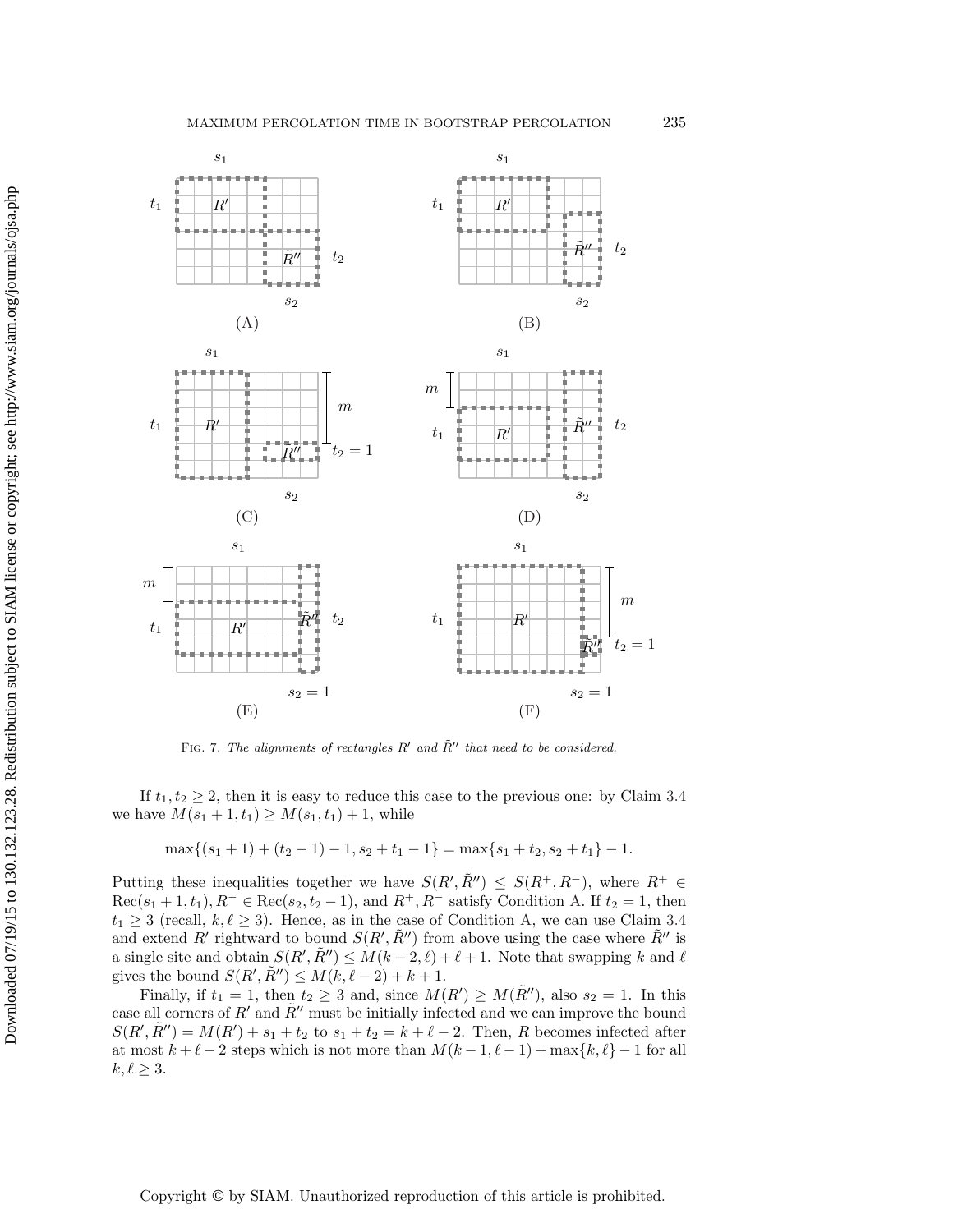Suppose now that [C](#page-10-5)ondition C holds. Note that, for a fixed  $R'$  and given  $m$ , we have  $S(R', \tilde{R}'') = M(R') + \max\{m + s_2 + 1, t_1 - m + s_2\}$  which is maximum when  $m = 0$  or  $m = t_1 - 1$  and this case is equivalent to Condition [B](#page-10-4) with  $t_2 = 1$ .

<span id="page-12-2"></span>Hence we see that

(3.4) 
$$
\max \begin{cases} M(k-1, \ell-1) + \max\{k, \ell\} - 1, \\ M(k-2, \ell) + \ell + 1, \\ M(k, \ell-2) + k + 1 \end{cases}
$$

is the maximum percolation time in  $[k] \times [\ell]$  when we restrict ourselves to rectangles  $R'$  and  $\tilde{R}''$  that satisfy Condition [A,](#page-10-3) [B,](#page-10-4) or [C.](#page-10-5)

We shall prove that the same bound applies when either Condition [D](#page-10-0) or Condition [E](#page-10-1) holds, reducing the analysis of those cases to one of Conditions [A,](#page-10-3) [B,](#page-10-4) or [C.](#page-10-5) Thus, consider the case when Condition [D](#page-10-0) applies to  $R'$  and  $R''$ . Recall that  $M(R') \geq M(\tilde{R}'')$ . Given m we have

$$
S(R', \tilde{R}'') = M(R') + \max\{s_1 + m + 1, s_1 + t_2 - m - t_1 + 1\}
$$

that attains its maximum when  $m = 0$  or  $m = t_2 - t_1$ . However, for these values of m we could further shrink  $\tilde{R}''$  by setting  $t_2 = \ell - t_1 + 1$  and hence reducing this case to the one where Condition [B](#page-10-4) holds. (If  $m = 0$  and  $t_1 = 1$ , then  $R_1$  and  $\tilde{R}''$  already satisfy both Conditions [D](#page-10-0) and [B.](#page-10-4))

We deal with  $R'$  and  $R''$  satisfying Condition [E](#page-10-1) in an analogous way, bounding  $S(R', \tilde{R}'')$  from above by taking  $m = 0$  and then reducing it to the case where Condition [A](#page-10-3) is satisfied.

Finally let us consider the case where Condition [F,](#page-10-2) or its version with  $k$  and  $\ell$ swapped, applies to R' and  $\tilde{R}$ ". In this case we need to be more careful: using similar arguments as before we can only conclude that

<span id="page-12-1"></span>(3.5)

$$
S(R', \tilde{R}'') = \begin{cases} M(R') + \max\{m, \ell - m - 1\} \le M(R') + \ell - 1 & \text{if } R' \in \text{Rec}(k - 1, \ell), \\ M(R') + \max\{m, k - m - 1\} \le M(R') + k - 1 & \text{if } R' \in \text{Rec}(k, \ell - 1). \end{cases}
$$

Unfortunately this bound is not good enough to prove inequality [\(3.3\)](#page-9-1). To improve it we need to analyze how the proximity of  $\tilde{R}$ <sup>"</sup> affects the infection process inside R'.

Recall that we initially chose R' and R'' together with  $A', A'' \subsetneq A$  spanning them according to Proposition [2.2.](#page-3-0) We later chose  $\tilde{R}'' \subset R''$  and we assumed that Condition [F](#page-10-2) applies to R' and  $\tilde{R}''$ . However, when  $R' = [k-1] \times [\ell]$ , then we see that A'' must contain a site of the form  $(k, i)$  for some  $1 \leq i \leq \ell$  (this site is of course disjoint from  $R'$ ). This is because  $R'$  and  $R''$  together span  $R$ . Thus we in fact can assume that  $R'$  (internally spanned by  $A'$ ) and  $R''$  (which is a single site) satisfy Condition [F](#page-10-2) (ignoring the influence of some sites in  $A''$  could not decrease the percolation time of A).

To continue the analysis of this case we shall need the following claim.

<span id="page-12-0"></span>CLAIM 3.5. Let A be a set of sites percolating in  $R = [k] \times [\ell]$ , where  $k, \ell \geq 2$ . *Then for any site*  $(i, j) \in R \setminus \{(1, 1), (1, \ell), (k, 1), (k, \ell)\}\$  *we have*  $I_A(i, j) \leq M(k, \ell) - 1$ *.* 

*Proof of Claim* [3.5.](#page-12-0) It is enough to prove the claim for all percolating sets minimal under containment (as for any  $A \subset B$  we have  $I_B(i,j) \leq I_A(i,j)$  for all i, j). Let A be such a set. Applying Proposition [2.2](#page-3-0) to R and A we obtain sets A' and A'' that partition A and internally span two rectangles  $R', R'' \subsetneq R$  such that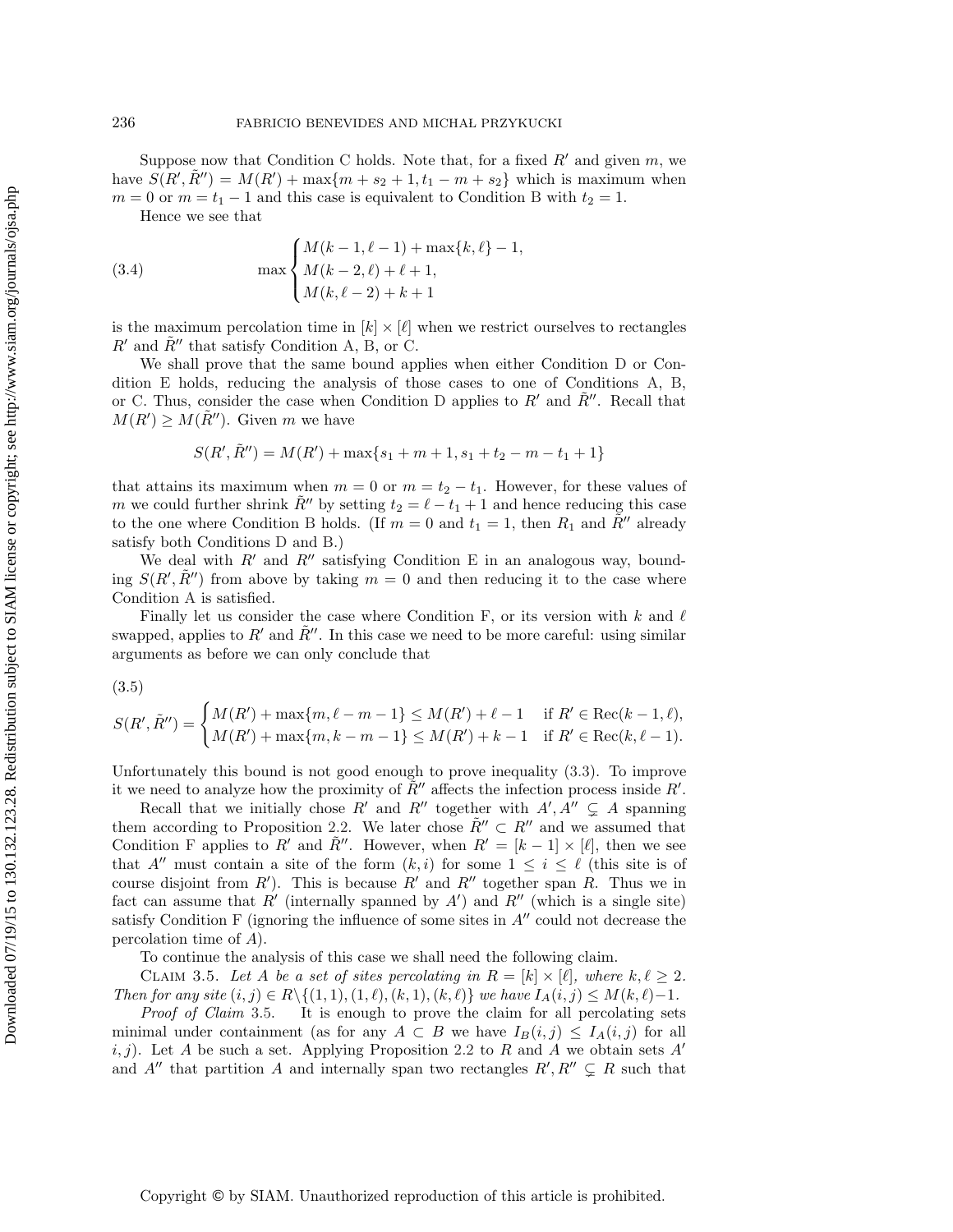|      |  | ---- |
|------|--|------|
|      |  |      |
|      |  |      |
|      |  |      |
|      |  |      |
|      |  |      |
|      |  |      |
|      |  |      |
| ---- |  |      |

<span id="page-13-0"></span>FIG. 8. The alignment of  $R'$  and  $R''$  containing all four corner sites.

 $\langle R' \cup R'' \rangle = R$ . Note that by the minimality of A, the set  $R \setminus (R' \cup R'')$  contains no initially infected sites.

If  $k = \ell = 2$ , then all sites in  $[k] \times [\ell]$  are corners and the claim is trivial. If, without loss of generality,  $k > 2$ , then  $M(k, \ell) > 1$ . By Claim [3.4](#page-9-0) we have  $\max\{M(R'),M(R'')\}$  <  $M(k,\ell)$ . Hence for any  $(i,j) \in R' \cup R''$  we have  $I_A(i,j) \leq$  $\max\{M(R'),M(R'')\} < M(k,\ell)$ . Now, let

$$
B = R \setminus (R' \cup R'' \cup \{(1,1), (1,\ell), (k,1), (k,\ell)\}).
$$

If  $\{(1,1), (1,\ell), (k,1), (k,\ell)\}\subset R'\cup R''$  and  $B\neq \emptyset$ , then  $\Phi(R'), \Phi(R'')\leq k+\ell-2$ (see Figure [8\)](#page-13-0), and therefore by Claim [3.4](#page-9-0) we have  $M(R')$ ,  $M(R'') \leq M(R) - 2$  and hence for any  $(i, j) \in B$  we have  $I_A(i, j) \leq M(k, \ell) - 1$ . Thus we may assume that  $R \setminus (R' \cup R'')$  contains some corner site of R. Let  $(i, j)$  be any site of B. We consider the two following cases:

• If dist $(R', R'') = 2$ , then  $M(R'), M(R'') \leq M(R) - 2$ . Thus, if we have  $dist((i, j), R') = dist((i, j), R'') = 1$ , then

<span id="page-13-1"></span>
$$
I_A(i,j) \le \max\{M(R'), M(R'')\} + 1 \le M(k,\ell) - 1.
$$

• If either dist $(R', R'') = 2$  and dist $((i, j), R') \neq 1$  or dist $((i, j), R'') \neq 1$ , or if  $dist(R', R'') \neq 2$ , then no matter how the rectangles R' and R'' are aligned we can find a corner site  $(k', \ell') \in R \setminus (R' \cup R'')$  such that to infect  $(k', \ell')$ in the process we need to infect  $(i, j)$  first. This follows from the fact that the rectangular region in  $R \setminus (R' \cup R'')$  that contains  $(k', \ell')$  becomes infected starting from its own corner opposite  $(k', \ell')$ . Thus  $I_A(i, j) < I_A(k', \ell') \leq$  $M(k,\ell).$ 

This completes the proof of the claim.  $\Box$ 

An important consequence of Claim [3.5](#page-12-0) is that when rectangles  $R'$  and  $R''$  in R satisfy Condition [F,](#page-10-2) then, no matter how we locate  $R''$  in R, the infection of  $R \setminus (R' \cup R'')$  starts at the latest at time  $M(R') - 1$ . This improves the bound on the time that  $A$  takes to percolate given in inequality  $(3.5)$  to

(3.6) 
$$
S(R', R'') \le \max \begin{cases} M(R') + \ell - 2 & \text{if } R' \in \text{Rec}(k - 1, \ell), \\ M(R') + k - 2 & \text{if } R' \in \text{Rec}(k, \ell - 1). \end{cases}
$$

To finish the proof of Theorem [3.3](#page-7-0) we apply Proposition [2.2](#page-3-0) to  $R'$  (we can do this as  $k, \ell \geq 3$  and  $R''$  is a single site). So let  $A'$  be partitioned into sets  $A'_1$  and  $A'_2$ <br>spanning rectangles  $R'$  and  $R'$  respectively satisfying Proposition 2.2. Assume that spanning rectangles  $R'_1$  and  $R'_2$ , respectively, satisfying Proposition [2.2.](#page-3-0) Assume that  $M(R') > M(R')$  $M(R'_1) \geq M(R'_2).$ <br>If  $R'$  and  $R'$ 

If  $R'_1$  and  $R'_2$  satisfy Condition [F](#page-10-2) inside R', with  $R'_2$  being a single site, then we<br>bound the (total) time that A takes to percelate in a much better way than using can bound the (total) time that A takes to percolate in a much better way than using inequality [\(3.6\)](#page-13-1). In fact, considering the possible cases it can, again, be bounded from above by [\(3.4\)](#page-12-2). This follows from the fact that  $dist(R'_1, R'') \leq 2$  and therefore, with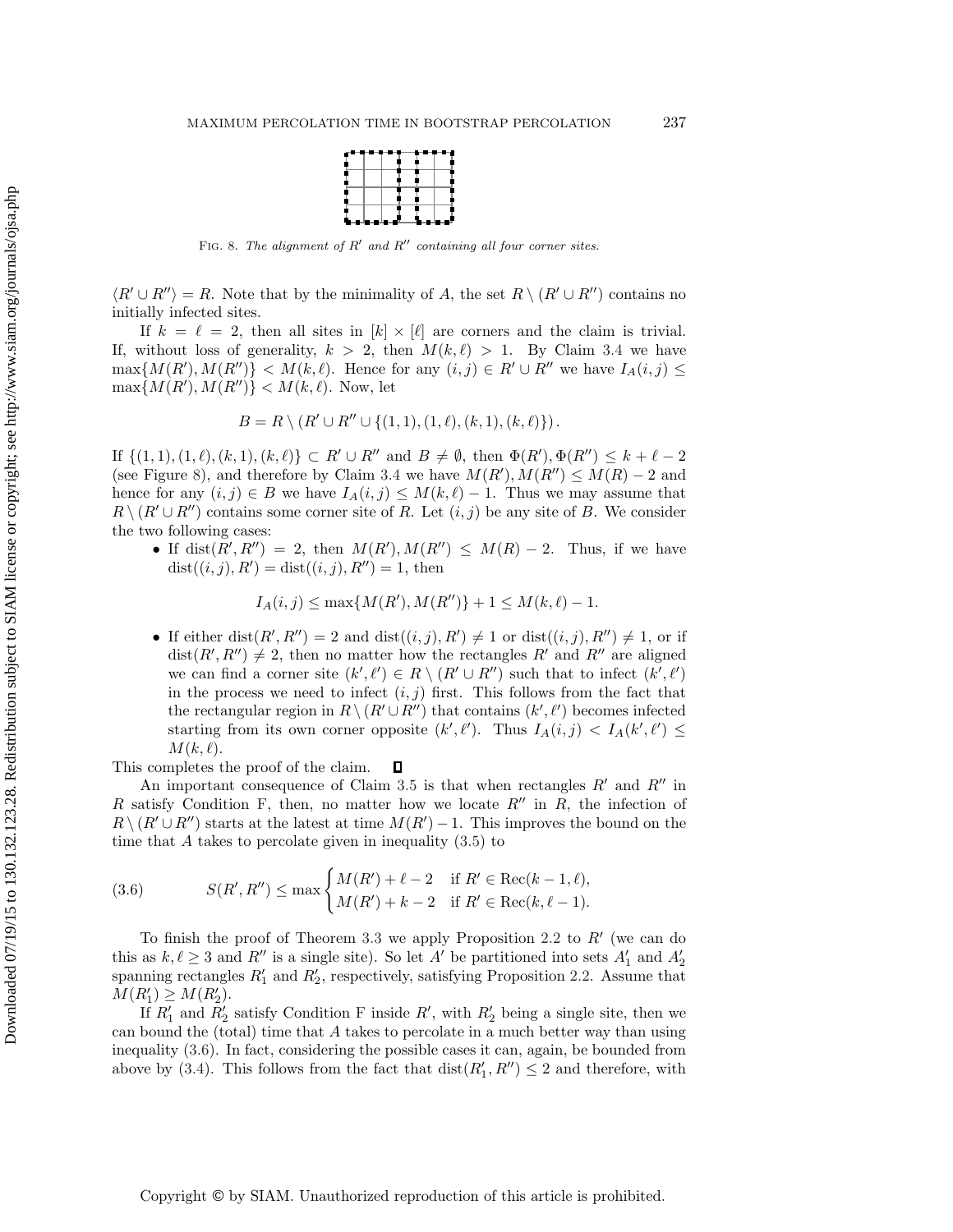

<span id="page-14-0"></span>Fig. 9. Condition [A](#page-10-3) followed by Condition [F](#page-10-2).

 $R'_1$  fully infected, the processes of infecting  $R' \setminus (R'_1 \cup R'_2)$  and  $\langle R'_1 \cup R'' \rangle \setminus (R'_1 \cup R'')$ <br>run simultaneously run simultaneously.

In the remainder we assume that  $R'_1$  and  $R'_2$  satisfy one of Conditions [A](#page-10-3)[–E](#page-10-1) in  $R'$ <br>we improve the bound  $(3,6)$  by replacing  $M(R')$  with a better bound on the time and we improve the bound [\(3.6\)](#page-13-1) by replacing  $M(R')$  with a better bound on the time that  $A'$  takes to percolate in  $R'$ .

If  $R'_1$  and  $R'_2$  satisfy Condition [B](#page-10-4) or [C](#page-10-5) in R', then, by what we already know<br>it the bounds for these conditions (i.e., that the upper bound on  $M(R')$  is the about the bounds for these conditions (i.e., that the upper bound on  $M(R')$  is the weakest when  $R'_2$  is a single site; see [\(3.4\)](#page-12-2) with the dimensions of R' in place of k and  $\ell$ ) the bound in (3.6) is at most  $\ell$ , the bound in  $(3.6)$  is at most

$$
\max \begin{cases} M(k-2,\ell-1)+k+\ell-2,\\ M(k-1,\ell-2)+k+\ell-2,\\ M(k,\ell-3)+2k-1,\\ M(k-3,\ell)+2\ell-1.\end{cases}
$$

If  $R'_1 \in \text{Rec}(s_1, t_1)$  and  $R'_2 \in \text{Rec}(s_2, t_2)$  inside R' satisfy Condition [A,](#page-10-3) then  $R''$ ,<br>and  $R'_1$  are (up to simple retations) for some  $m \leq t_1 + t_2 = 1$  mutually aligned  $R'_1$  and  $R'_2$  are (up to simple rotations), for some  $m \le t_1 + t_2 - 1$ , mutually aligned as in Figure [9](#page-14-0) (where  $R''$  is depicted with a shaded square).

Let us analyze the possible cases conditioning on the value of  $t_2$ . If  $t_2 = 1$ , then we have  $dist(R'_1, R'') \leq 2$  so the infection of  $\langle R'_1 \cup R'' \rangle \setminus (R'_1 \cup R'')$  starts at the latest<br>at time  $M(R')$ , As before, by Claim 3.4, we can shrink  $R''$ , and so the upper bound at time  $M(R'_1)$ . As before, by Claim [3.4,](#page-9-0) we can shrink  $R''_2$ , and so the upper bound<br>on percelation time is maximized for  $\varepsilon_2 = 1$ . In this case the largest bound on  $M(k, \ell)$ on percolation time is maximized for  $s_2 = 1$ . In this case the largest bound on  $M(k, \ell)$ is achieved when  $m = 0$  and is equal to

$$
\max\begin{cases} M(k-1,\ell-2)+\max\{k,\ell\}-1\\ M(k-2,\ell-1)+\max\{k,\ell\}-1 \end{cases} < M(k-1,\ell-1)+\max\{k,\ell\}-1.
$$

If  $t_2 > 1$ , then, by Claims [3.4](#page-9-0) and [3.5,](#page-12-0) the bound on percolation time is maximized for either  $t_2 = 2$ ,  $s_2 = 1$ , and  $m = t_1 + t_2 - 1$ , which as the upper bound on  $M(k, \ell)$ gives

$$
M(k-2, \ell-2) + k + \ell - 3 \le M(k-2, \ell-1) + k + \ell - 2,
$$

or for  $s_1 = 2$ ,  $t_1 = 1$ , and  $m = t_1 + t_2 - 1$ , which as the upper bound gives

$$
\max\begin{cases} M(k-1,\ell-3)+2k-2 \\ M(k-3,\ell-1)+2\ell-2 \end{cases} \le \max\begin{cases} M(k,\ell-3)+2k-1, \\ M(k-3,\ell)+2\ell-1, \end{cases}
$$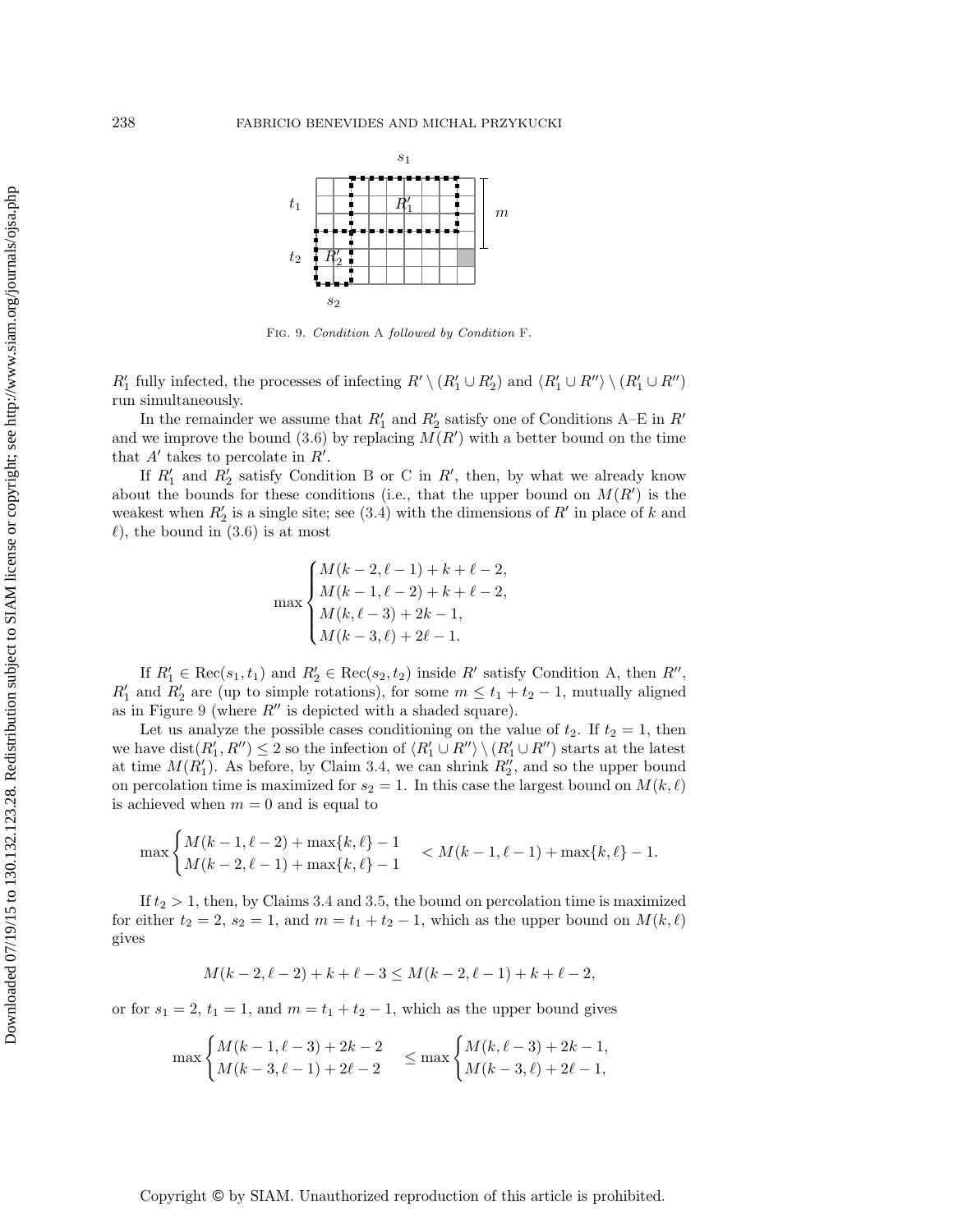## MAXIMUM PERCOLATION TIME IN BOOTSTRAP PERCOLATION 239

or for  $s_1 = 1$ ,  $t_1 = 1$ , and  $m = t_1 + t_2 - 1$ , which as the upper bound gives

$$
\max\begin{cases} M(k-1,\ell-2) + \max\{k+1,\ell-2\} \\ M(k-2,\ell-1) + \max\{k-2,\ell+1\} \end{cases} \le \max\begin{cases} M(k-1,\ell-2) + k + \ell - 2, \\ M(k-2,\ell-1) + k + \ell - 2. \end{cases}
$$

Thus the upper bound on the percolation time of A obtained when Condition [A](#page-10-3) holds for  $R'_1, R'_2$  inside  $R'$  is at most  $W(k, \ell)$ , i.e., the maximum in the right-hand side of  $(3.1).$  $(3.1).$ 

Finally, if  $R'_1$  and  $R'_2$  inside R' satisfy Condition [D](#page-10-0) or Condition [E](#page-10-1) with  $M(R'_1) \ge R'$  then as already noted by setting  $m = 0$  and shripting  $R'$  we can be under some  $M(R'_2)$ , then, as already noted, by setting  $m = 0$  and shrinking  $R'_2$  we can bound from above the percolation time of  $A'$  $A'$  by the bounds obtained under Conditions A and [B.](#page-10-4) That completes the proof of the upper bound on  $M(k, \ell)$  and of Theorem [3.3.](#page-7-0) □

*Remark* 3.6. Relation [\(3.1\)](#page-7-2) does not allow us to immediately give an exact formula for  $M(n)$ . However, with the use of a computer we can evaluate  $M(n)$  and at the same time find an  $(n, n)$ -perfect set. Our simulations suggest that these sets have size approximately  $\frac{23n}{18} + O(1)$  (for example, for  $n = 1000$  it is 1277). In the next<br>section we find the asymptotic formula for  $M(n)$ . For the lower bound we shall use section we find the asymptotic formula for  $M(n)$ . For the lower bound we shall use sets similar to those suggested by our computations.

<span id="page-15-0"></span>**4. Computing the asymptotic value of**  $M(n)$ **.** In this section we use the existence of  $(n, n)$ -perfect sets to compute the asymptotic value of  $M(n)$ . We say that a  $(k, \ell)$ -perfect set A together with the sequence of rectangles  $P_0 \subset P_1 \subset \cdots \subset P_n \subset \text{Rec}(k, \ell)$  expressioned with it are described by a triple  $(e, t, m, m, \ldots, m)$  if  $P_r \in \text{Rec}(k, \ell)$  associated with it are *described by a triple*  $(s_0, t_0, m_1 m_2 ... m_r)$  if  $P_0 \in \text{Rec}(s_0, t_0)$  and additionally, for  $1 \leq i \leq r$ , Move  $m_i$  is used to obtain  $P_i$  from<br> $P_i$  We write  $T_i = M(P_i)$  and for  $i > 1$  we denote by  $T_i$  the additional time it takes  $P_{i-1}$ . We write  $T_0 = M(P_0)$  and, for  $i \geq 1$ , we denote by  $T_i$  the additional time it takes to infect the sites of  $P_i$  after all sites of  $P_{i-1}$  are infected. We say that  $T_0, T_1, \ldots, T_r$  is the *time sequence* of A. Finally, we say that a triple  $(s_0, t_0, m_1m_2 \ldots m_r)$  is a *scheme* solving  $M(k, \ell)$  if it describes a  $(k, \ell)$ -perfect set.

Note that a triple  $(s_0, t_0, m_1m_2 \ldots m_r)$  may describe multiple  $(n, n)$ -perfect sets since it only determines the dimensions of the rectangles  $P_i$  but not their precise coordinates. Nevertheless, all  $(n, n)$ -perfect sets described by  $(s_0, t_0, m_1m_2...m_r)$ have the same time sequence. Note that if  $T_0, T_1, \ldots, T_r$  is a time sequence of an  $(n, n)$ -perfect set, then  $M(n) = \sum_{i=0}^{r} T_i$ .<br>Observation 4.1. Let (se to manne

<span id="page-15-2"></span>*Observation* 4.1. Let  $(s_0, t_0, m_1m_2 \ldots m_r)$  be a scheme and  $P_0 \subset P_1 \subset \cdots \subset P_r$ be the sequence of rectangles generated by it. Then for any  $1 \leq j \leq r$  the triple  $(s_0, t_0, m_1 m_2 \ldots m_i)$  is a scheme. In particular, it describes a set that percolates  $P_i$ in maximum time.

<span id="page-15-1"></span>*Remark* 4.2. In Appendix [A](#page-26-0) we consider a number of small cases and show that for any  $k, \ell \geq 3$ ,  $(k, \ell) \neq (3, 3)$ , there exists a scheme  $(s_0, t_0, m_1m_2...m_r)$  that solves  $M(k, \ell)$  and is such that either  $s_0 \geq 3$  and  $t_0 = 2$  or  $s_0 = 2$  and  $t_0 \geq 3$ .

Let a, b be natural numbers and let  $x_1 \ldots x_a$  and  $y_1 \ldots y_b$  be sequences of moves. We say that these sequences are compatible if applying moves  $x_1 \ldots x_a$  to a certain rectangle R yields a rectangle with the same dimensions as when applying moves  $y_1 \ldots y_b$  to R. For example, for any  $1 \le i, j \le 7$ , the sequence ij is compatible with  $45$ ji, the sequence 61 is compatible with 35, the sequence 111 is compatible with 45, but 12 is not compatible with 13 (because the order of dimensions of the resulting rectangle matters). For the reader's convenience, we graphically depict all moves in Figure [10.](#page-16-0)

Fix  $1 \leq i \leq r$  and let  $P_i \in \text{Rec}(k, \ell)$ . Clearly the value of  $T_i$  depends only on k,  $\ell$ , and  $m_i$ . We list its possible values in Table [1](#page-16-1) (see also [\(3.1\)](#page-7-2)). For  $2 \le i \le r$ , applying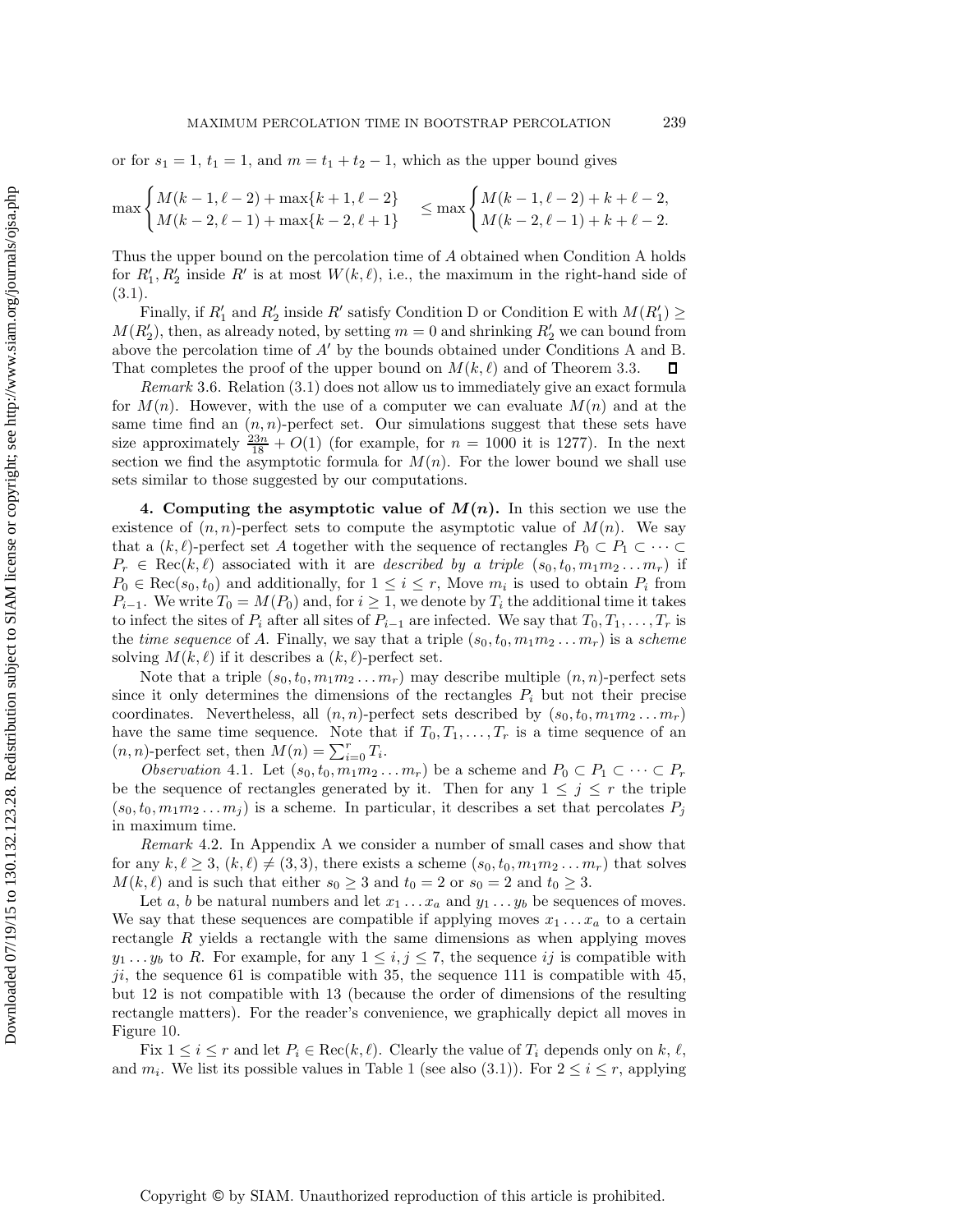<span id="page-16-1"></span>TABLE 1 Dimensions of P*i*−<sup>1</sup> and value of T*<sup>i</sup>* given  $m_i$ , assuming that  $P_i \in \text{Rec}(k, \ell)$ .

| $m_i$ | $P_{i-1}$       | $T_{\tilde{a}}$    |
|-------|-----------------|--------------------|
|       | $(k-1, \ell-1)$ | $\max\{k,\ell\}-1$ |
| 2     | $(k-2,\ell)$    | $\ell+1$           |
| 3     | $(k, \ell - 2)$ | $k+1$              |
| 4     | $(k-2, \ell-1)$ | $k+\ell-2$         |
| 5     | $(k-1, \ell-2)$ | $k+\ell-2$         |
| 6     | $(k, \ell-3)$   | $2k-1$             |
|       | $(k-3, \ell)$   | $2\ell - 1$        |



<span id="page-16-0"></span>FIG. 10. Direction of each move.

<span id="page-16-2"></span>TABLE 2 *Values of*  $(T_i + T_{i-1})$  *for*  $m_i, m_{i-1} \in \{2, 3, 4, 5, 6, 7\}$ *, assuming that*  $P_i \in \text{Rec}(k, \ell)$ *.* 

|               | $m_i=2$          | $m_i=3$     | $m_i=4$          |  |
|---------------|------------------|-------------|------------------|--|
| $m_{i-1}=2$   | $2\ell+2$        | $k+\ell$    | $k+2\ell-2$      |  |
| $m_{i-1} = 3$ | $k+\ell$         | $2k+2$      | $2k+\ell-3$      |  |
| $m_{i-1} = 4$ | $k+2\ell-3$      | $2k+\ell-3$ | $2k + 2\ell - 7$ |  |
| $m_{i-1} = 5$ | $k+2\ell-3$      | $2k+\ell-3$ | $2k + 2\ell - 7$ |  |
| $m_{i-1}=6$   | $2k+\ell-4$      | 3k          | $3k+\ell-7$      |  |
| $m_{i-1} = 7$ | $3\ell$          | $k+2\ell-4$ | $k+3\ell-5$      |  |
|               |                  |             |                  |  |
|               | $m_i=5$          | $m_i=6$     | $m_i=7$          |  |
| $m_{i-1}=2$   | $k+2\ell-3$      | $2k+\ell-3$ | $3\ell$          |  |
| $m_{i-1}=3$   | $2k+\ell-2$      | 3k          | $k+2\ell-3$      |  |
| $m_{i-1} = 4$ | $2k + 2\ell - 7$ | $3k+\ell-6$ | $k+3\ell-6$      |  |
|               |                  |             |                  |  |
| $m_{i-1}=5$   | $2k + 2\ell - 7$ | $3k+\ell-6$ | $k+3\ell-6$      |  |
| $m_{i-1}=6$   | $3k+\ell-5$      | $4k-2$      | $2k + 2\ell - 8$ |  |

<span id="page-16-3"></span>Table 3 Possible values of  $(T_i + T_{i-1})$  for  $m_i = 1$  or  $m_{i-1} = 1$ , assuming that  $P_i \in \text{Rec}(k, \ell)$ .

|       | $(m_{i-1}, m_i) = (j, 1)$  | $(m_{i-1}, m_i) = (1, j)$                |
|-------|----------------------------|------------------------------------------|
| $i=1$ | $2\max\{k,\ell\}$ – 3      | $2\max\{k,\ell\} - 3$                    |
| $i=2$ | $\max\{k,\ell\}+\ell-1$    | $\ell + \max\{k, \ell - 2\}$             |
| $i=3$ | $\max\{k,\ell\}+k-1$       | $k+\max\{k-2,\ell\}$                     |
| $i=4$ | $\max\{k,\ell\}+k+\ell-5$  | $k + \ell + \max\{k-2, \ell-1\} - 3$     |
| $i=5$ | $\max\{k,\ell\}+k+\ell-5$  | $k + \ell + \max\{k - 1, \ell - 2\} - 3$ |
| $i=6$ | $\max\{k, \ell\} + 2k - 4$ | $2k + \max\{k, \ell - 3\} - 2$           |
| $j=7$ | $\max\{k,\ell\}+2\ell-4$   | $2\ell + \max\{k-3, \ell\} - 2$          |

this argument twice, we can compute the value of  $T_i + T_{i-1}$  as a function of k,  $\ell$ ,  $m_i$ , and  $m_i$ , can be a function of  $T_i + T_i$ , for  $m_i$ ,  $m_i \in \{9, 2, 4, 5, 6, 7\}$ and  $m_{i-1}$  only. In Table [2](#page-16-2) we list the values of  $T_i+T_{i-1}$  for  $m_i, m_{i-1} \in \{2, 3, 4, 5, 6, 7\}$ , and in Table [3](#page-16-3) we list the values of  $T_i + T_{i-1}$  when either  $m_i = 1$  or  $m_{i-1} = 1$ .

Initially the object of our interest in Tables [2](#page-16-2) and [3](#page-16-3) is whether, for each pair  $(a, b)$  with  $1 \le a, b \le 7$ , for  $P_i \in \text{Rec}(k, \ell)$  the value of  $(T_i + T_{i-1})$  is larger when  $(m_{i-1}, m_i)=(a, b)$  or when  $(m_{i-1}, m_i)=(b, a)$ . We summarize the answer to that question in Figure [11,](#page-17-0) which tells us what pairs of consecutive moves are prohibited in a scheme (because one could swap them and obtain a slower percolating process). A solid directed edge from a to b means that no matter what the values of k and  $\ell$  are, it takes strictly longer to apply Move  $b$  right before Move  $a$  than it takes to apply them in the opposite order. Thus in this case the consecutive pair of Moves  $ab$  inside a scheme is prohibited. A dashed directed edge from  $a$  to  $b$  means that no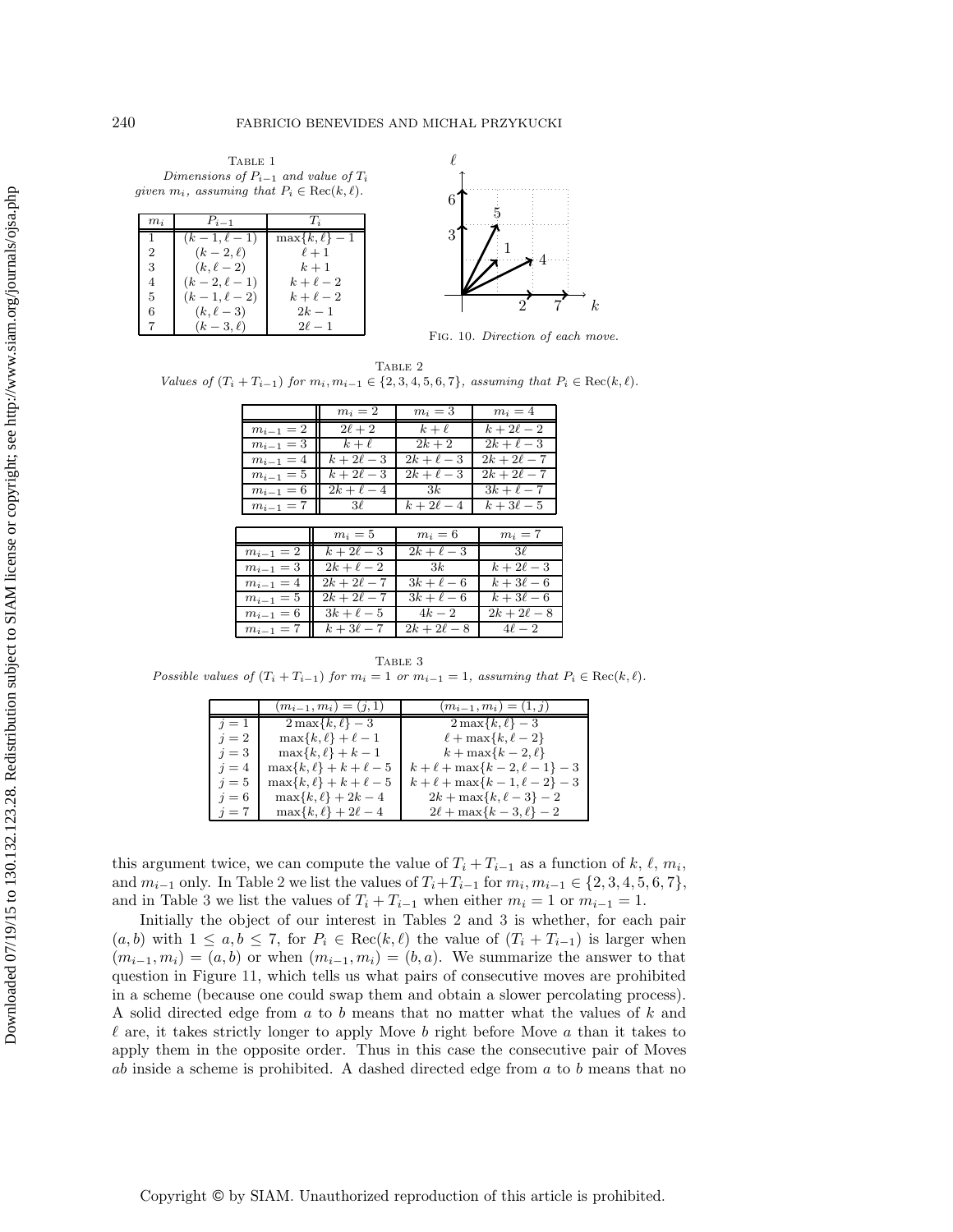

<span id="page-17-0"></span>FIG. 11. Relation between pairs of consecutive moves  $(m_{i-1}, m_i)$  and the value of  $(T_i + T_{i-1})$ .

matter what the values of k and  $\ell$  are, it always takes at least as much time to apply Move b followed by Move a as it takes to do it in the opposite order. Hence ab is not prohibited but might be avoided in a scheme. A dashed undirected edge means that the order of Moves a and b maximizing the value of  $(T_i + T_{i-1})$  depends on the values of k and  $\ell$ . No edge between a and b means that the order we use does not affect the value of  $(T_i + T_{i-1})$ .

Our proof will deal with sequences of moves and in order to describe these we shall use the following notation. We say that a finite (possibly empty) sequence of moves is of the form  $[a_1|a_2| \dots |a_r]^*$  if all its terms belong to  $\{a_1, a_2, \dots, a_r\} \subseteq [7]$ ; we say that it is of the form  $[a_1|a_2|\dots|a_r]^{\leq j}$  if, in addition, it has at most j terms. We shall concatenate these expressions to create more general ones that describe the corresponding sets of concatenated sequences of moves. For example, all the sequences 1444336366, 43333, and 16633 are of the form [1]<sup>≤</sup>1[4]<sup>∗</sup>[3|6]<sup>∗</sup>, but 144334 is not.

Next, we prove a series of propositions about schemes for  $M(k, \ell)$ . These propositions will allow us to gain control over the structure of the schemes and consequently, implementing additional machinery, to give tight bounds on  $M(n)$ .

<span id="page-17-1"></span>PROPOSITION 4.3. For any  $k, \ell \geq 3$ ,  $(k, \ell) \neq (3, 3)$ , there exists a scheme solving  $M(k, \ell)$  of the form  $(s_0, t_0, [1|2|3]^{*}[4|5|6|7]^{*})$  *with*  $s_0 \geq 3, t_0 = 2$  or  $s_0 = 2, t_0 \geq 3$ .<br>Pasef Given  $k, \ell$  expedience as appear  $\Omega$  of the spannel matrix  $s \geq 3$ .

*Proof.* Given  $k, \ell$ , consider a scheme  $Q = (s_0, t_0, m_1m_2...m_r)$  with  $s_0 \geq 3, t_0 = 2$ <br> $-2, t > 3$  that solves  $M(k, \ell)$  (which oviets by Personal 4.2) that minimizes the or  $s_0 = 2, t_0 \geq 3$  that solves  $M(k, \ell)$  (which exists by Remark [4.2\)](#page-15-1) that minimizes the sum  $S = \sum_{m_i \in \{1,2,3\}} i$ . Proposition [4.3](#page-17-1) follows immediately from the following claim: in such a scheme, for any i with  $2 \le i \le s$ , if  $m_i$  is equal to 1, 2, or 3, then  $m_{i-1}$  is equal to 1, 2, or 3. Let us prove that this claim holds.

Fix  $2 \leq i \leq r$ . Assume first that  $m_i = 2$ . In Figure [11](#page-17-0) we see that  $m_{i-1} \notin \{4, 6\}$ and that if  $m_{i-1} \in \{5, 7\}$ , then we could swap the order of  $(m_{i-1}, m_i)$  without changing percolation time and at the same time decreasing the value of  $S$ , contradicting the choice of Q. Therefore  $m_{i-1}$  must be either 1, 2, or 3. The case where  $m_i = 3$  is analogous.

Assume now that  $m_i = 1$ . If  $m_{i-1} \in \{4, 5\}$ , then we could swap the order of  $(m_{i-1}, m_i)$  without decreasing percolation time and at the same time decreasing the value of S, contradicting the choice of Q. Now, suppose that  $m_{i-1} = 6$ . If  $k \ge \ell$  then, as shown in Table [3,](#page-16-3)

$$
T_{i-1} + T_i = \max\{k, \ell\} + 2k - 4 < 2k + \max\{k, \ell - 3\} - 2,
$$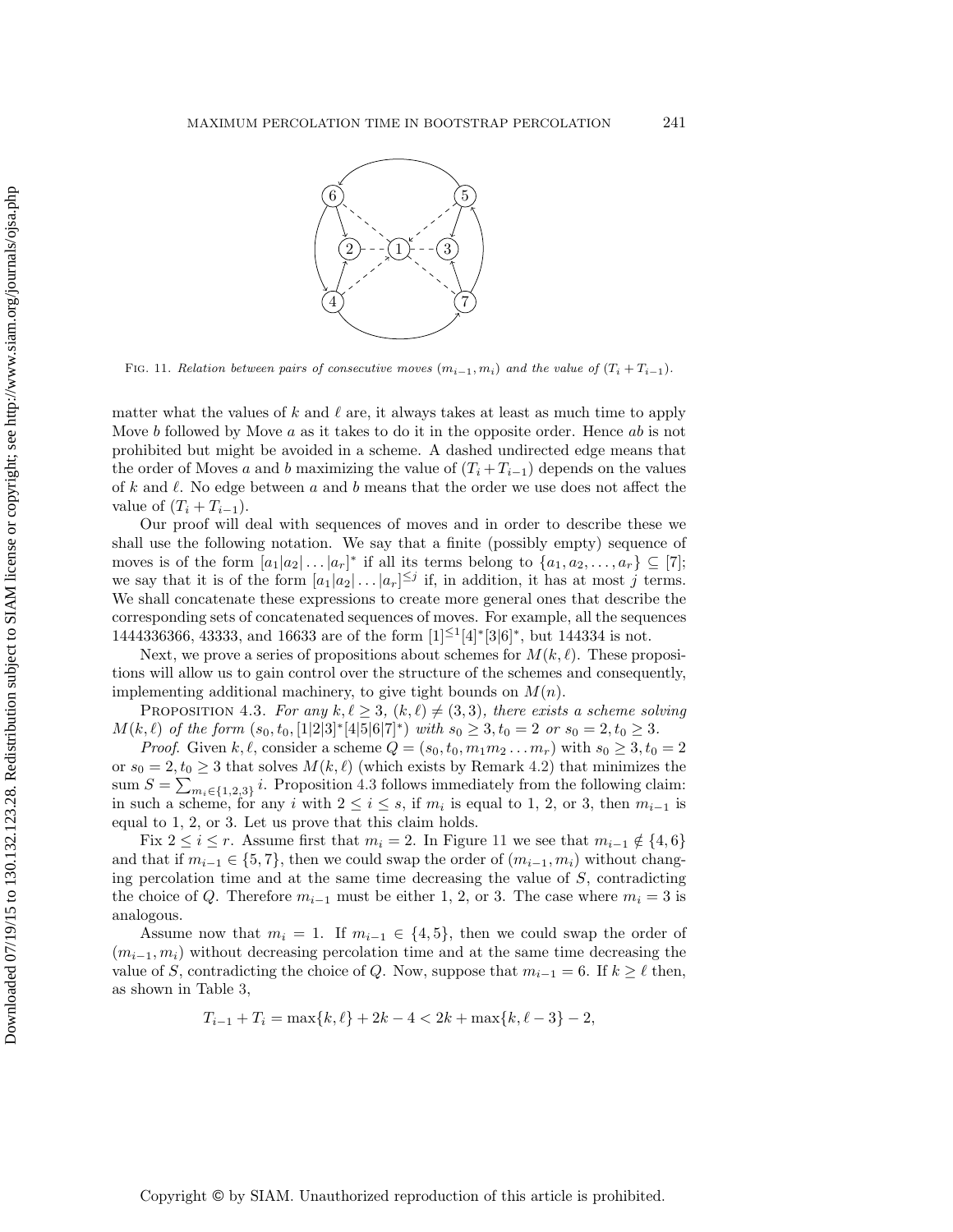in which case we could set  $(m_{i-1}, m_i) = (1, 6)$  and increase percolation time. If  $k < \ell$ , then again in Table [3](#page-16-3) we find that

<span id="page-18-1"></span>
$$
T_{i-1} + T_i = \max\{k, \ell\} + 2k - 4 < 2k + \ell - 2,
$$

in which case we can set  $(m_{i-1}, m_i) = (3, 5)$  and increase percolation time. In either case, we contradict the fact that Q is a scheme. Therefore  $m_{i-1} \neq 6$ . We show that  $m_{i-1} \neq 7$  in an analogous way: one could either swap (7, 1) or replace it by (2, 4) in order to increase percolation time (doing one or the other depending on the values of k and  $\ell$ ). Therefore we must have  $m_{i-1}$  equal to 1, 2, or 3.<br>Perfore we continue our investigations of the form of the  $\Box$ 

Before we continue our investigations of the form of the schemes that solve  $M(k, \ell)$ let us make the following two observations about the infection process started from a  $(k, \ell)$ -perfect set.

<span id="page-18-0"></span>*Observation* 4.4. For any  $i \geq 1$ , no matter which move  $(1 - 7)$  is used at moment i, between time step  $M(P_{i-1}) + 1$  and time step  $M(P_i)$  (when the infection of the rectangle  $P_i$  is complete) at each step at most two new sites become infected.

*Observation* 4.5. For any  $i \geq 1$ , if  $s_{i-1}, t_{i-1} \geq 2$ , then the following statements hold:

- 1. If we use Move 1 at moment i, then there are exactly  $|s_{i-1} t_{i-1}|$  time steps between  $M(P_{i-1})+1$  and  $M(P_i)$  (when all sites of  $P_i$  are infected) when only one new site becomes infected. These are  $M(P_i) - |s_{i-1} - t_{i-1}| + 1, M(P_i) |s_{i-1} - t_{i-1}| + 2, \ldots, M(P_i).$
- 2. If we use Move 2 or 3 at moment i, then there are exactly three time steps between  $M(P_{i-1})+1$  and  $M(P_i)$  (when all sites of  $P_i$  are infected) when only one new site becomes infected. These are  $M(P_{i-1})+1$ ,  $M(P_{i-1})+2$ ,  $M(P_i)$ .

From Observations [4.4](#page-18-0) and [4.5](#page-18-1) the following claim follows. Its proof is simple but rather technical and fully analogous to Claim 13 in [\[8\]](#page-27-16); therefore, for the sake of brevity, we leave it without proof.

<span id="page-18-2"></span>CLAIM 4.6. Suppose that there exists a  $(k, \ell)$ -perfect set A internally spanning a *rectangle*  $R \in \text{Rec}(k, \ell)$  *with a sequence of rectangles*  $P_0 \subset P_1 \subset \cdots \subset P_r \in \text{Rec}(k, \ell)$ *associated with it, described by a triple of the form*  $(s_0, t_0, [1|2|3]^*)$  *with*  $s_0 \geq 3, t_0 = 2$ *or*  $s_0 = 2, t_0 \geq 3$ . Then there exists a  $(k, \ell)$ -perfect set A' internally spanning the *rectangle*  $R \in \text{Rec}(k, \ell)$  *described by a triple of the form*  $(s_0, t_0, [2]^*[1]^*[3]^*)$  *or of the form*  $(s_0, t_0, [3]^*[1]^*[2]^*)$ *.* 

<span id="page-18-3"></span>PROPOSITION 4.7. For any  $n \geq 4$  there exists a scheme Q either of the form  $(s_0, 2, 1]$ <sup>∗</sup>[3]\*[4|5|6|7]<sup>∗</sup>) *or of the form*  $(s_0, 2, 3]$ \*[1]\*[2]\*[4|5|6|7]\*) *with*  $s_0 \geq 3$  *that solves* M(n)*.*

*Proof.* Consider a scheme  $Q = (s_0, 2, m_1m_2...m_r)$  with  $s_0 \geq 3$  and sequence  $m_1m_2...m_r$  of the form  $[1|2|3]^*[4|5|6|7]^*$  which exists by Proposition [4.3](#page-17-1) (by symmetry when  $h = \ell = n$ , we might assume  $t = 2$ ) try, when  $k = \ell = n$ , we might assume  $t_0 = 2$ ).

Let  $j = \max\{i : m_i \in \{1, 2, 3\}\}.$  By Observation [4.1](#page-15-2) the sequence of moves  $m_1 \ldots m_j$  is such that the time taken to infect  $P_j$  is maximum. Therefore, by Claim [4.6,](#page-18-2) we see that we may take  $m_1 \dots m_j$  of the form  $[2]^*[1]^*[3]^*$  or of the form  $[3]^*[1]^*[2]^*$ . We observe that in the first case we obtain a scheme Q' of the form  $(s_0, 2, [1]^* [3]^* [4|5|6|7]^*)$ , as the triple  $(s_0, 2, [2]^* [1]^* [3]^* [4|5|6|7]^*)$  gets simplified<br>to  $(s_0, 2, [1]^* [3]^* [4|5|6|7]^*)$  (where  $s_0' = s_0 + 2s$  for a squal to the number of times to  $(s'_0, 2, [1]^* [3]^* [4]5]6[7]^*)$  (where  $s'_0 = s_0 + 2a$  for a equal to the number of times that Mayo 2 geours in m. m.). In the second associate have a scheme of the form that Move 2 occurs in  $m_1 \dots m_j$ ). In the second case we have a scheme of the form  $(s'_0, 2, [3]^*[1]^*[2]^*[4]5[6]7]^*$ .  $(s'_0, 2, [3]^*[1]^*[2]^*[4|5|6|7]^*).$ <br>PROBOSITION 4.8

<span id="page-18-4"></span>**PROPOSITION** 4.8. For any  $n \geq 4$  there exists a scheme Q either of the form  $(s_0, 2, [1] \leq 1$ [3]≤2[4|5|6|7]<sup>∗</sup>) *or of the form*  $(s_0, 2, [3] \leq 2$ [1]≤1[2]<sup>∗</sup>[4|5|6|7]<sup>∗</sup>) *with*  $s_0 \geq 3$ *that solves*  $M(n)$ *.*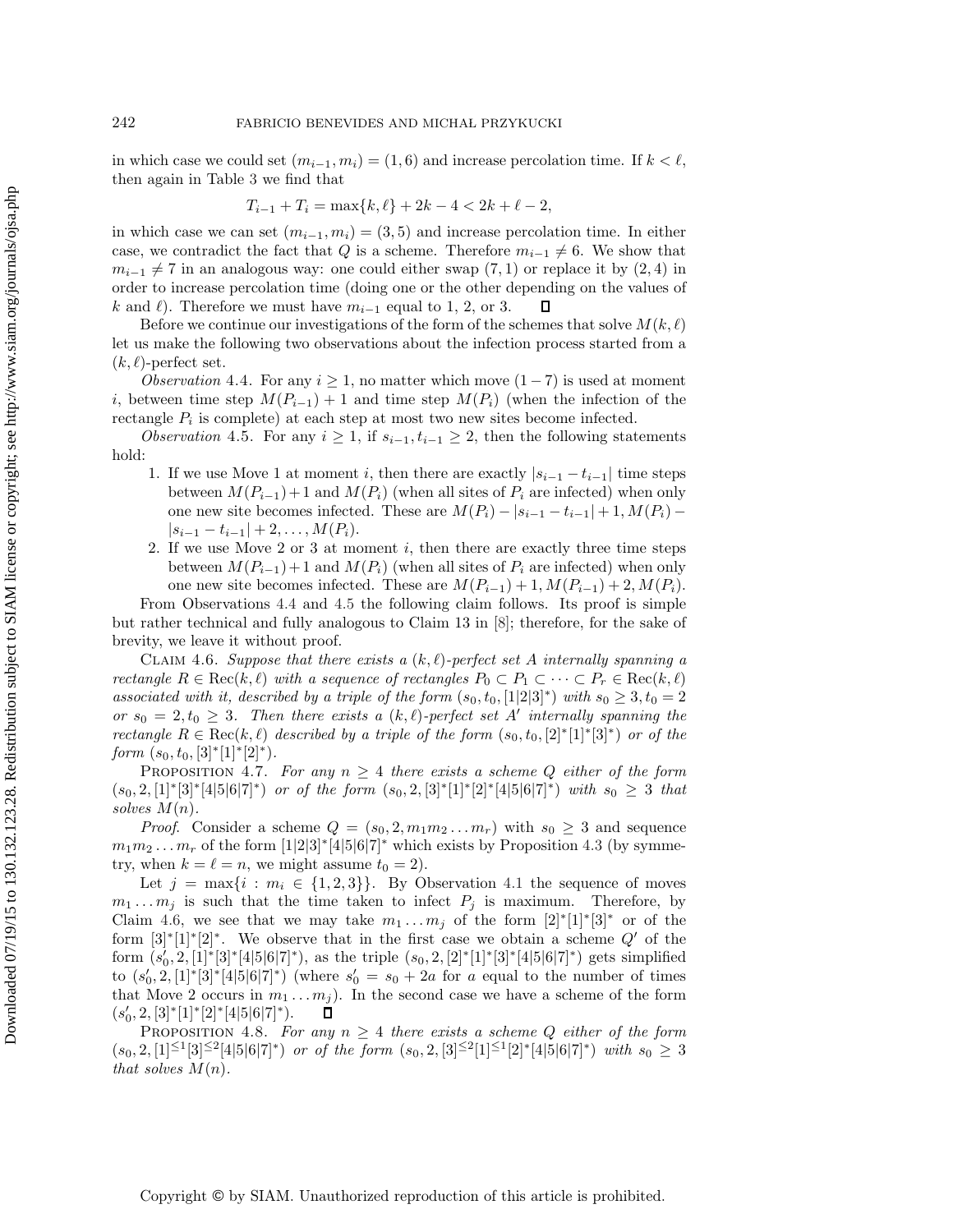*Proof.* By Proposition [4.7](#page-18-3) there exists a scheme  $Q = (s_0, t_0, m_1m_2 \ldots m_r)$  that is either of the form  $(s_0, 2, [1]^* [3]^* [4]5|6|7]^*)$  or of the form  $(s_0, 2, [3]^* [1]^* [2]^* [4]5|6|7]^*)$ . Let us consider these cases separately.

Assume first that there exists Q of the form  $(s_0, 2, [1]^*[3]^*[4^*5]6]7)$ <sup>\*</sup>), and choose one for which the number of times it uses Move 1 is minimal. Let  $j = \max\{i : m_i = 1\}$ . Let  $P_i \in \text{Rec}(s_i, t_i)$ . Assume that Move 3 was used at least three times. For  $s_i \geq 5$ , we could replace the last occurrence of the sequence 333 by the compatible sequence 66 without decreasing percolation time. For  $3 \leq s_j \leq 4$ , we consider all possible options for  $Q' = (s_0, t_0, m_1 \dots m_j)$  and note that either

- 1.  $Q' = (3, 2, 333)$ , which takes strictly less time (15 steps) to span  $R \in \text{Rec}(3, 8)$ than  $Q'' = (2, 7, 1)$  does (16 steps), or
- 2.  $Q' = (3, 2, 1333)$ , which takes strictly less time (21 steps) to span R  $\in$  $Rec(4, 9)$  than  $Q'' = (2, 9, 2)$  does  $(22 \text{ steps})$ , or
- 3.  $Q' = (4, 2, 333)$ , which takes strictly less time (19 steps) to span  $R \in \text{Rec}(4, 8)$ than  $Q'' = (2, 5, 15)$  does  $(21 \text{ steps})$ .

By Observation [4.1](#page-15-2) none of the above  $Q'$  can be an initial segment of  $Q$ . Thus there must exist Q of the form  $(s_0, 2, [1]^*[3]^{\leq 2}[4|5|6|7]^*)$ . Now, assume that Move 1 is used at least twice, say, Q is of the form  $(s_0, 2, 11m_3m_4 \ldots m_r)$ . If  $s_0 \geq 4$ , then Q can be replaced by  $(s_0 - 1, 2, 14m_3m_4 \ldots m_r)$  for which we still have  $P_2 \in \text{Rec}(s_0 + 2, 4)$ and the percolation time of which is at least as big as for Q because

$$
T_0 + T_1 + T_2 = M(s_0, 2) + s_0 + (s_0 + 1) = \left\lfloor \frac{7s_0 - 1}{2} \right\rfloor
$$

and the time sequence of the modified sequence of moves gives

$$
T'_0 + T'_1 + T'_2 = M(s_0 - 1, 2) + (s_0 - 1) + ((s_0 + 2) + 4 - 2) = \left\lfloor \frac{7s_0}{2} \right\rfloor.
$$

In fact, since in Figure [11](#page-17-0) there is a dashed directed edge from 4 to 1 and no edge between 4 and 3 we can move the new Move 4 further in the sequence and obtain  $\tilde{Q}$  of the form  $(s_0, 2, [1]^*[3]^{\leq 2}[4]5[6]7)^*$  in which the number of times that we use Move 1 is strictly smaller than in Q. This contradicts the minimality of the number of Move 1s used in Q. Finally, if  $s_0 = 3$ , then it is enough to notice that  $(3, 2, 11)$ takes strictly less time (10 steps) to percolate in  $R \in \text{Rec}(5, 4)$  than  $(5, 2, 3)$  does  $(12 \text{ steps})$ . Therefore Move 1 must be used at most once. Thus  $Q$  is of the form  $(s_0, 2, \lceil 1 \rceil \leq 1 \lceil 3 \rceil \leq 2 \lceil 4 \lceil 5 \rceil \cdot 6 \rceil \cdot 7 \rceil^* )$  as stated.

Hence let us assume that there exists a scheme  $Q$  solving  $M(n)$  of the form  $(s_0, 2, 3]^*[1]^*[2]^*[4]5[6]7]^*$ . By the same argument as in the first case we can conclude that Move 3 is used at most two times. In fact, the only difference is that here we do not need to consider the subcase  $Q' = (3, 2, 1333)$  in our analysis. Therefore there must exist a scheme of the form  $(s_0, 2, [3]^{\leq 2}[1]^*[2]^*[4|5|6|7]^*).$ 

Assume that Move 1 is used at least twice. If Move 3 is not used, then Q is of the form  $(s_0, 2, 11m_3m_4 \ldots m_r)$  and we can get a contradiction as in the first case. So, Move 3 must be used once or twice. It follows from Observation [4.5](#page-18-1) that, when we limit ourselves to sequences of the form  $(s_0, 2, \lceil 1 \rceil 3 \rceil^*)$ , the slowest sequences are obtained when Move 1s are applied to rectangles in which the difference between the length of their longer and shorter sides is maximum. This means that Move 3s could be used before Move 1 only if after using them the difference between the lengths of the sides of the rectangle we obtained was at least as large as  $s_0 - t_0 = s_0 - 2$ . However, since Move 3 is used at most twice, then, unless  $s_0$  is small, by putting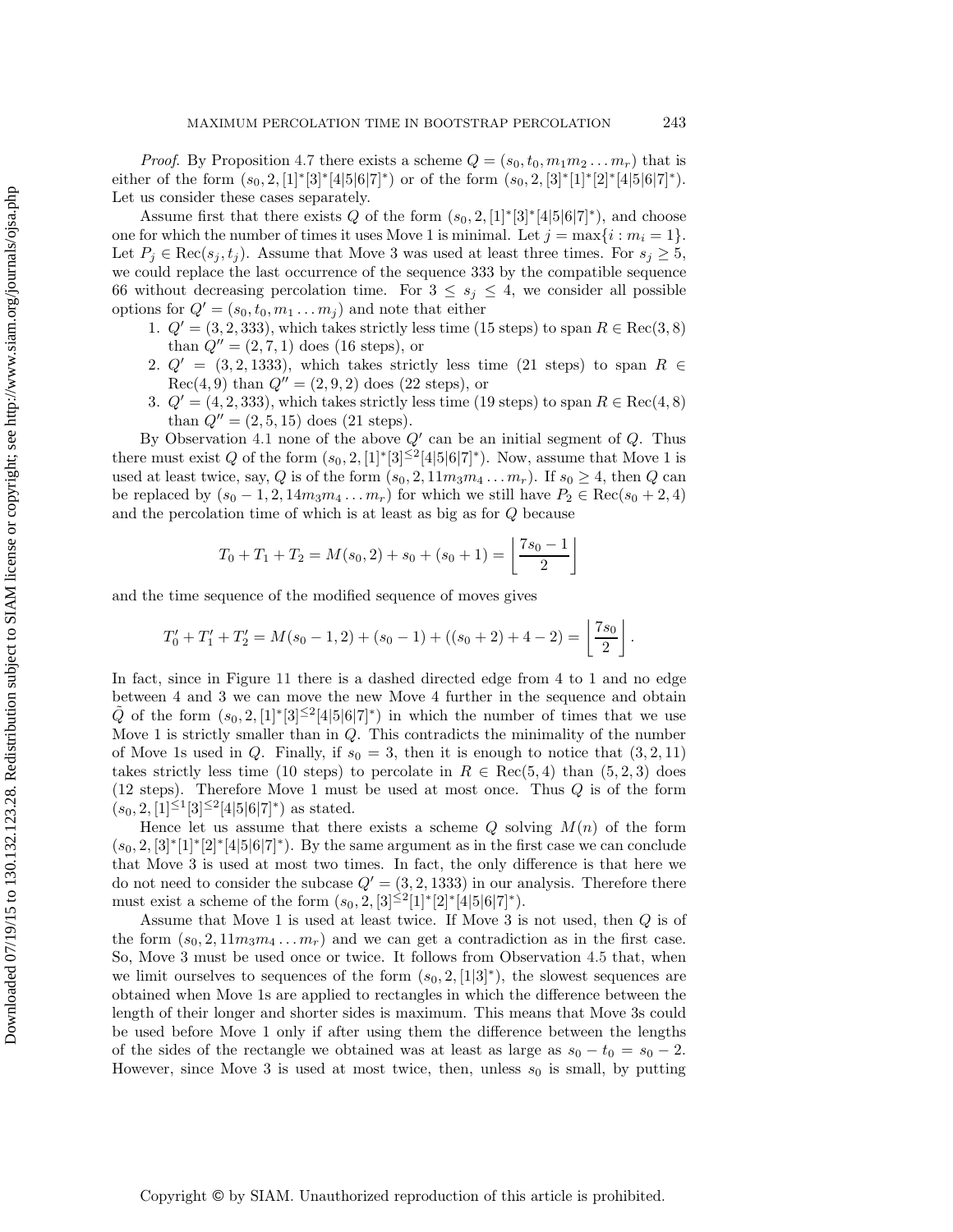Move 1s before 3s we obtain a sequence which is slower than if we did it the other way. More precisely, the only cases in which putting Move 3s before 1s could possibly increase the percolation time are those where  $s_0 - 2 < 3$  and the initial sequences of steps in Q are

- 1.  $Q' = (3, 2, 311)$ , which takes strictly less time (16 steps) to span  $R \in \text{Rec}(5, 6)$ than  $Q'' = (2, 5, 12)$  does (18 steps), or
- 2.  $Q' = (3, 2, 3311)$ , which takes strictly less time (24 steps) to span R  $\in$  $Rec(5, 8)$  than  $Q'' = (2, 3, 155)$  does (25 steps), or
- 3.  $Q' = (4, 2, 3311)$ , which takes strictly less time (27 steps) to span  $R \in$  $Rec(6, 8)$  than  $Q'' = (2, 7, 17)$  does (31 steps).

As in the first case, sets described by triples  $Q''$  span the same rectangles as those spanned by sets described by corresponding triples  $Q'$ . Thus we see that the triples  $Q'$  are not initial segments of schemes. This implies that Move 1 is used at most once, that is, in the second case Q is of the form  $(s_0, 2, [3]^{\leq 2}[1]^{\leq 1}[2]^*[4|5|6|7]^*)$  as stated. □ stated.

We are now ready to prove our main result.

*Proof of Theorem* [1.1.](#page-1-0) We begin proving that  $M(n) \geq \frac{13}{18}n^2 + O(n)$  by con-<br>cting a particular family of percolating sets described by triples of the form structing a particular family of percolating sets described by triples of the form  $(s_0, 2, 1[4]^*|6]^*)$ . (However, these sets are not necessarily  $(n, n)$ -perfect.) We consider the following way of spanning  $[n]^2$  for  $n \geq 6$ :

- 1. choose a natural number  $s \in (\frac{n}{3} 3, \frac{n}{3} + 3]$  such that  $6|n + s 5$  (note that, in particular this implies  $2|n s 1|$ ). in particular, this implies  $2|n - s - 1$ ;
- 2. in Phase 1 span a rectangle  $P_0 \in \text{Rec}(s, 2)$  in the maximum possible time;
- 
- 3. in Phase 2 obtain  $P_1 \text{ ∈ } \text{Rec}(s+1,3)$  by applying Move 1 to  $P_0$ ;<br>4. in Phase 3 obtain  $P_{n-s+1} \text{ ∈ } \text{Rec}(n, \frac{n-s+5}{2})$  by applying Move 4  $\frac{n-s-1}{2}$  times;
- 5. in Phase 4 obtain  $P_{\frac{2n-s-1}{3}} = [n]^2$  by applying Move 6  $\frac{n+s-5}{6}$  times.

Let us compute the time it takes to span  $[n]^2$  this way:

- 1. Phase 1 takes time  $\lfloor \frac{3(s-1)}{2} \rfloor \geq \frac{n}{2} 7$ ;<br>2. Phase 2 takes time  $s > \frac{n}{3} 3$ ;<br>3. Phase 3 takes time
- 

3. Phase 3 takes time

$$
\sum_{i=0}^{\frac{n-s-3}{2}} (s+5+3i) = \frac{3n^2 - 2sn - s^2 + 8n - 12s - 11}{8} > \frac{5n^2}{18} + \frac{n}{2} + 7;
$$

4. Phase 4 takes time

$$
\frac{n+s-5}{6}(2n-1) = \frac{2n^2 - 11n + 2ns - s + 5}{6} > \frac{8n^2}{18} - \frac{26n}{9} + \frac{4}{3}.
$$

Therefore, this way of infecting  $[n]^2$  takes time at least  $\frac{13n^2}{18} - \frac{14n}{9} - \frac{5}{3}$  to com-<br>a and the lower bound on  $M(n)$  is proved (see Figure 12 for an example of this plete and the lower bound on  $M(n)$  is proved (see Figure [12](#page-21-0) for an example of this construction).

To find an upper bound on  $M(n)$ , we would like to improve Proposition [4.8](#page-18-4) and show that there is a scheme of the form  $(s_0, 2, [1]^{\leq 1}[4]^*[6]^*)$ . The main issue is that, due to the cycle  $4 \rightarrow 7 \rightarrow 5 \rightarrow 6 \rightarrow 4$  in Figure [11,](#page-17-0) there is no obvious way to order Move 4s, 5s, 6s, and 7s in our schemes. Another problem we would have to face is the fact that divisibility constraints restrict the number of times we can apply particular moves to eventually construct the  $n \times n$  square.

To deal with both issues we shall introduce a more general and rather abstract process in which fractional Moves 4, 5, 6, and 7 can be applied. In this process, our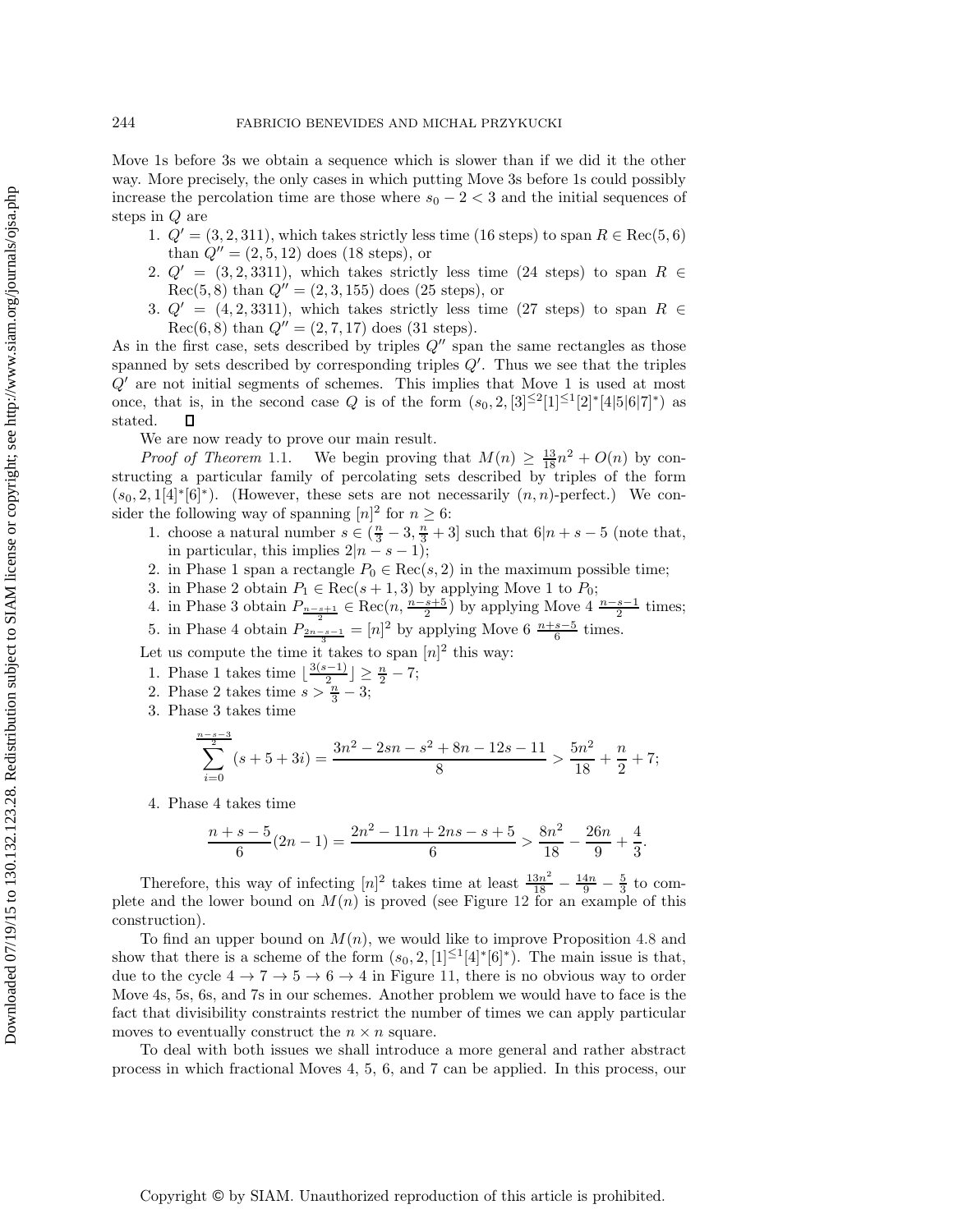

<span id="page-21-0"></span>FIG. 12. Example of a set giving a lower bound for  $n = 12$ .

aim is also to infect the square  $[n]^2$ . It will be obvious that the maximum spanning time in this new process is at least as big as in the 2-neighbor bootstrap percolation. To be more precise, we will allow the following fractional moves (recall Figure [10\)](#page-16-0). For  $x \in (0, \infty)$ ,

- 1. move  $(4, x)$  applied to a rectangle  $P \in \text{Rec}(s, t)$  spans  $P' \in \text{Rec}(s + 2x, t + x)$ in time  $x(s + t + 1) + 3(x^2 - x)/2$ ;
- 2. move  $(5, x)$  applied to a rectangle  $P \in \text{Rec}(s, t)$  spans  $P' \in \text{Rec}(s + x, t + 2x)$ in time  $x(s + t + 1) + 3(x^2 - x)/2$ ;
- 3. move  $(6, x)$  applied to a rectangle  $P \in \text{Rec}(s, t)$  spans  $P' \in \text{Rec}(s, t + 3x)$  in time  $x(2s-1)$ :
- 4. move  $(7, x)$  applied to a rectangle  $P \in \text{Rec}(s, t)$  spans  $P' \in \text{Rec}(s + 3x, t)$  in time  $x(2t-1)$ .

We note that the amount of time that each fractional move takes was chosen so that (a) for fixed  $i \in \{4, 5, 6, 7\}$  and positive real numbers x, y, applying Move  $(i, x)$ to a rectangle R to get some rectangle R' and then applying Move  $(i, y)$  to R' is equivalent to applying Move  $(i, x + y)$  to R only; (b) when x is a natural number, then applying Move  $(i, x)$  is equivalent to applying the original Move i exactly x times. Crucially, using the new fractional moves we shall be able to get rid of Move 5 completely so that the remaining moves will be easy to order.

Let us note that although the first part of section [4](#page-15-0) could be seen as a significant extension of the methods developed in [\[8\]](#page-27-16), the idea of fractional moves is a new concept that has not been studied before.

Let  $Q = (s_0, 2, m_1m_2 \ldots m_r)$  be a scheme solving  $M(n)$  of the form

$$
(s_0, 2, [1]^{\leq 1}[3]^{\leq 2}[4|5|6|7]^*)
$$
 or  $(s_0, 2, [3]^{\leq 2}[1]^{\leq 1}[2]^*[4|5|6|7]^*)$ 

that exists by Proposition [4.8.](#page-18-4) Let A be an  $(n, n)$ -perfect set determined by Q and let  $P_0 \subset P_1 \subset \cdots \subset P_r \in \text{Rec}(n, n)$  be the sequence of rectangles associated with it with  $P_i \in \text{Rec}(s_i, t_i)$ . Let  $j_0$  be such that  $P_{j_0}$  is the rectangle obtained after the last occurrence of any of the Move 1s, 2s, or 3s. If there are no such moves, we set  $j_0 = 0$ . Since Move 1 is applied at most once and Move 3 at most twice we have  $t_{j_0} \leq 7$ . Hence there is a scheme in which we first infect a rectangle  $R \in \text{Rec}(s_{j_0}, t_{j_0})$  where  $t_{j_0} \leq 7$  and then apply only Move 4s, 5s, 6s, or 7s. Without loss of generality assume that  $s_{j_0} \geq t_{j_0}$ .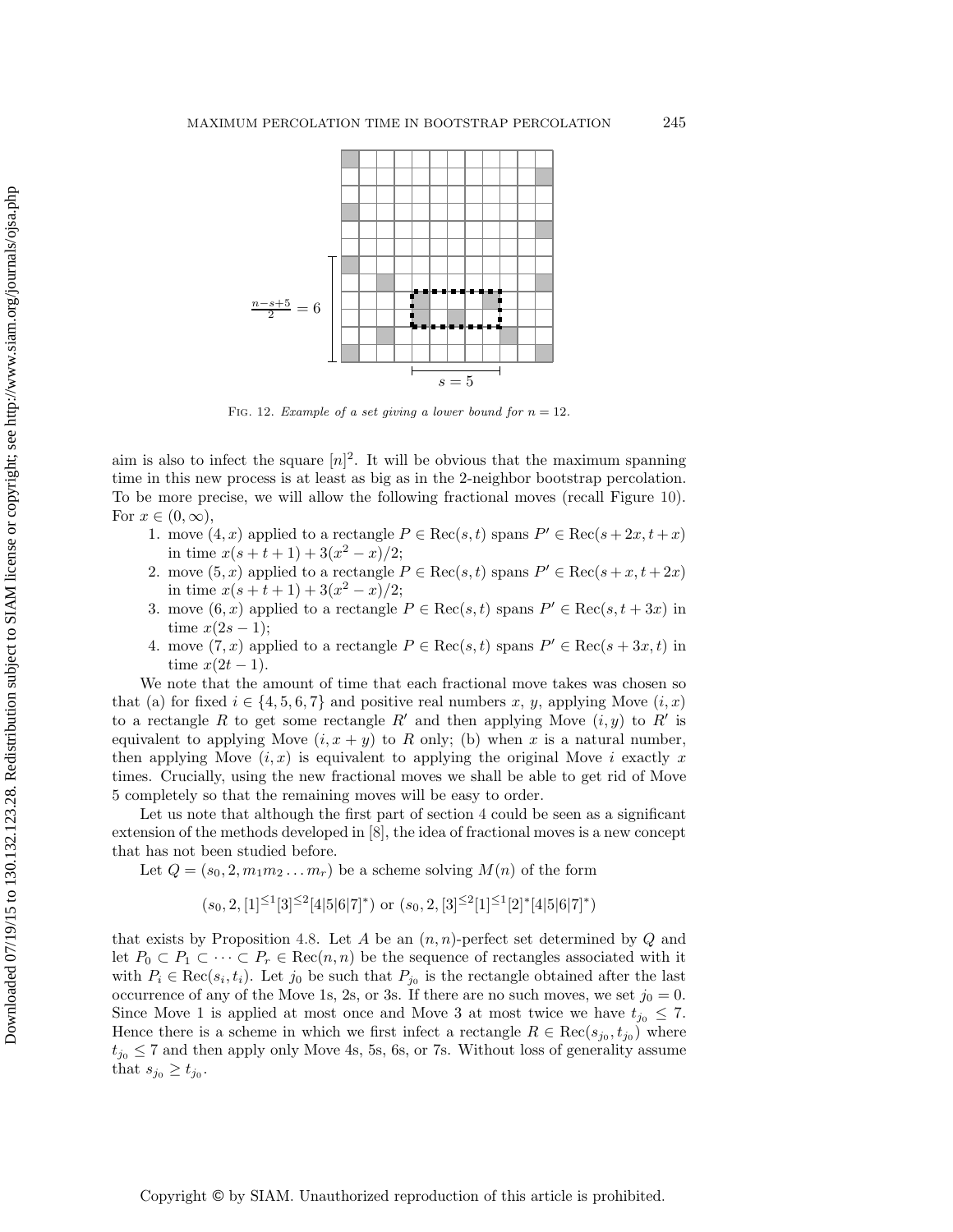Using (fractional) moves we shall first construct a particular triple

$$
Q' = (s_0, 2, m_1 \dots m_{j_0}(m'_{j_0+1}, x_{j_0+1})(m'_{j_0+2}, x_{j_0+2})\dots (m'_{r'}, x_{r'}))
$$

that infects  $[n]^2$  in our generalized process in time at least as big as  $Q$  does in bootstrap percolation, and then bound from above the time it takes to execute Q . Recall that by using Move  $m_i$  in Q we finish infection of a rectangle  $P_i \in \text{Rec}(s_i, t_i)$ . We build  $Q'$  using the following procedure in which our aim is to ensure that at each step  $j \geq j_0$  the rectangles  $P'_j \in \text{Rec}(s'_j, t'_j)$  that we obtain in the generalized process satisfy  $s'_i \geq t'_i$ . This allows us to eliminate all occurrences of Move 5 (for an example of this procedure see Figure [13\)](#page-23-0). Set  $h = j_0 + 1$  and for  $i = j_0 + 1, j_0 + 2, \ldots, r$  let the following hold:

- 1. If  $m_i = 4$  or  $m_i = 7$  put  $m'_h = m_i$ ,  $x_h = 1$  and increase h by 1.
- 2. If  $m_i = 6$  and  $s_i \ge t_i$  put  $m'_h = 6$ ,  $x_h = 1$  and increase h by 1.
- 3. If  $m_i = 5$  and  $s_i \ge t_i$  put  $m'_h = 4$ ,  $m'_{h+1} = 6$ ,  $x_h = x_{h+1} = 1/2$  and increase h by 2; note that in the generalized process this pair of fractional moves takes time

$$
\frac{s_{i-1}+t_{i-1}+1}{2}-\frac{3}{8}+\frac{2(s_{i-1}+1)-1}{2}=\frac{3s_{i-1}+t_{i-1}}{2}+\frac{5}{8},
$$

while the original Move 5 takes  $s_{i-1} + t_{i-1} + 1$  steps, which is less than the former value as we must have  $s_{i-1} \geq t_{i-1} + 1$ .

- 4. If  $m_i = 5$  or  $m_i = 6$  and  $s_{i-1} = t_{i-1}$ , then
	- redefine Q by, for  $i \leq \ell \leq r$ , changing each  $m_{\ell} = 4$  to 5,  $m_{\ell} = 5$  to 4,  $m_{\ell} = 6$  to 7, and  $m_{\ell} = 7$  to 6;
	- note that after this "mirror reflection" the spanning time of Q does not change;
	- since now  $m_i = 4$  or  $m_i = 7$ , then, like in case 1, put  $m'_h = m_i$ ,  $x_h = 1$ and increase h by 1.
- 5. If  $m_i = 6$  and  $s_{i-1} = t_{i-1} + 2$  (and hence  $s_i = t_i 1$ ), then
	- redefine Q by setting  $m_i = 5$  so that  $s_i = t_i + 1$  and, for  $i + 1 \leq \ell \leq r$ , by changing each  $m_{\ell} = 4$  to 5,  $m_{\ell} = 5$  to 4,  $m_{\ell} = 6$  to 7, and  $m_{\ell} = 7$ to 6;
	- note that both the new and the old Move  $m_i$  take  $2s_{i-1} 1$  time steps and that after this modification  $Q$  still spans  $[n]^2$  in maximum time;
	- put  $m'_h = 4$ ,  $m'_{h+1} = 6$ ,  $x_h = x_{h+1} = 1/2$  and increase h by 2; note that, like in case 3, in the generalized process this pair of fractional moves takes strictly more steps than the original Move 5.
- 6. Finally we show that the only missing case  $m_i = 6$ ,  $s_{i-1} = t_{i-1} + 1$ , and  $s_i = t_i - 2$  cannot occur: if it did then we could increase the spanning time of Q by one step (contradicting its maximality) by applying the following modifications:
	- redefine Q by setting  $m_i = 4$  and, for  $i + 1 \leq \ell \leq r$ , by changing each  $m_{\ell} = 4$  to 5,  $m_{\ell} = 5$  to 4,  $m_{\ell} = 6$  to 7, and  $m_{\ell} = 7$  to 6;
	- note that now  $s_i = t_i + 2$  and that after this "mirror reflection" Q still spans  $[n]^2$ ;
	- new Move  $m_i$  takes  $s_{i-1} + t_{i-1} + 1 = 2s_{i-1}$  time steps, while the old Move  $m_i$  took  $2s_{i-1} - 1$  time steps; further steps take the same time as before and thus Q could not be a scheme.

We do not have any occurrences of Move 5 in  $Q'$  and Move 4s, 6s, and 7s occur in multiples of 1/2, i.e., all  $x_i$ 's are either 1/2 or 1. In Table [4](#page-23-1) we show that wanting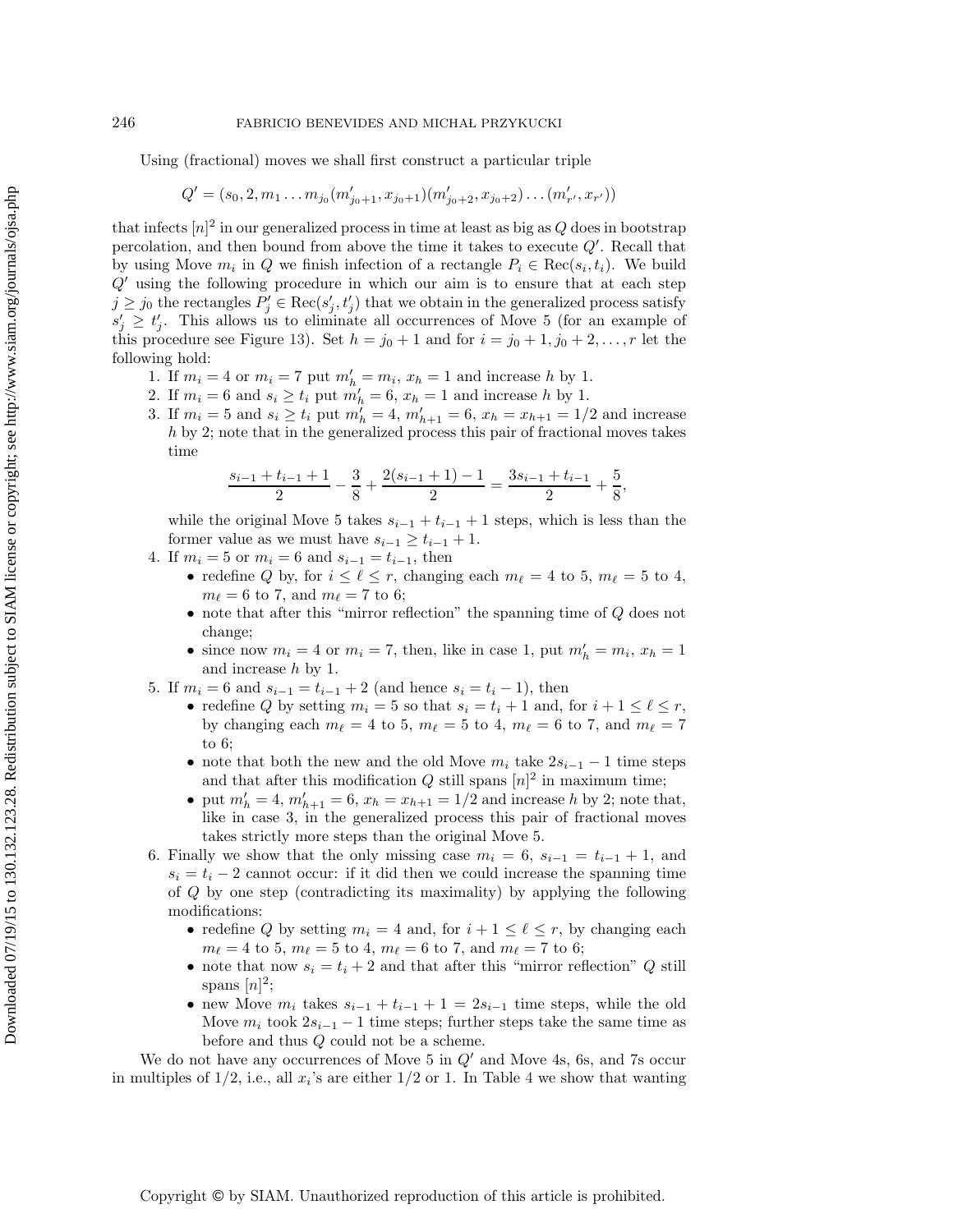

<span id="page-23-0"></span>FIG. 13. Example of the generalized infection process for  $n = 15$  (which is not a scheme for  $M(15)$ , but which we use for demonstration purposes). Circular marks depict dimensions of rectan $g$ les  $P_i \in \text{Rec}(s_i, t_i)$  and  $P'_i \in \text{Rec}(s'_i, t'_i)$  obtained after consecutive moves. In this example we have a triple (which is not a scheme for  $M(15)$  but we use it for demonstration purpose)  $Q = (5, 2, 34654467)$ (solid line) and its modification  $Q' = (2, 5, 3(4, 1)(4, 1/2)(6, 1/2)(4, 1/2)(6, 1/2)(4, 1/2)$  $(6, 1/2)(7, 1)(6, 1))$  (dashed line); note that here  $j_0 = 1$ ,  $s_{j_0} = 5$ , and  $t_{j_0} = 4$  (shaded rectangle represents the rectangle  $P_{j_0}$ ).

<span id="page-23-1"></span>TABLE 4 Time taken by consecutive half-moves  $(m'_{i-1}, 1/2)(m'_{i}, 1/2)$ , assuming that  $P'_{i} \in \text{Rec}(k, \ell)$ .

| $m_i'=6$<br>$m_i'=4$                             | $m'_{1} = 7$       |
|--------------------------------------------------|--------------------|
| $(3k+\ell)/2 - 15/8$<br>$k+\ell-2$<br>$m_{i-1}$  | $(k+3\ell)/2-15/8$ |
| $(3k+\ell)/2 - 17/8$<br>$m'_{i-1} = 6$           | $k+\ell-5/2$       |
| $(k+3\ell)/2-13/8$<br>$k+\ell-5/2$<br>$m'_{i-1}$ |                    |

to maximize infection time we should keep the order of half-moves as suggested in Figure [11.](#page-17-0) That is, we should have Move 7s followed by 4s and finally by 6s.

Thus, for some  $x, y, z \in [0, \infty)$ , we obtain  $Q'' = (s_0, 2, m_1 \dots m_{j_0}(7, x)(4, y)(6, z))$ that takes at least as long to infect  $[n]^2$  in our generalized infection process as a scheme  $Q$  solving  $M(n)$  does in bootstrap percolation. Denote the rectangle that we obtain when we apply Move  $(7, x)$  to  $P_{j_0}$  by  $P_{j_0+x} \in \text{Rec}(s, t)$  and note that we must have  $y = (n - s)/2$  and  $z = (n - t - (n - s)/2)/3$ . Recall that  $P_{j_0} \in \text{Rec}(s_{j_0}, t_{j_0})$  with  $t_{j_0} \leq 7$  and therefore  $s = s_{j_0} + 3x$  and  $t = t_{j_0} \leq 7$ . To bound the spanning time of  $Q''$  from above we may start by being generous and saying that  $M(P_{j_0+x}) \leq st \leq 7s$ . We then compute the time needed to apply Move  $(4, y)$  and Move  $(6, z)$ . We conclude that the percolation time of  $Q''$  can be bounded from above by

$$
st + \frac{(n-s)}{2}(t+s+1) + \frac{3}{2}\frac{(n-s)}{2}\frac{(n-s-2)}{2} + \frac{(n-t-\frac{n-s}{2})}{3}(2n-1)
$$
  

$$
\leq 7s + \frac{(n-s)(s+8)}{2} + \frac{3(n-s)(n-s-2)}{8} + \frac{(n+s)(2n-1)}{6} = f_n(s).
$$

Maximizing  $f_n(s)$  over  $0 \le s \le n$  we find that its maximum is  $f(\frac{n+43}{3}) = \frac{13}{18}n^2 + \frac{77}{18}n + \frac{1849}{72}$ . That gives an upper bound on  $M(n)$  and therefore completes the proof of Theorem 1 1 of Theorem [1.1.](#page-1-0)

Copyright © by SIAM. Unauthorized reproduction of this article is prohibited.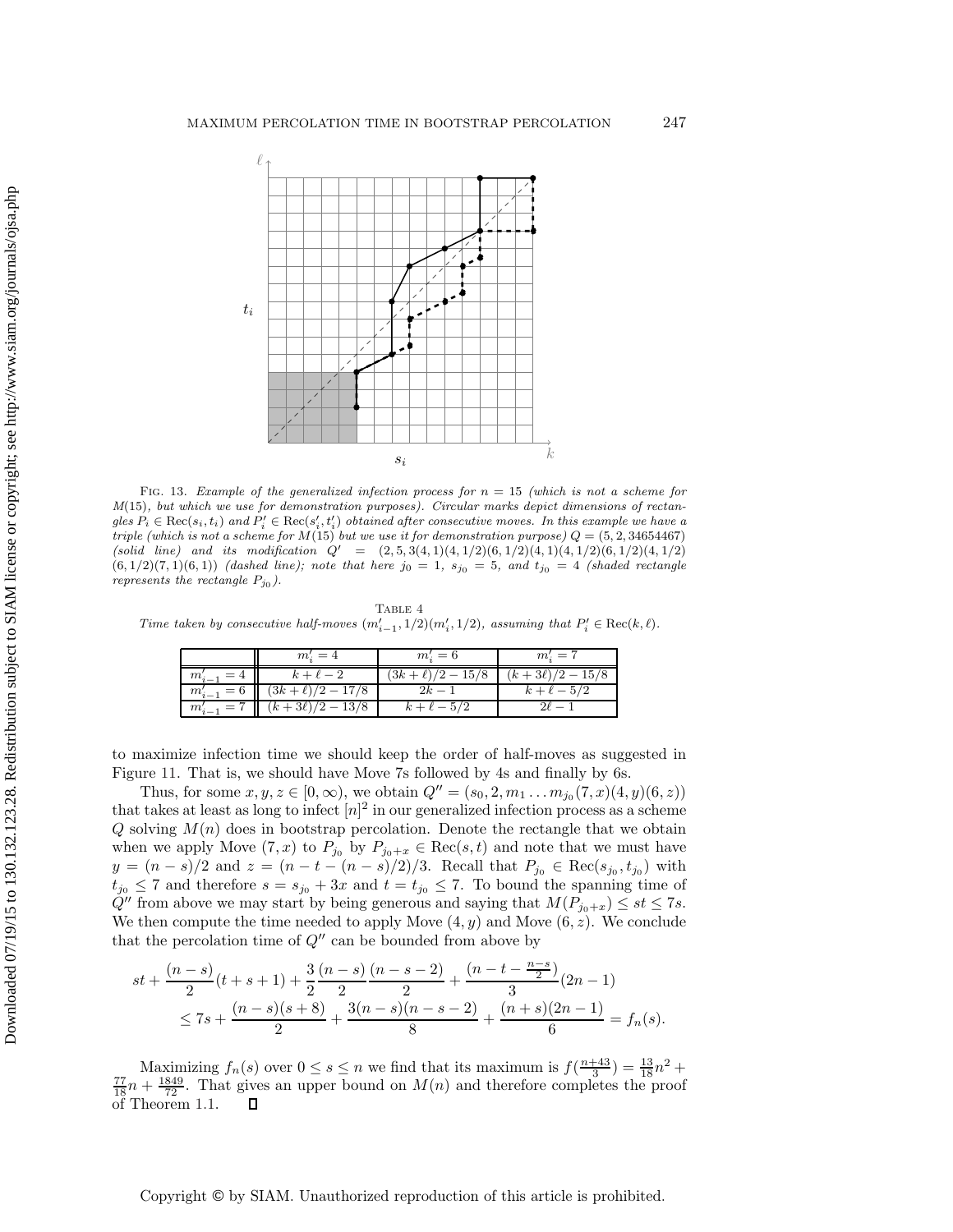*Remark* 4.9. We believe that  $M(n)$  is achieved using a scheme of the form  $(s, 2, 1] \leq 1/4$ <sup>\*</sup>[6]<sup>∗</sup>), where  $s = n/3 + O(1)$ . However, we expect that a much more tedious case analysis might be necessary to prove this statement.

<span id="page-24-0"></span>**5. Concluding remarks and further questions.** In this paper we give the asymptotic formula for the maximum percolation time in the grid  $[n]^2$  under 2neighbor bootstrap percolation. Our results allow us to prove the following two theorems about the maximum time of 2-neighbor bootstrap percolation in other related graphs.

THEOREM 5.1. Let  $\mathbb{T}_n^2$  be the two-dimensional  $n \times n$  discrete torus and let  $M^{\mathbb{T}}(n)$ denote the maximum percolation time in  $\mathbb{T}_n^2$ . Then  $M^{\mathbb{T}}(n) = 13n^2/18 + O(n)$ .

*Sketch of proof.* To see that  $M^{T}(n) \geq 13n^2/18 + O(n)$  consider, for  $n \geq$ 4, an  $(n-2, n-2)$ -perfect set A that spans the square  $(n-2) \times (n-2)$  in time  $M(n-2) = 13n^2/18 + O(n)$  and such that  $I_A(n-2, n-2) = M(n-2)$ . Then the set  $A \cup \{(n-1,n-1)\}\$  percolates  $\mathbb{T}_n^2$  in time at least  $M(n-2)$ .

For the upper bound on  $M^{\mathbb{T}}(n)$  it is not enough to argue that  $\mathbb{T}_n^2$  having greater connectivity than the square  $n \times n$  implies that the infection process in  $\mathbb{T}_n^2$  runs faster. This is because there exist sets that percolate  $\mathbb{T}_n^2$  but do not percolate the square  $n \times n$ , e.g., a diagonal minus one site. However, 2-neighbor bootstrap percolation on  $\mathbb{T}_n^2$  can be seen as a similar "rectangle process" as described in Proposition [2.2.](#page-3-0) Performing a case analysis like in the proof of Theorem [3.3](#page-7-0) with a bit of extra care needed to accommodate for the effect of "folding" it follows that  $M^{\mathbb{T}}(n) \leq$  $13n^2/18 + O(n)$ . Д

Using an asymmetric version of Proposition [4.8](#page-18-4) and the idea of fractional moves, for  $\alpha \in (0,1)$  and n large, assuming that  $\alpha n$  is a natural number, we can determine the asymptotic value of  $M(n, \alpha n)$ . All we need to do is, for both  $P_0 \in \text{Rec}(s_0, 2)$  and  $P_0 \in \text{Rec}(2, s_0)$ , to follow the same reasoning as in section [4](#page-15-0) when we obtained the upper bound on  $M(n)$ . Constructing a set percolating in  $[n] \times [\alpha n]$  in an essentially maximum time, and hence obtaining a corresponding lower bound on  $M(n, \alpha n)$ , is then immediate.

Theorem 5.2. *We have*

1. if 
$$
\frac{1}{3}, \leq \alpha \leq 1
$$
, then  $M(n, \alpha n) = (\frac{2\alpha}{3} + \frac{1}{18})n^2 + O(n)$ ;

1. if  $\frac{1}{3}$ ,  $\leq \alpha \leq 1$ , then  $M(n, \alpha n) = (\frac{2\alpha}{3} + \frac{1}{18})n^2 + O(n)$ ;<br>
2. if  $0 < \alpha \leq \frac{1}{3}$ , then  $M(n, \alpha n) = (\alpha - \frac{\alpha^2}{2})n^2 + O(n)$ .<br>
Sketch of proof. For  $\frac{1}{3} \leq \alpha \leq 1$  a construction that gives us the lower bound<br> on  $M(n, \alpha n)$  first infects a roughly  $\frac{n}{3} \times 3$  rectangle in time  $O(n)$ , then using Move 4  $\left(\frac{n}{3}+O(1)\right)$  times extends it to a roughly  $n \times \frac{n}{3}$  one in time  $\frac{5n^2}{18}+O(n)$ , and then finishes the infection in additional  $\left(\frac{2\alpha}{3}-\frac{2}{9}\right)n^2+O(n)$  time steps using Move 6  $\left(\left(\frac{\alpha}{3}-\frac{1}{9}\right)n+O(1)\right)$  t times.

A construction that gives us the lower bound on  $M(n, \alpha n)$  when  $0 < \alpha \leq \frac{1}{3}$  first<br>ts a roughly  $(1 - 2\alpha)n \times 3$  rectangle in time  $O(n)$  then finishes the infection in infects a roughly  $(1 - 2\alpha)n \times 3$  rectangle in time  $O(n)$ , then finishes the infection in additional  $(\alpha - \frac{\alpha^2}{2})n^2 + O(n)$  time steps using Move 4  $(\alpha n + O(1))$  times.<br>The most obvious continuation and generalization of our work is ostable.

The most obvious continuation and generalization of our work is establishing the maximum percolation time in the grid  $[n]^d$  under r-neighbor bootstrap percolation for all values of d and r. Let us present the following partial result for  $r = 2$ .

Let  $T<sup>d</sup>(A)$  denote the time that A takes to percolate in  $[n]$ <sup>d</sup> under 2-neighbor bootstrap percolation, so that  $T(A) = T^2(A)$ . Then the maximum percolation time in 2-neighbor bootstrap percolation in  $[n]^d$  is defined as

$$
M^{d}(n) = \max\{T^{d}(A) : \langle A \rangle = [n]^{d}\},\
$$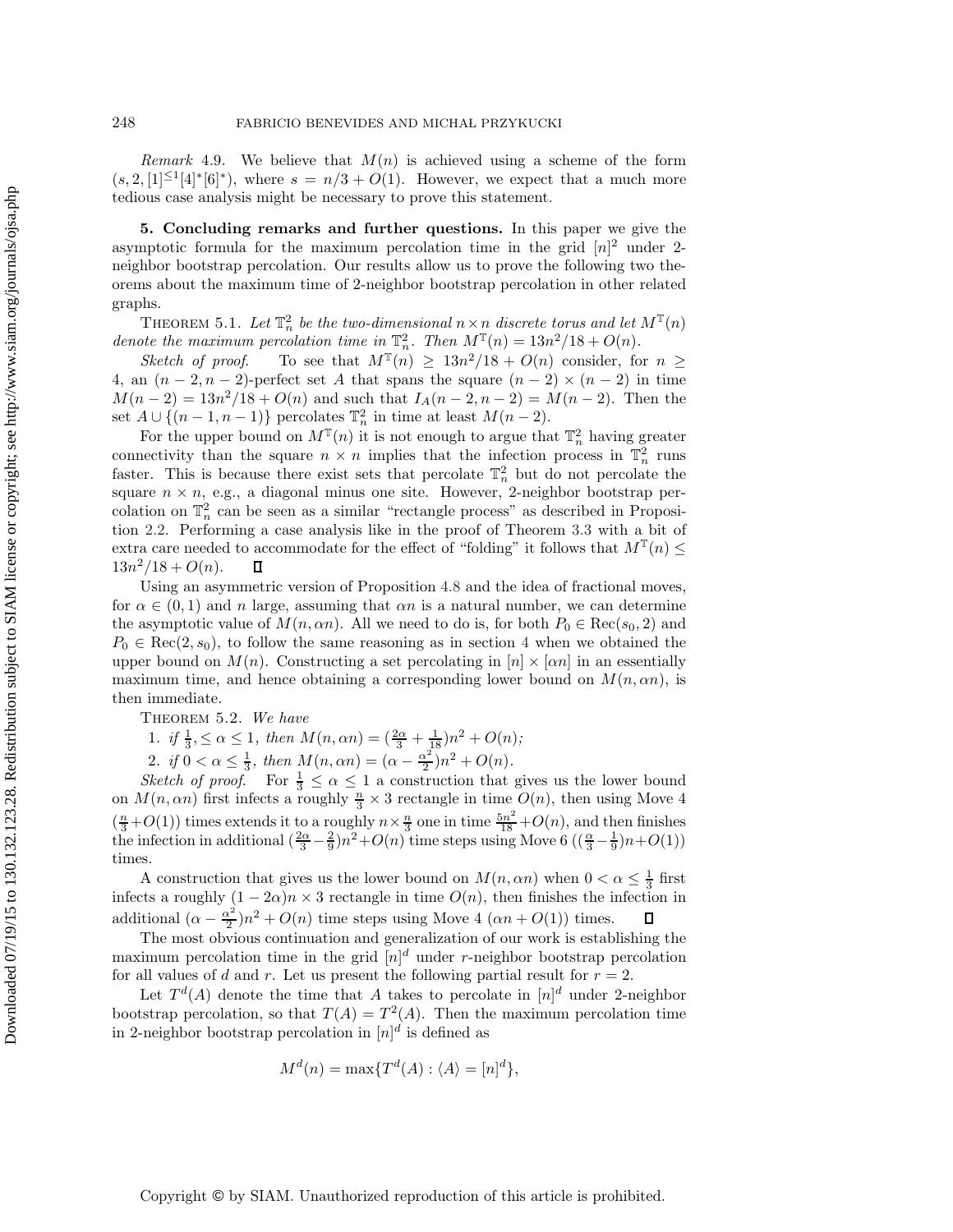so that  $M(n) = M^2(n)$ . Together with Simon Griffiths from the Instituto Nacional de Matemática Pura e Aplicada, Rio de Janeiro, Brazil, we proved the following theorem. THEOREM 5.3. For all  $d \geq 1$  fixed,

$$
\frac{6d^2 - 5d - 1}{18}n^2 + O(n) \le M^d(n) \le \frac{d^2}{2}n^2 + O(n).
$$

*Sketch of proof*. For the lower bound, we generalize the construction in The-orem [1.1](#page-1-0) to all dimensions. We first show by induction that for all  $d \geq 1$  we can infect a d-dimensional cuboid  $C_d$  with sides of length  $n \times \cdots \times n \times \lfloor n/3 \rfloor$  in time  $t_d(n) = (6d^2 - 13d + 7)n^2/18 + O(n)$ . Note that for  $d = 1$  this quantity is  $O(n)$  and for  $d = 2$  it is  $5n^2/18 + O(n)$ , agreeing with the description of Phase 3 in the proof of the lower bound in Theorem [1.1.](#page-1-0) Having infected a  $d$ -dimensional cuboid of that form we infect a  $(d+1)$ -dimensional one by generalizing our earlier construction (note that  $C_d$  can be in fact seen as a  $(d+1)$ -dimensional cuboid with the  $(d+1)$ th coordinate equal to 1): using  $n/3$  times an equivalent of Move 4 we repetitively grow  $C_d$  by 2 in the dth dimension and by 1 in the  $(d+1)$ th dimension (with the *i*th application of the equivalent of Move 4 taking approximately  $(2(d-1) + 1/3)n + 3(i-1)$  time steps these sum up to  $\left(\frac{2d}{3} - \frac{7}{18}\right)n^2 + O(n)$  steps). Thus the formula for  $t_d$  follows by induction.

Finally, having infected  $C_d$  in time  $t_d(n)$ , we finish the infection of  $[n]^d$  by performing  $2n/9$  times an equivalent of Move 6. Namely, we repetitively grow  $C_d$  by 3 in the dth direction, each such operation taking  $2(d-1)n + O(1)$  time steps. Thus the lower bound on  $M^{d}(n)$  follows.

For the upper bound we first use a generalization of Proposition [2.2](#page-3-0) to all  $d \geq 2$ (see Lemma 2.3 in [\[4\]](#page-27-20)). Namely, if a cuboid C in  $[n]^d$  is internally spanned by a set A, then there exist some two strictly smaller cuboids in  $C$  that are internally spanned by two disjoint subsets of A and the union of which internally spans C. Reapplying this proposition inductively we see that the maximum percolation time in  $[n]^{d}$  is bounded from above by the sum of percolation times of strictly smaller and smaller cuboids internally spanned by unions of two fully infected cuboids.

We then show that for any two fully infected cuboids  $C_1, C_2$  such that  $\langle C_1 \cup C_2 \rangle =$ C we have that  $C_1 \cup C_2$  internally spans C in time not larger than  $diam(C) + 1$ . We prove this fact by first noticing that (unless  $C_1 \cup C_2 = C$ , in which case the fact is trivial) there must exist some  $v \in C$  such that  $dist(v, C_1) = dist(v, C_2) = 1$ . Obviously  $v$  becomes infected at the first step of the process. We then prove by induction on  $t > 2$  that all sites in C at distance  $t - 1$  from v are infected after at most t steps of the process. This implies that  $diam(C) + 1$  is an upper bound on the time that  $C_1 \cup C_2$  takes to percolate C. Thus we obtain an upper bound on  $M<sup>d</sup>(n)$  equal to  $\sum_{i=1}^{d(n-1)+1} i = d^2n^2/2 + O(n).$  Note that the lower bound

Note that the lower bound on  $M^{d}(n)$  is sharp for  $d = 2$ , i.e., it gives the right constant 13/18. We believe that it is in fact sharp for all  $d \geq 1$  and this motivates the following conjecture.

CONJECTURE 5.4 (Benevides, Griffiths, and Przykucki). For all  $d \geq 1$  fixed,

$$
M^{d}(n) = \frac{6d^{2} - 5d - 1}{18}n^{2} + O(n).
$$

Another natural question which we leave for further work is the one about the maximum percolation time for higher infection thresholds in  $[n]^d$ . However, it is well known that percolation in  $[n]^d$  for  $r \geq 3$  is a completely different process from the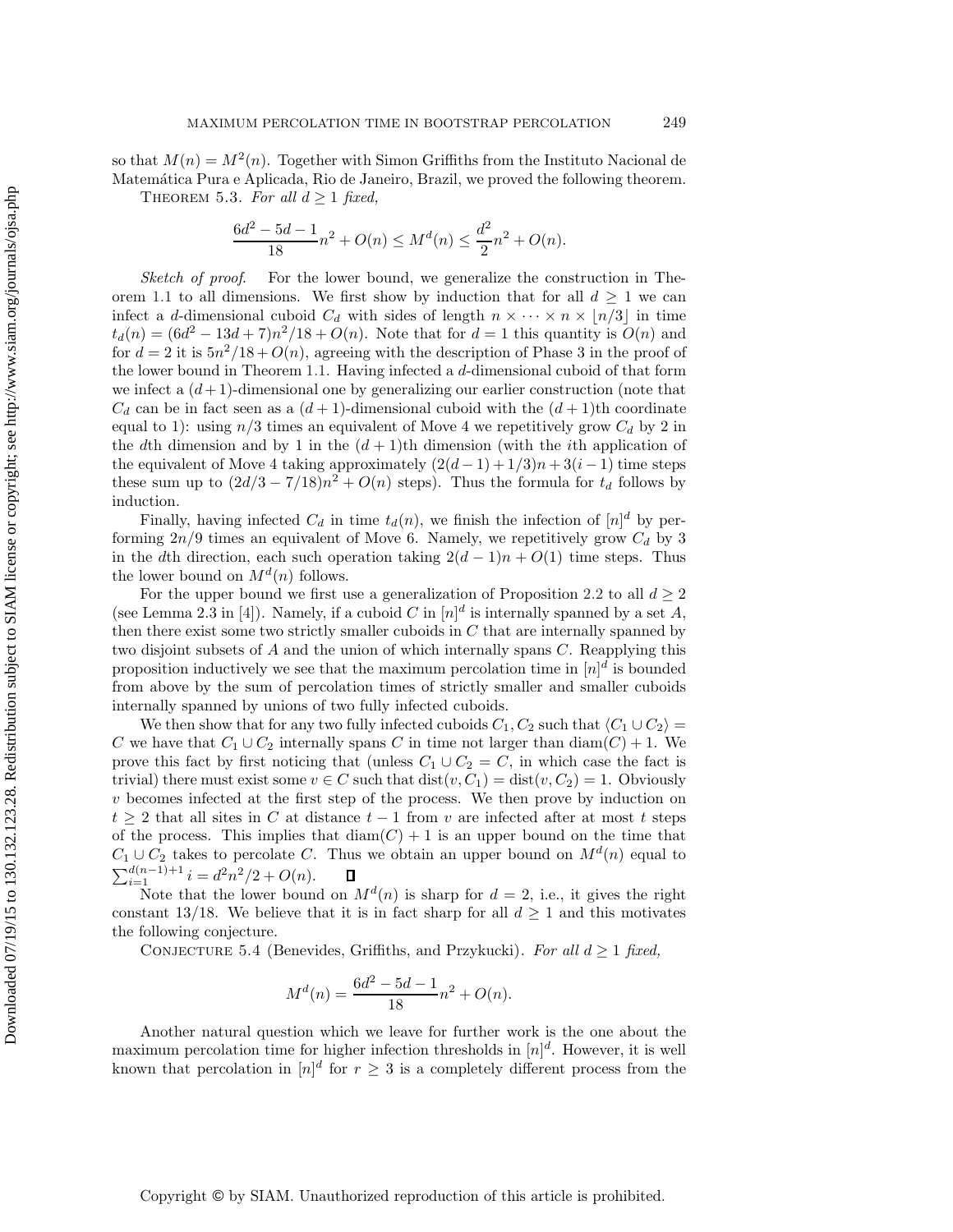one for  $d = 2$ . For example, for  $r \geq 3$ , there is no description analogous to the rectangle process given in Proposition [2.2.](#page-3-0) It is therefore plausible that the maximum percolation time problem for higher infection thresholds will be completely different in nature. For example, one can expect a jump in the value of the maximum percolation time from  $\Theta(n^2)$  for  $r = 2$  to  $\Theta(n^d)$  for  $r \geq 3$ .

<span id="page-26-0"></span>Question 5.5. *What is the maximum percolation time in* r*-neighbor bootstrap*  $percolation on [n]$ <sup>d</sup> for  $r \geq 3$ ?

**Appendix A. Analysis of small cases.** Assume that  $(s_0, t_0, m_1 m_2 \ldots m_r)$  is a scheme for  $M(k, \ell)$  for  $k, \ell \geq 3$ ,  $(k, \ell) \neq (3, 3)$ . Let A be a  $(k, \ell)$ -perfect set described by it and let  $P_0 \subset P_1 \subset \cdots \subset P_r \in \text{Rec}(k, \ell)$  be the sequence of rectangles associated<br>with 4. We treat a number of small esses to such degree a priori possible reluce with A. We treat a number of small cases to exclude some, a priori possible, values for the numbers  $s_0$  and  $t_0$ .

Suppose for a contradiction that  $P_0 \in \text{Rec}(s, 1)$ . Since  $P_1 \in \text{Rec}(s_1, t_1)$ , where  $s_1, t_1 \geq 3$  and  $\max\{s_1, t_1\} \geq 4$ , one of the following cases must occur:

- 1.  $P_1 \in \text{Rec}(s, 3)$  with  $s \geq 4$ : since we have  $M(s-1, 2) \geq 3$ , by applying Move 1 to  $[s-1] \times [2]$  we see that  $M(s,3) \ge (s-1)+3 = s+2$ . However, for  $P_0 \in \text{Rec}(s, 1)$  and  $P_1 \in \text{Rec}(s, 3)$ , as in the infection process defined by A, it takes time at meat a  $\vert 1$  to infect all sites in B since hath and ing sites of it takes time at most  $s + 1$  to infect all sites in  $P_1$  since both ending sites of the rectangle  $P_0$  must be initially infected. This contradicts the fact that at every step i the time that A takes to percolate  $P_i$  is maximum.
- 2.  $P_1 \in \text{Rec}(s+1, 3)$  with  $s \geq 3$ : since we have  $M(s, 2) \geq 3$ , by applying Move 1 to  $[s] \times [2]$  we see that  $M(s + 1, 3) \geq s + 3$ . However, for  $P_0 \in \text{Rec}(s, 1)$  and  $P_1 \in \text{Rec}(s+1, 3)$ , as in the infection process defined by A, it takes time at most  $s + 2$  to infect all sites of  $P_1$  (by the same argument as above). This again contradicts the fact that  $A$  is  $(n, n)$ -perfect.
- 3.  $P_1 \in \text{Rec}(s, 4)$  with  $s \geq 3$ : since we have  $M(s, 2) \geq s$ , by applying Move 3 to  $[s] \times [2]$  we see that  $M(s, 4) \geq s + s + 1 = 2s + 1$ . However, for  $P_0 \in \text{Rec}(s, 1)$ and  $P_1 \in \text{Rec}(s, 4)$ , as in the infection process defined by A, using again the same argument it takes time at most  $2s - 1$  to infect all sites of  $P_1$ . This contradicts the fact that  $A$  is  $(n, n)$ -perfect.

Thus, we may assume that  $P_0 \notin \text{Rec}(s, 1)$ . Analogously, we may assume that  $P_0 \notin \text{Rec}(1, t)$ . Suppose now that  $P_0 \in \text{Rec}(3, 3)$ . Considering  $P_1 \in \text{Rec}(s_1, t_1)$  up to symmetries one of the following cases must occur:

- 1.  $P_1 \in \text{Rec}(6, 3)$ : by applying Move 7 it takes time 5 to infect  $P_1$  after  $P_0$  is fully infected. This procedure takes time at most  $M(3) + 5 = 9$  to infect  $P_1$ . However, by applying Move 1 to  $[5] \times [2]$  we see that  $M(6, 3) \ge M(5, 2) + 5 =$  $6 + 5 = 11$ ; this contradicts the fact that A is  $(n, n)$ -perfect.
- 2.  $P_1 \in \text{Rec}(5, 4)$ : by applying Move 4 it takes time 7 to infect  $P_1$  after  $P_0$  is fully infected. This procedure takes time at most  $M(3) + 7 = 11$  to infect  $P_1$ . However, by applying Move 3 to  $[5] \times [2]$  we see that  $M(5, 4) \geq M(5, 2) + 6 =$  $6 + 6 = 12$ ; this contradicts the fact that A is  $(n, n)$ -perfect.
- 3.  $P_1 \in \text{Rec}(4, 4)$ : by applying Move 1 it takes time 3 to infect  $P_1$  after  $P_0$  is fully infected. This procedure takes time at most  $M(3) + 3 = 7$  to infect  $P_1$ . However, by applying Move 3 to  $[4] \times [2]$  we see that  $M(4) \geq M(4, 2) + 5 = 9$ ; this contradicts the fact that  $A$  is  $(n, n)$ -perfect.
- 4.  $P_1 \in \text{Rec}(5, 3)$ : by applying Move 2 it takes time 4 to infect  $P_1$  after  $P_0$  is fully infected. This procedure takes time at most  $M(3) + 4 = 8$  to infect  $P_1$ . By applying Move 1 to  $[4] \times [2]$  we also take time  $M(4,2) + 4 = 8$ . Although this does not contradict the  $(n, n)$ -perfectness of A, we can replace it by an  $(n, n)$ -perfect set A' whose infection process starts with a  $P'_0 \in \text{Rec}(4, 2)$  and<br>expands to B, so that A' takes the same time to percelate in  $[n]^2$  as A expands to  $P_1$ , so that A' takes the same time to percolate in  $[n]^2$  as A.